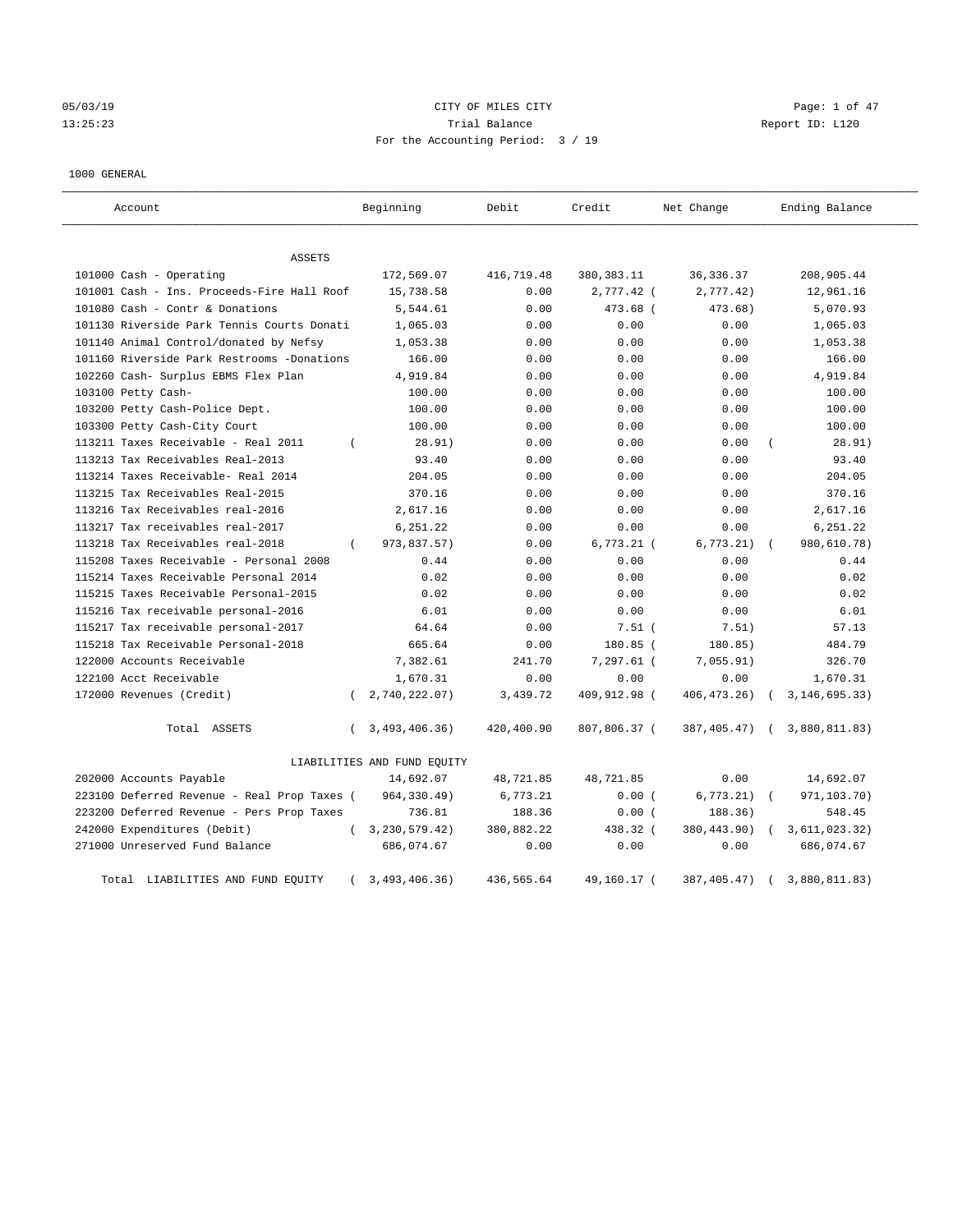# 05/03/19 Page: 2 of 47 13:25:23 Trial Balance Report ID: L120 For the Accounting Period: 3 / 19

#### 2220 LIBRARY

| Account                                    | Beginning                   | Debit      | Credit         | Net Change       | Ending Balance |
|--------------------------------------------|-----------------------------|------------|----------------|------------------|----------------|
|                                            |                             |            |                |                  |                |
| ASSETS<br>101000 Cash - Operating          | 15,208.70                   | 25,249.00  | $26, 260.67$ ( | 1,011.67)        | 14, 197.03     |
| 101021 Cash-One Time Endowments            | 3,500.00                    | 0.00       | 0.00           | 0.00             | 3,500.00       |
| 101032 Cash- Library Board of Trustees Mul | 81,568.24                   | 158.00     | 0.00           | 158.00           | 81,726.24      |
| 103000 Petty Cash                          | 75.00                       | 0.00       | 0.00           | 0.00             | 75.00          |
| 172000 Revenues (Credit)                   | 208, 116.80)                | 0.00       | 25,407.00 (    | $25,407.00$ (    | 233,523.80)    |
| Total ASSETS                               | 107,764.86)                 | 25,407.00  | 51,667.67 (    | $26, 260.67$ ) ( | 134,025.53)    |
|                                            | LIABILITIES AND FUND EQUITY |            |                |                  |                |
| 202000 Accounts Payable                    | 0.00                        | 2,989.71   | 2,989.71       | 0.00             | 0.00           |
| 242000 Expenditures (Debit)                | 227, 150.97)                | 26, 260.67 | 0.00(          | $26, 260.67$ (   | 253, 411.64)   |
| 271000 Unreserved Fund Balance             | 119,386.11                  | 0.00       | 0.00           | 0.00             | 119,386.11     |
| LIABILITIES AND FUND EQUITY<br>Total       | 107,764.86)                 | 29,250.38  | 2,989.71 (     | 26, 260.67)      | 134,025.53)    |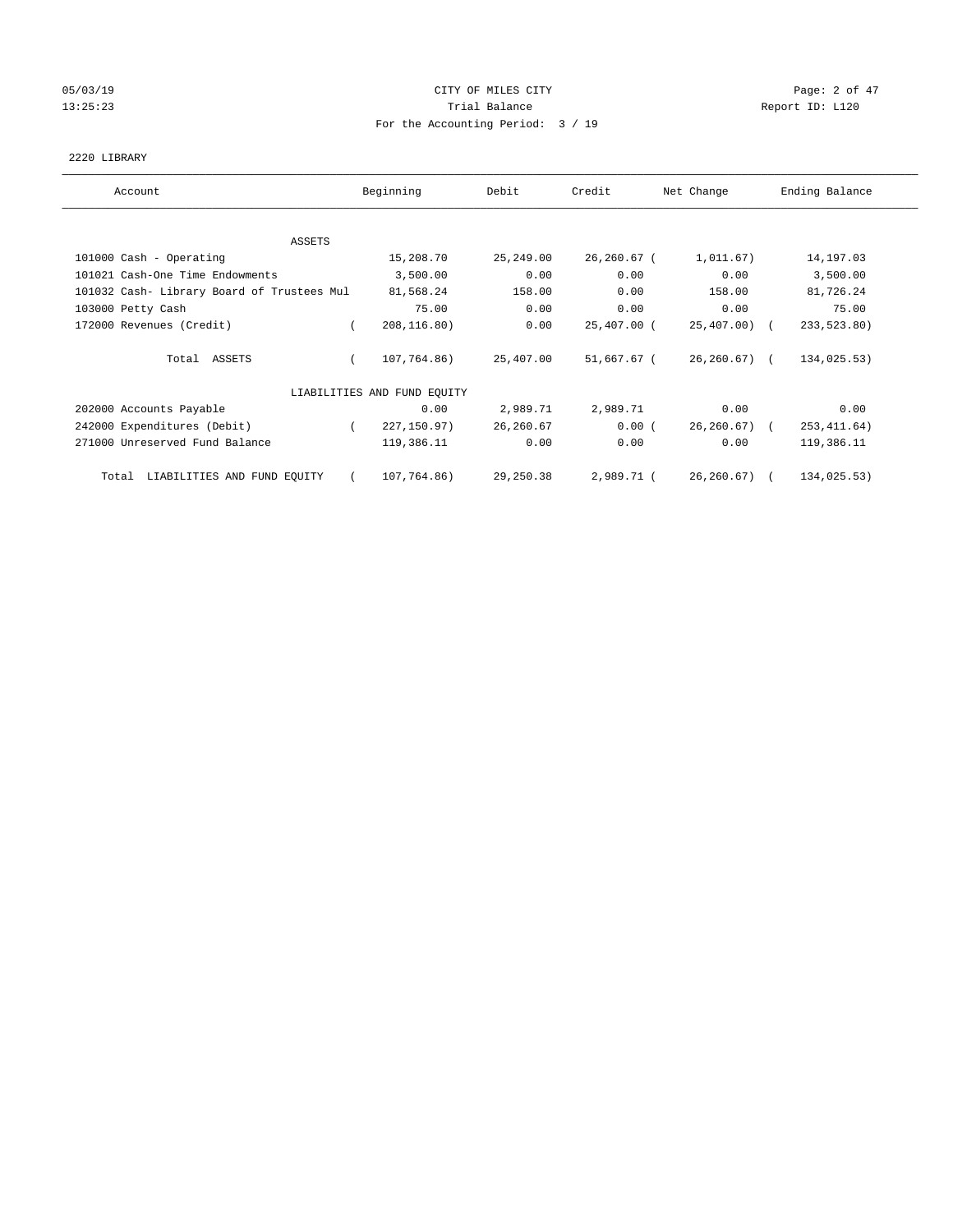# 05/03/19 CITY OF MILES CITY Page: 3 of 47 13:25:23 Trial Balance Report ID: L120 For the Accounting Period: 3 / 19

#### 2260 EMERGENCY DISASTER

| Account                                     | Beginning                   | Debit | Credit    | Net Change       | Ending Balance |
|---------------------------------------------|-----------------------------|-------|-----------|------------------|----------------|
|                                             |                             |       |           |                  |                |
| ASSETS                                      |                             |       |           |                  |                |
| 101000 Cash - Operating                     | 10,255.83                   | 72.17 | 0.00      | 72.17            | 10,328.00      |
| 113211 Taxes Receivable - Real 2011         | 3.46                        | 0.00  | 0.00      | 0.00             | 3.46           |
| 113218 Tax Receivables real-2018            | 10, 231, 35)                | 0.00  | $71.15$ ( | 71.15)<br>$\sim$ | 10, 302.50)    |
| 172000 Revenues (Credit)                    | 10, 255.83)                 | 0.00  | 72.17(    | $72.17)$ (       | 10,328.00)     |
| Total ASSETS                                | 10,227.89)                  | 72.17 | 143.32 (  | 71.15)           | 10, 299.04)    |
|                                             | LIABILITIES AND FUND EQUITY |       |           |                  |                |
| 223100 Deferred Revenue - Real Prop Taxes ( | 10,227.89)                  | 71.15 | 0.00(     | $71.15)$ (       | 10, 299.04)    |
| LIABILITIES AND FUND EQUITY<br>Total        | 10,227.89)                  | 71.15 | 0.00(     | 71.15)           | 10, 299.04)    |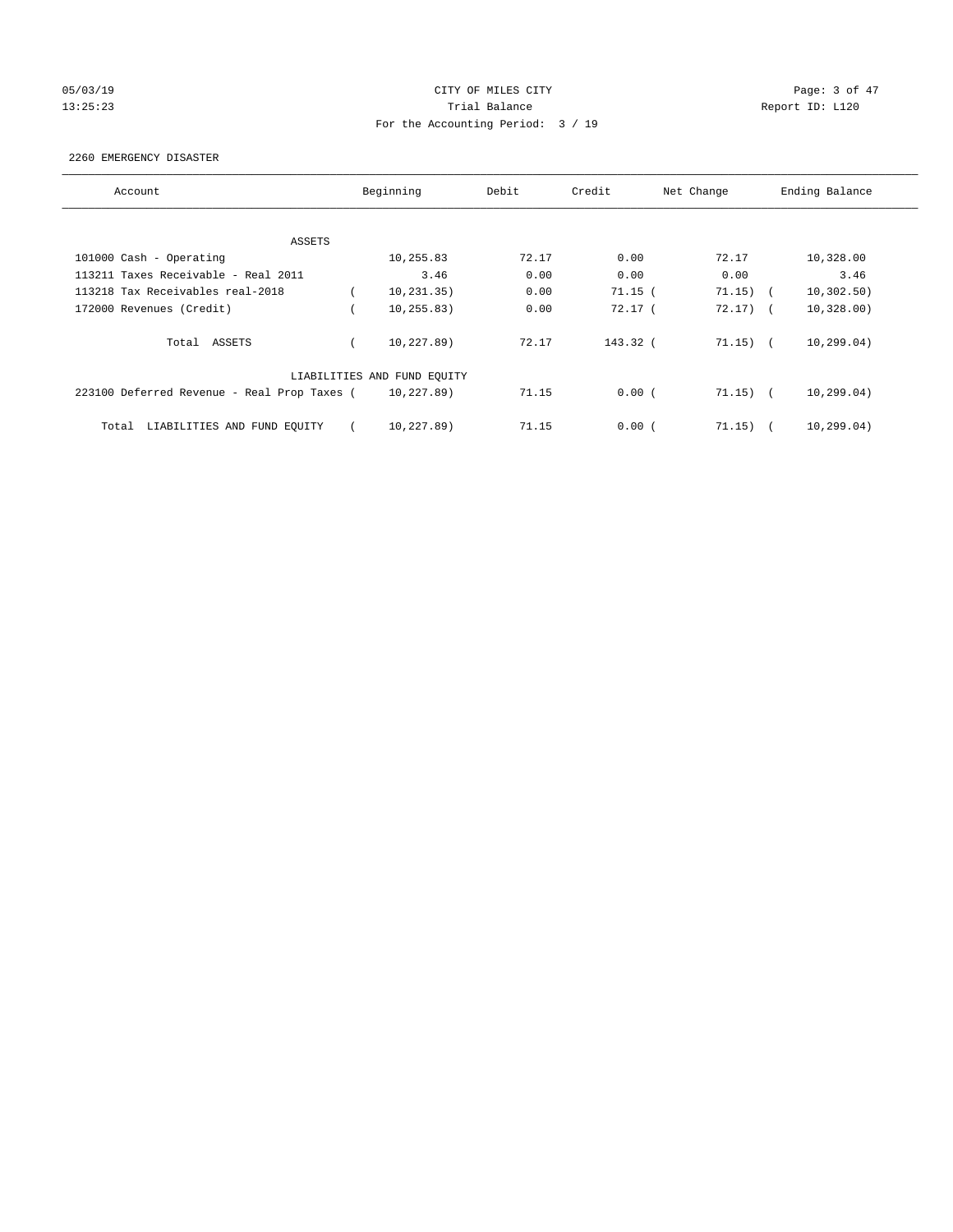# 05/03/19 CITY OF MILES CITY Page: 4 of 47 13:25:23 Trial Balance Report ID: L120 For the Accounting Period: 3 / 19

#### 2270 Health

| Account                              | Beginning                   | Debit | Credit | Net Change | Ending Balance |
|--------------------------------------|-----------------------------|-------|--------|------------|----------------|
|                                      |                             |       |        |            |                |
| ASSETS                               |                             |       |        |            |                |
| 101000 Cash - Operating              | 23,770.63                   | 0.00  | 0.00   | 0.00       | 23,770.63      |
| 172000 Revenues (Credit)             | 13,700.00)                  | 0.00  | 0.00   | 0.00       | 13,700.00)     |
| Total ASSETS                         | 10,070.63                   | 0.00  | 0.00   | 0.00       | 10,070.63      |
|                                      | LIABILITIES AND FUND EQUITY |       |        |            |                |
| 271000 Unreserved Fund Balance       | 10,070.63                   | 0.00  | 0.00   | 0.00       | 10,070.63      |
| LIABILITIES AND FUND EQUITY<br>Total | 10,070.63                   | 0.00  | 0.00   | 0.00       | 10,070.63      |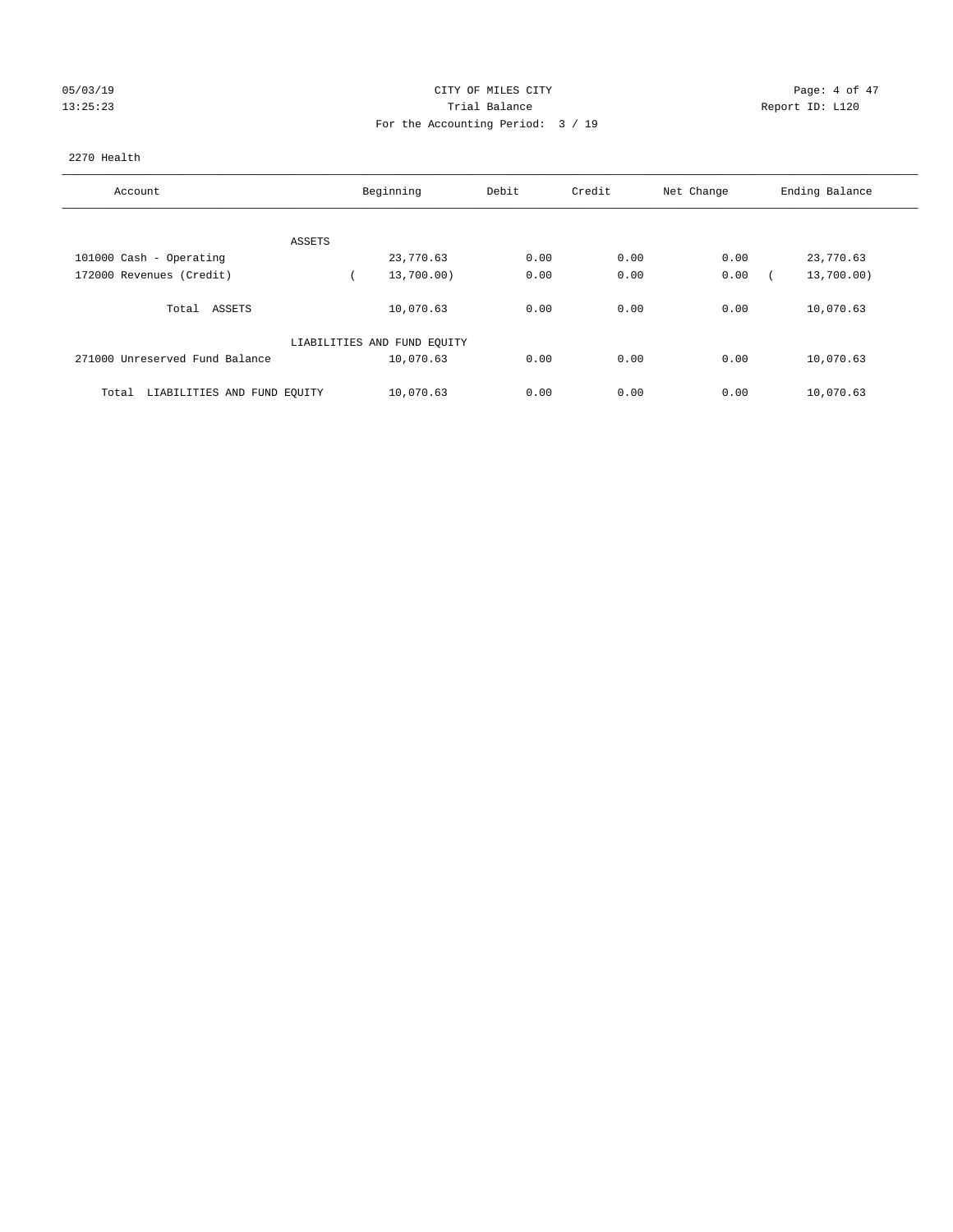# 05/03/19 CITY OF MILES CITY Page: 5 of 47 13:25:23 Trial Balance Report ID: L120 For the Accounting Period: 3 / 19

#### 2310 TIFD-Downtown

| Account                                   | Beginning                   | Debit  | Credit     | Net Change  | Ending Balance |
|-------------------------------------------|-----------------------------|--------|------------|-------------|----------------|
| <b>ASSETS</b>                             |                             |        |            |             |                |
| 101000 Cash - Operating                   | 35,839.91                   | 648.58 | 106.37     | 542.21      | 36, 382.12     |
| 113170 Deferred revenue                   | 592.81                      | 0.00   | 0.00       | 0.00        | 592.81         |
| 115180 Deferred revenue-audit             | 121.85                      | 0.00   | 0.00       | 0.00        | 121.85         |
| 172000 Revenues (Credit)                  | 34,762.37)                  | 0.00   | 648.58 (   | 648.58) (   | 35,410.95)     |
| Total ASSETS                              | 1,792.20                    | 648.58 | 754.95 (   | 106.37)     | 1,685.83       |
|                                           | LIABILITIES AND FUND EQUITY |        |            |             |                |
| 202000 Accounts Payable                   | 0.00                        | 106.37 | 106.37     | 0.00        | 0.00           |
| 223100 Deferred Revenue - Real Prop Taxes | 592.81                      | 0.00   | 0.00       | 0.00        | 592.81         |
| 223200 Deferred Revenue - Pers Prop Taxes | 121.85                      | 0.00   | 0.00       | 0.00        | 121.85         |
| 242000 Expenditures (Debit)               | 16,224.76)                  | 106.37 | 0.00(      | $106.37)$ ( | 16, 331.13)    |
| 271000 Unreserved Fund Balance            | 17,302.30                   | 0.00   | 0.00       | 0.00        | 17,302.30      |
| LIABILITIES AND FUND EQUITY<br>Total      | 1,792.20                    | 212.74 | $106.37$ ( | 106.37)     | 1,685.83       |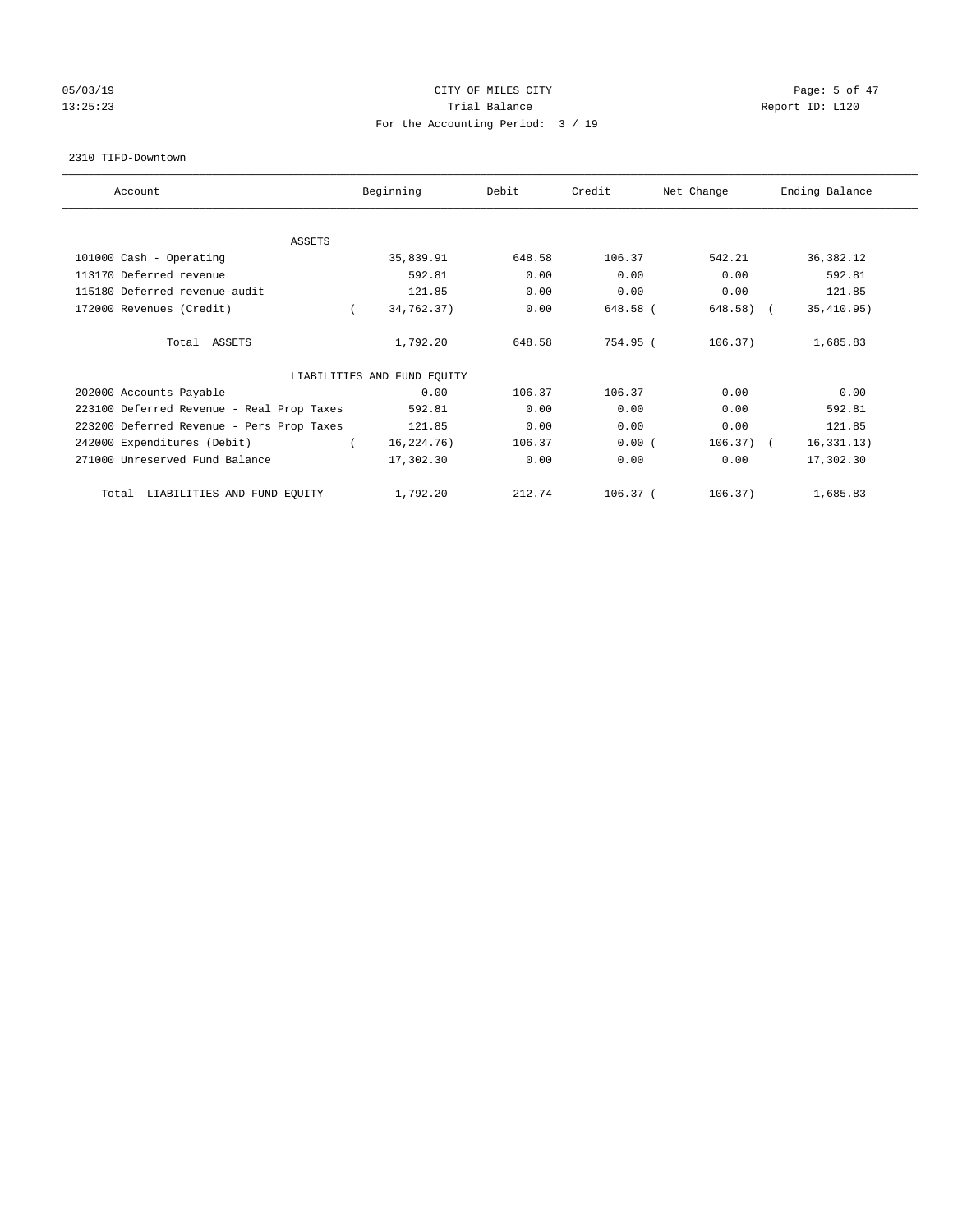# 05/03/19 Page: 6 of 47 13:25:23 Trial Balance Report ID: L120 For the Accounting Period: 3 / 19

# 2350 Local Government/Study Commission

| Account                                   | Beginning                   | Debit | Credit | Net Change | Ending Balance |
|-------------------------------------------|-----------------------------|-------|--------|------------|----------------|
|                                           |                             |       |        |            |                |
| ASSETS                                    |                             |       |        |            |                |
| 113214 Taxes Receivable- Real 2014        | 0.97                        | 0.00  | 0.00   | 0.00       | 0.97           |
| 113215 Tax Receivables Real-2015          | 2.09                        | 0.00  | 0.00   | 0.00       | 2.09           |
| 115215 Taxes Receivable Personal-2015     | 0.01)                       | 0.00  | 0.00   | 0.00       | 0.01)          |
| 115216 Tax receivable personal-2016       | 0.02                        | 0.00  | 0.00   | 0.00       | 0.02           |
| Total ASSETS                              | 3.07                        | 0.00  | 0.00   | 0.00       | 3.07           |
|                                           | LIABILITIES AND FUND EQUITY |       |        |            |                |
| 223100 Deferred Revenue - Real Prop Taxes | 3.06                        | 0.00  | 0.00   | 0.00       | 3.06           |
| 223200 Deferred Revenue - Pers Prop Taxes | 0.01                        | 0.00  | 0.00   | 0.00       | 0.01           |
| LIABILITIES AND FUND EQUITY<br>Total      | 3.07                        | 0.00  | 0.00   | 0.00       | 3.07           |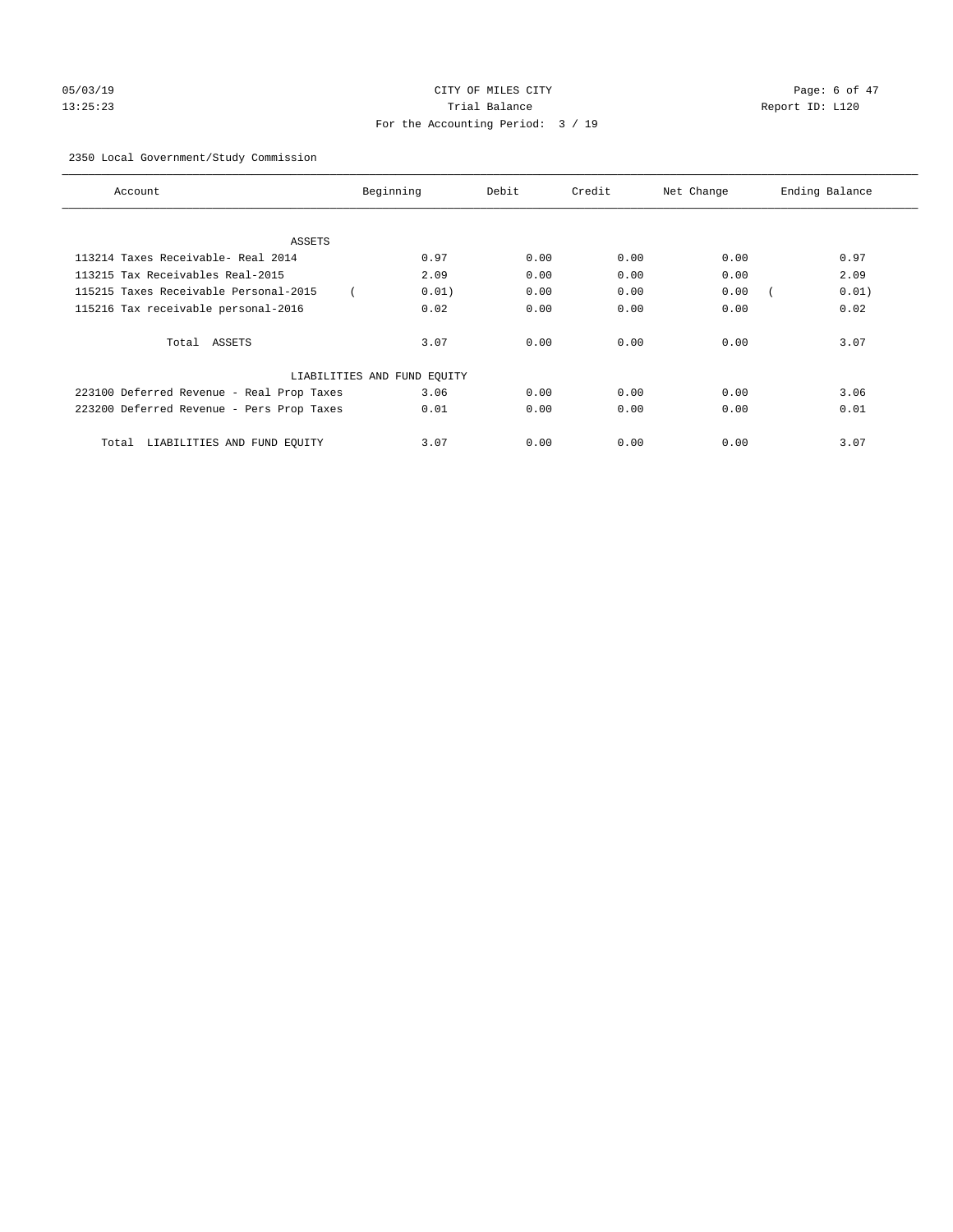# 05/03/19 Page: 7 of 47 13:25:23 Trial Balance Report ID: L120 For the Accounting Period: 3 / 19

2372 Permissive Medical Levy

| Account                                     |          | Beginning                   | Debit  | Credit     | Net Change   | Ending Balance |
|---------------------------------------------|----------|-----------------------------|--------|------------|--------------|----------------|
| ASSETS                                      |          |                             |        |            |              |                |
| 101000 Cash - Operating                     |          | 1,834.31                    | 878.82 | 0.00       | 878.82       | 2,713.13       |
| 113211 Taxes Receivable - Real 2011         |          | 5.80)                       | 0.00   | 0.00       | 0.00         | 5.80)          |
| 113213 Tax Receivables Real-2013            |          | 9.28                        | 0.00   | 0.00       | 0.00         | 9.28           |
| 113214 Taxes Receivable- Real 2014          |          | 22.40                       | 0.00   | 0.00       | 0.00         | 22.40          |
| 113215 Tax Receivables Real-2015            |          | 40.67                       | 0.00   | 0.00       | 0.00         | 40.67          |
| 113216 Tax Receivables real-2016            |          | 297.40                      | 0.00   | 0.00       | 0.00         | 297.40         |
| 113217 Tax receivables real-2017            |          | 732.35                      | 0.00   | 0.00       | 0.00         | 732.35         |
| 113218 Tax Receivables real-2018            |          | 122.669.96                  | 0.00   | $853.19$ ( | 853.19)      | 123, 523. 15)  |
| 115214 Taxes Receivable Personal 2014       |          | 0.01)                       | 0.00   | 0.00       | 0.00         | 0.01)          |
| 115215 Taxes Receivable Personal-2015       |          | 0.01)                       | 0.00   | 0.00       | 0.00         | 0.01)          |
| 115216 Tax receivable personal-2016         |          | 0.64                        | 0.00   | 0.00       | 0.00         | 0.64           |
| 115217 Tax receivable personal-2017         |          | 7.32                        | 0.00   | $0.85$ (   | 0.85)        | 6.47           |
| 115218 Tax Receivable Personal-2018         |          | 77.98                       | 0.00   | 21.19(     | $21.19$ )    | 56.79          |
| 172000 Revenues (Credit)                    |          | 126,037.13)                 | 0.00   | 878.82 (   | 878.82) (    | 126, 915.95)   |
| Total ASSETS                                | $\left($ | 245,690.56)                 | 878.82 | 1,754.05 ( | $875.23$ ) ( | 246,565.79)    |
|                                             |          | LIABILITIES AND FUND EQUITY |        |            |              |                |
| 223100 Deferred Revenue - Real Prop Taxes ( |          | 121,573.69)                 | 853.19 | 0.00(      | 853.19) (    | 122,426.88)    |
| 223200 Deferred Revenue - Pers Prop Taxes   |          | 83.32                       | 22.04  | 0.00(      | 22.04)       | 61.28          |
| 242000 Expenditures (Debit)                 |          | 124, 202.82)                | 0.00   | 0.00       | 0.00         | 124, 202.82)   |
| 271000 Unreserved Fund Balance              |          | 2.63                        | 0.00   | 0.00       | 0.00         | 2.63           |
| Total LIABILITIES AND FUND EQUITY           |          | 245,690.56)                 | 875.23 | 0.00(      | 875.23) (    | 246,565.79)    |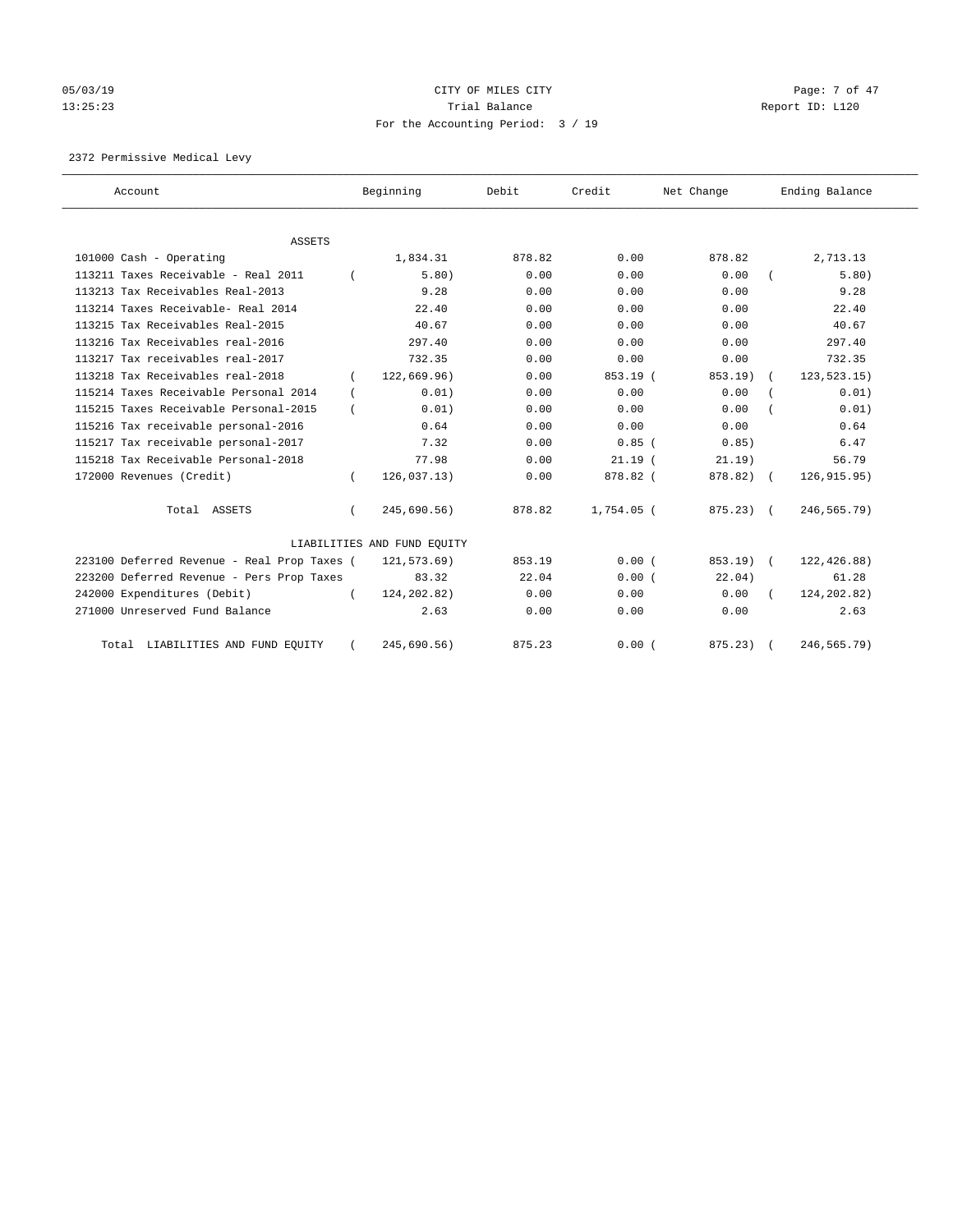# 05/03/19 Page: 8 of 47 13:25:23 Trial Balance Report ID: L120 For the Accounting Period: 3 / 19

#### 2390 DRUG FORFEITURE

| Account                  |        | Beginning | Debit | Credit | Net Change | Ending Balance |
|--------------------------|--------|-----------|-------|--------|------------|----------------|
|                          | ASSETS |           |       |        |            |                |
| 101000 Cash - Operating  |        | 1,600.00  | 0.00  | 0.00   | 0.00       | 1,600.00       |
| 172000 Revenues (Credit) |        | 1,600.00) | 0.00  | 0.00   | 0.00       | 1,600.00)      |
| ASSETS<br>Total          |        | 0.00      | 0.00  | 0.00   | 0.00       | 0.00           |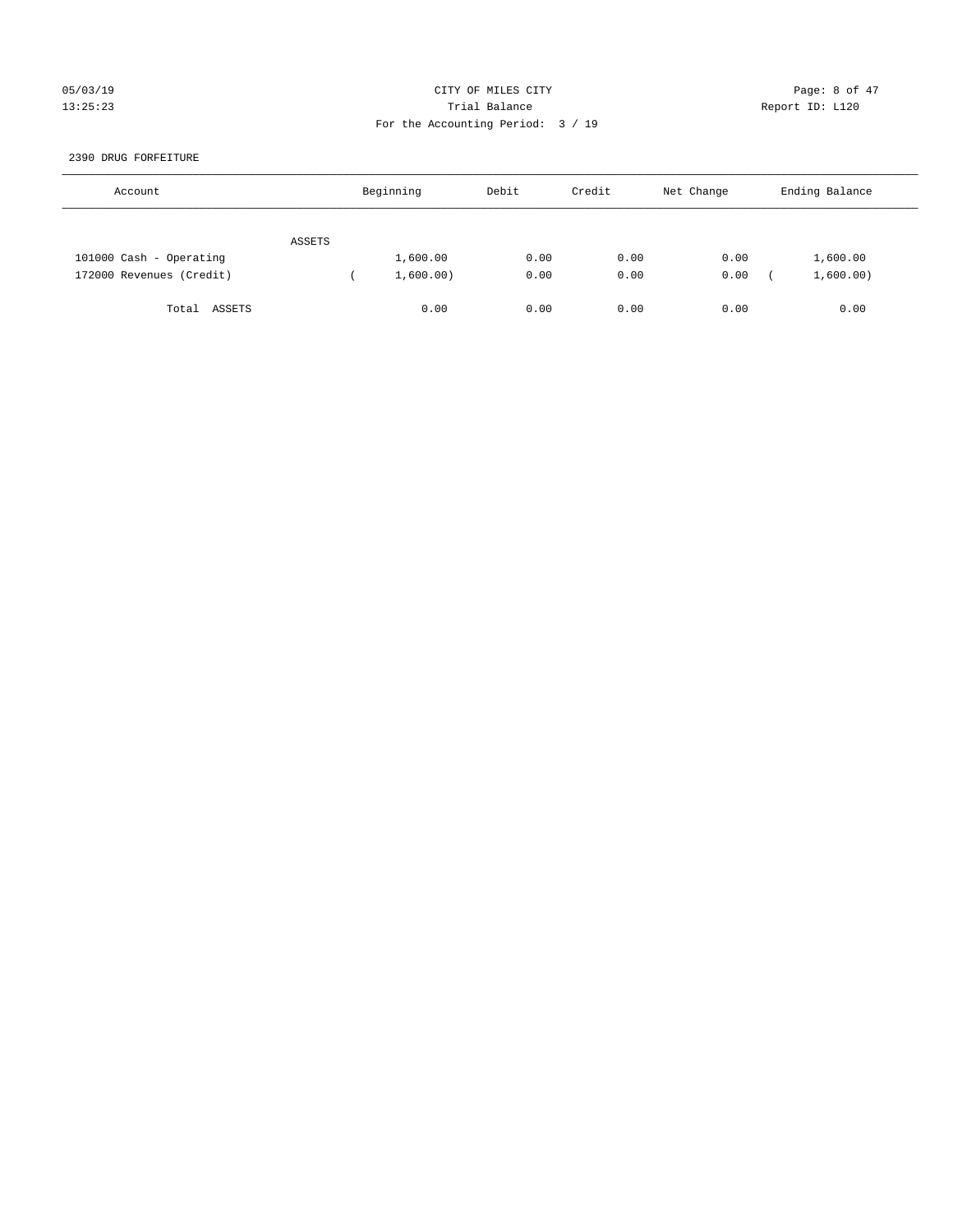# 05/03/19 Page: 9 of 47 13:25:23 Trial Balance Report ID: L120 For the Accounting Period: 3 / 19

#### 2394 BUILDING CODE ENFORCEMENT

| Account                              |        | Beginning                   | Debit     | Credit       | Net Change   | Ending Balance |
|--------------------------------------|--------|-----------------------------|-----------|--------------|--------------|----------------|
|                                      |        |                             |           |              |              |                |
|                                      | ASSETS |                             |           |              |              |                |
| 101000 Cash - Operating              |        | 99,344.78                   | 5,467.85  | 8,599.28 (   | 3, 131, 43)  | 96, 213.35     |
| 172000 Revenues (Credit)             |        | 77, 142.82)                 | 0.00      | $5,467.85$ ( | $5,467.85$ ( | 82,610.67)     |
| Total ASSETS                         |        | 22,201.96                   | 5,467.85  | 14,067.13 (  | 8,599.28     | 13,602.68      |
|                                      |        | LIABILITIES AND FUND EQUITY |           |              |              |                |
| 202000 Accounts Payable              |        | 0.00                        | 6,334.93  | 6,334.93     | 0.00         | 0.00           |
| 242000 Expenditures (Debit)          |        | 80,850.56)                  | 8,599.28  | 0.00(        | $8,599.28$ ( | 89, 449.84)    |
| 271000 Unreserved Fund Balance       |        | 103,052.52                  | 0.00      | 0.00         | 0.00         | 103,052.52     |
| LIABILITIES AND FUND EQUITY<br>Total |        | 22,201.96                   | 14,934.21 | $6.334.93$ ( | 8,599.28)    | 13,602.68      |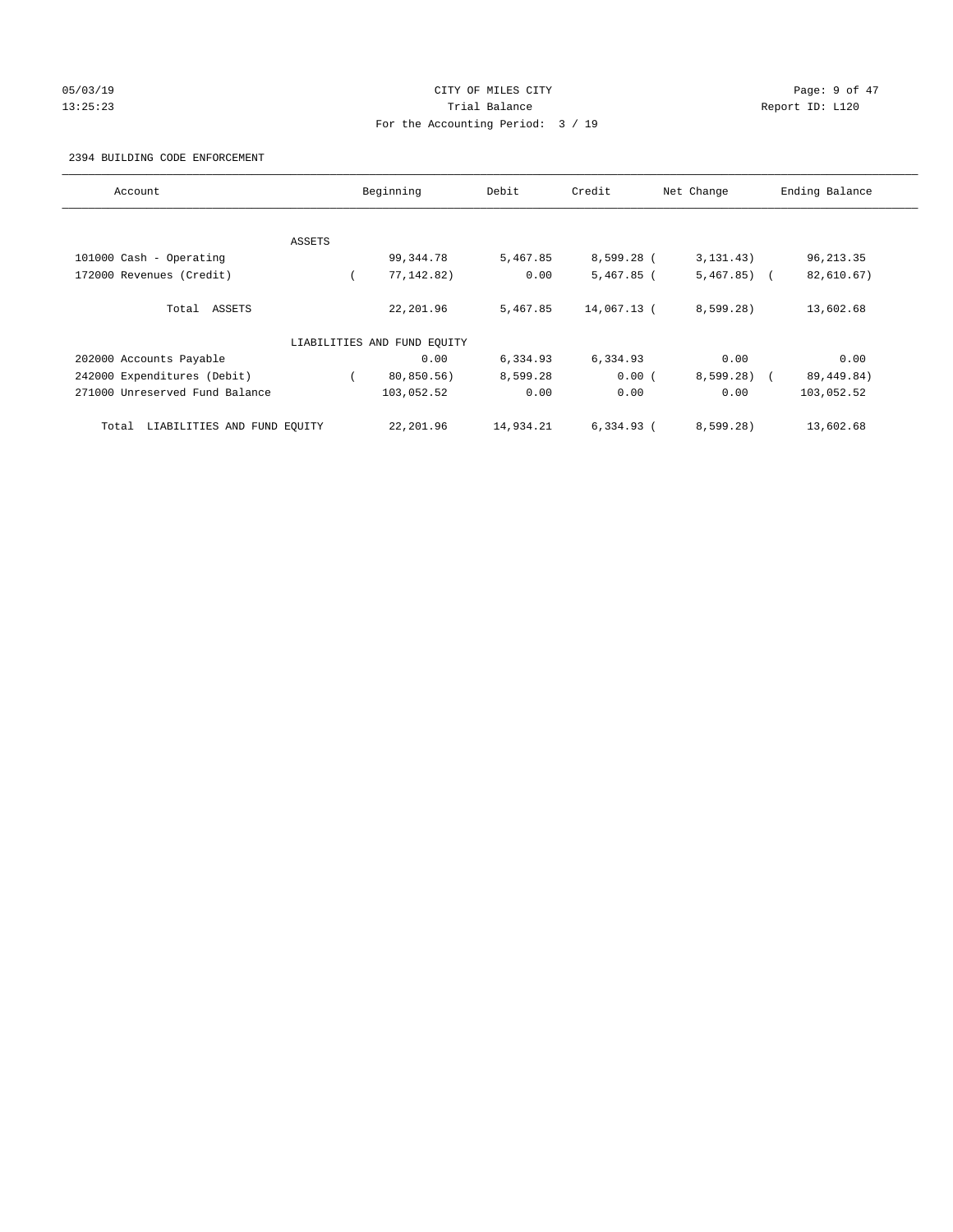# 05/03/19 Page: 10 of 47 13:25:23 Trial Balance Trial Balance Report ID: L120 For the Accounting Period: 3 / 19

2400 LTG M D#165-(Gen City)

| Account                                     | Beginning                   | Debit     | Credit       | Net Change   | Ending Balance |
|---------------------------------------------|-----------------------------|-----------|--------------|--------------|----------------|
|                                             |                             |           |              |              |                |
| <b>ASSETS</b>                               |                             |           |              |              |                |
| 101000 Cash - Operating                     | 52,691.88                   | 1,881.38  | 15,799.59 (  | 13,918.21)   | 38,773.67      |
| 116000 Protested Taxes Receivable - Reals   | 51.99                       | 0.00      | 0.00         | 0.00         | 51.99          |
| 118130 Special Assessments Receivable 2013( | 26.44)                      | 0.00      | 0.00         | 0.00         | 26.44)         |
| 118140 Special Assessments Receivables-201  | 39.03                       | 0.00      | 0.00         | 0.00         | 39.03          |
| 118150 Special Assessments Receivables-201  | 77.78                       | 0.00      | 0.00         | 0.00         | 77.78          |
| 118160 Special Assessments Receivables-201  | 476.18                      | 0.00      | 0.00         | 0.00         | 476.18         |
| 118170 Special Assessments Receivables-201  | 1,645.02                    | 0.00      | 0.00         | 0.00         | 1,645.02       |
| 118180 Special Assessments Received-2018    | 85,956.79                   | 0.00      | 1,271.55 (   | 1, 271.55)   | 84,685.24      |
| 172000 Revenues (Credit)<br>$\left($        | 133,931.37)                 | 0.00      | $1,881.38$ ( | $1,881.38$ ( | 135,812.75)    |
| Total ASSETS                                | 6,980.86                    | 1,881.38  | 18,952.52 (  | 17,071.14) ( | 10,090.28)     |
|                                             | LIABILITIES AND FUND EQUITY |           |              |              |                |
| 202000 Accounts Payable                     | 0.00                        | 15,799.59 | 15,799.59    | 0.00         | 0.00           |
| 223000 Deferred Revenue/Uncollected Taxes   | 88,169.72                   | 1,271.55  | 0.00(        | 1, 271.55)   | 86,898.17      |
| 223100 Deferred Revenue - Real Prop Taxes   | 51.99                       | 0.00      | 0.00         | 0.00         | 51.99          |
| 242000 Expenditures (Debit)<br>$\left($     | 127,622.77)                 | 15,799.59 | 0.00(        | 15,799.59) ( | 143, 422.36)   |
| 271000 Unreserved Fund Balance              | 46,381.92                   | 0.00      | 0.00         | 0.00         | 46,381.92      |
| Total LIABILITIES AND FUND EQUITY           | 6,980.86                    | 32,870.73 | 15,799.59 (  | 17,071.14)   | 10,090.28)     |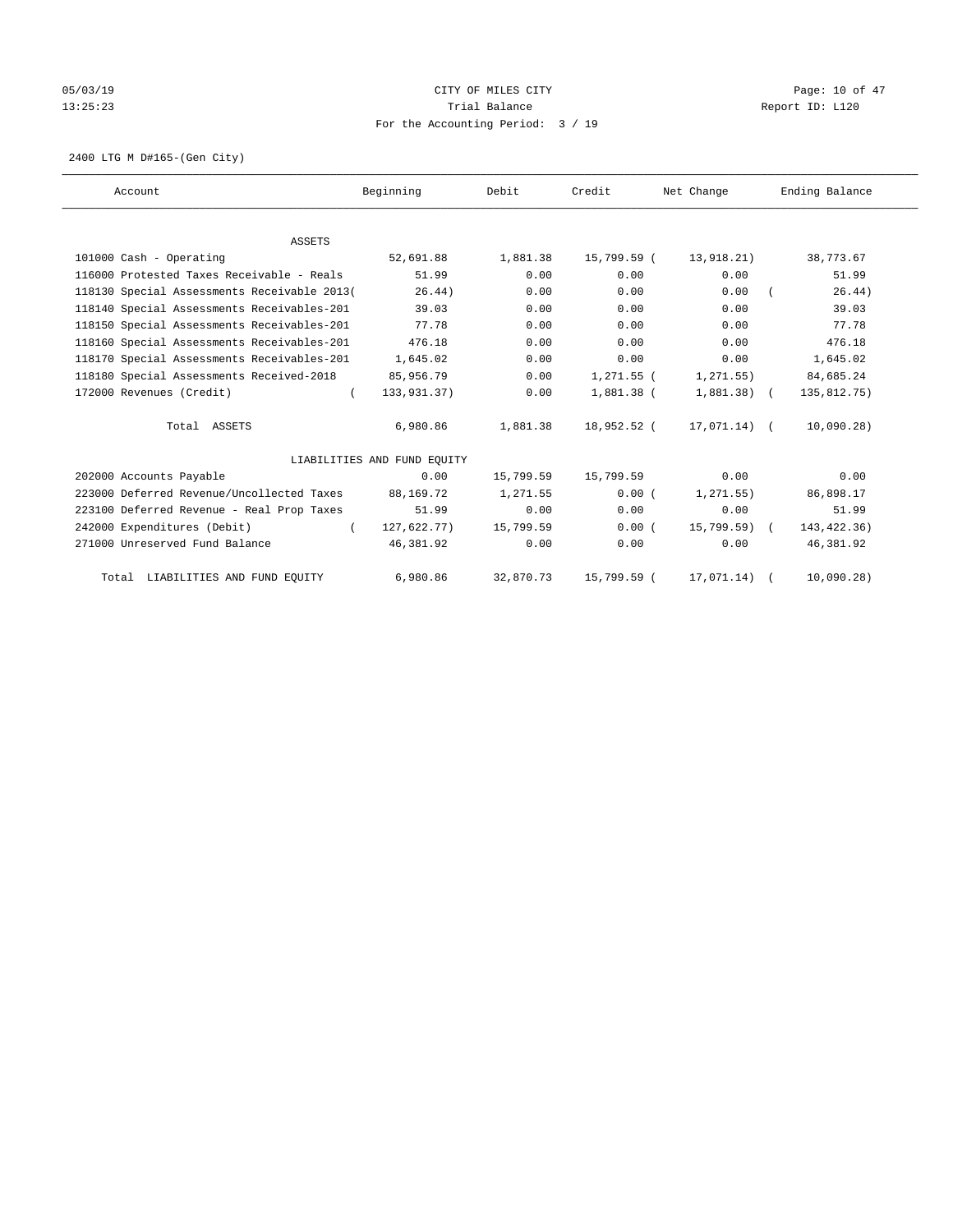# 05/03/19 Page: 11 of 47 13:25:23 Trial Balance Trial Balance Report ID: L120 For the Accounting Period: 3 / 19

#### 2420 LTG M D#167-(MilesAddn Etc)

| Account                                    | Beginning                   | Debit    | Credit       | Net Change   | Ending Balance |
|--------------------------------------------|-----------------------------|----------|--------------|--------------|----------------|
|                                            |                             |          |              |              |                |
| ASSETS                                     |                             |          |              |              |                |
| 101000 Cash - Operating                    | 11,186.79                   | 250.28   | 1,966.38 (   | 1,716.10)    | 9,470.69       |
| 118160 Special Assessments Receivables-201 | 75.00                       | 0.00     | 0.00         | 0.00         | 75.00          |
| 118170 Special Assessments Receivables-201 | 112.95                      | 0.00     | 0.00         | 0.00         | 112.95         |
| 118180 Special Assessments Received-2018   | 13,710.34                   | 0.00     | 123.44 (     | 123.44)      | 13,586.90      |
| 172000 Revenues (Credit)                   | 18,546.88)                  | 0.00     | $250.28$ (   | $250.28$ (   | 18,797.16)     |
| Total ASSETS                               | 6,538.20                    | 250.28   | $2,340.10$ ( | 2,089.82)    | 4,448.38       |
|                                            | LIABILITIES AND FUND EQUITY |          |              |              |                |
| 202000 Accounts Payable                    | 0.00                        | 1,966.38 | 1,966.38     | 0.00         | 0.00           |
| 223000 Deferred Revenue/Uncollected Taxes  | 13,898.29                   | 123.44   | 0.00(        | 123.44)      | 13,774.85      |
| 242000 Expenditures (Debit)                | 16,733.83)                  | 1,966.38 | 0.00(        | $1,966.38$ ( | 18,700.21)     |
| 271000 Unreserved Fund Balance             | 9,373.74                    | 0.00     | 0.00         | 0.00         | 9,373.74       |
| Total LIABILITIES AND FUND EQUITY          | 6,538.20                    | 4,056.20 | 1,966.38 (   | 2,089.82)    | 4,448.38       |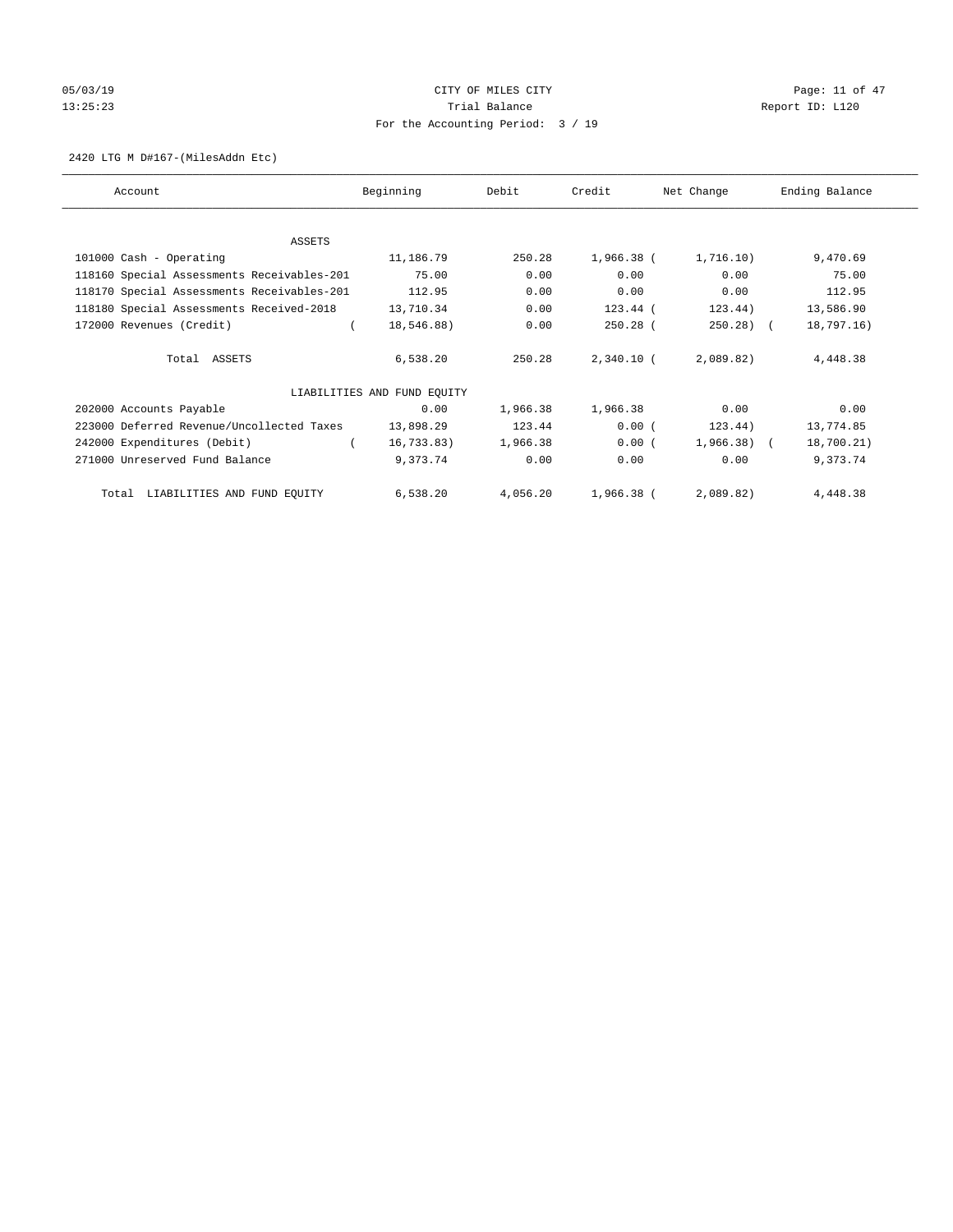# 05/03/19 Page: 12 of 47 13:25:23 Trial Balance Trial Balance Report ID: L120 For the Accounting Period: 3 / 19

2430 LTG M D#171-(Balsam Est)

| Account                                   | Beginning                   | Debit  | Credit     | Net Change | Ending Balance |
|-------------------------------------------|-----------------------------|--------|------------|------------|----------------|
| ASSETS                                    |                             |        |            |            |                |
| 101000 Cash - Operating                   | 1,371.63                    | 15.28  | 142.82 (   | 127.54)    | 1,244.09       |
| 118180 Special Assessments Received-2018  | 2,160.63                    | 0.00   | 0.00       | 0.00       | 2,160.63       |
| 172000 Revenues (Credit)                  | 2,889.04)                   | 0.00   | $15.28$ (  | $15.28$ (  | 2,904.32)      |
| Total ASSETS                              | 643.22                      | 15.28  | 158.10 (   | 142.82)    | 500.40         |
|                                           | LIABILITIES AND FUND EQUITY |        |            |            |                |
| 202000 Accounts Payable                   | 0.00                        | 142.82 | 142.82     | 0.00       | 0.00           |
| 223000 Deferred Revenue/Uncollected Taxes | 2,160.63                    | 0.00   | 0.00       | 0.00       | 2,160.63       |
| 242000 Expenditures (Debit)               | 4,180.47)                   | 142.82 | 0.00(      | 142.82) (  | 4,323.29       |
| 271000 Unreserved Fund Balance            | 2,663.06                    | 0.00   | 0.00       | 0.00       | 2,663.06       |
| LIABILITIES AND FUND EQUITY<br>Total      | 643.22                      | 285.64 | $142.82$ ( | 142.82)    | 500.40         |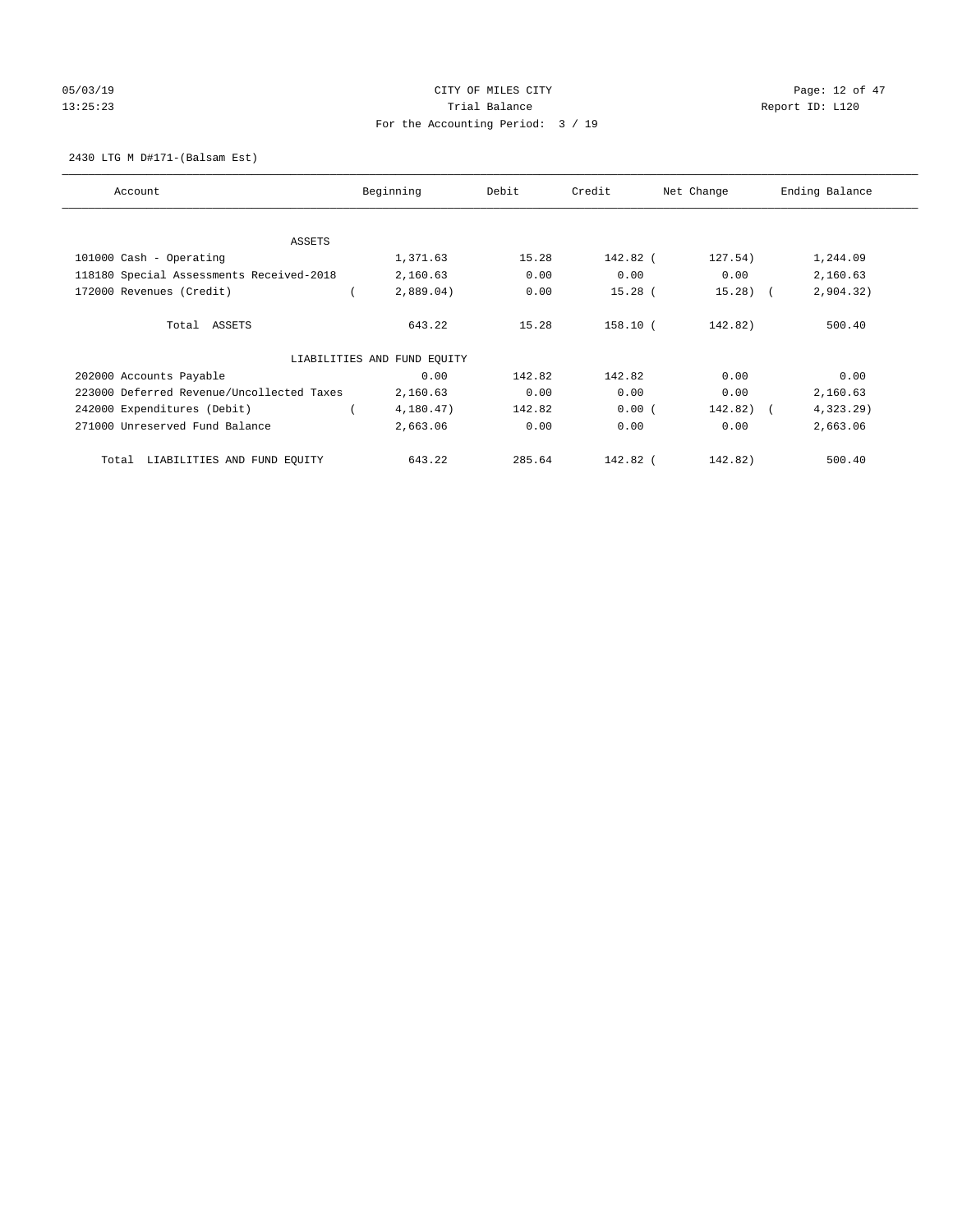# 05/03/19 Page: 13 of 47 13:25:23 Trial Balance Trial Balance Report ID: L120 For the Accounting Period: 3 / 19

2440 LTG M D#172-(Main Str)

| Account                                   | Beginning                   | Debit    | Credit     | Net Change   | Ending Balance |
|-------------------------------------------|-----------------------------|----------|------------|--------------|----------------|
| ASSETS                                    |                             |          |            |              |                |
| 101000 Cash - Operating                   | 2,266.27                    | 83.37    | 3,594.60 ( | $3,511.23$ ( | 1,244.96)      |
| 118180 Special Assessments Received-2018  | 8,764.99                    | 0.00     | $57.09$ (  | $57.09$ )    | 8,707.90       |
| 172000 Revenues (Credit)                  | 14,014.97)                  | 0.00     | 83.37(     | 83.37) (     | 14,098.34)     |
| Total ASSETS                              | 2,983.71)                   | 83.37    | 3,735.06 ( | $3,651.69$ ( | 6,635.40)      |
|                                           | LIABILITIES AND FUND EQUITY |          |            |              |                |
| 202000 Accounts Payable                   | 0.00                        | 2,480.59 | 2,480.59   | 0.00         | 0.00           |
| 223000 Deferred Revenue/Uncollected Taxes | 8,764.99                    | 57.09    | 0.00(      | $57.09$ )    | 8,707.90       |
| 242000 Expenditures (Debit)               | 17,552.01)                  | 3,594.60 | 0.00(      | $3,594.60$ ( | 21, 146.61)    |
| 271000 Unreserved Fund Balance            | 5,803.31                    | 0.00     | 0.00       | 0.00         | 5,803.31       |
| LIABILITIES AND FUND EQUITY<br>Total      | 2,983.71)                   | 6,132.28 | 2,480.59 ( | 3,651.69)    | 6,635.40)      |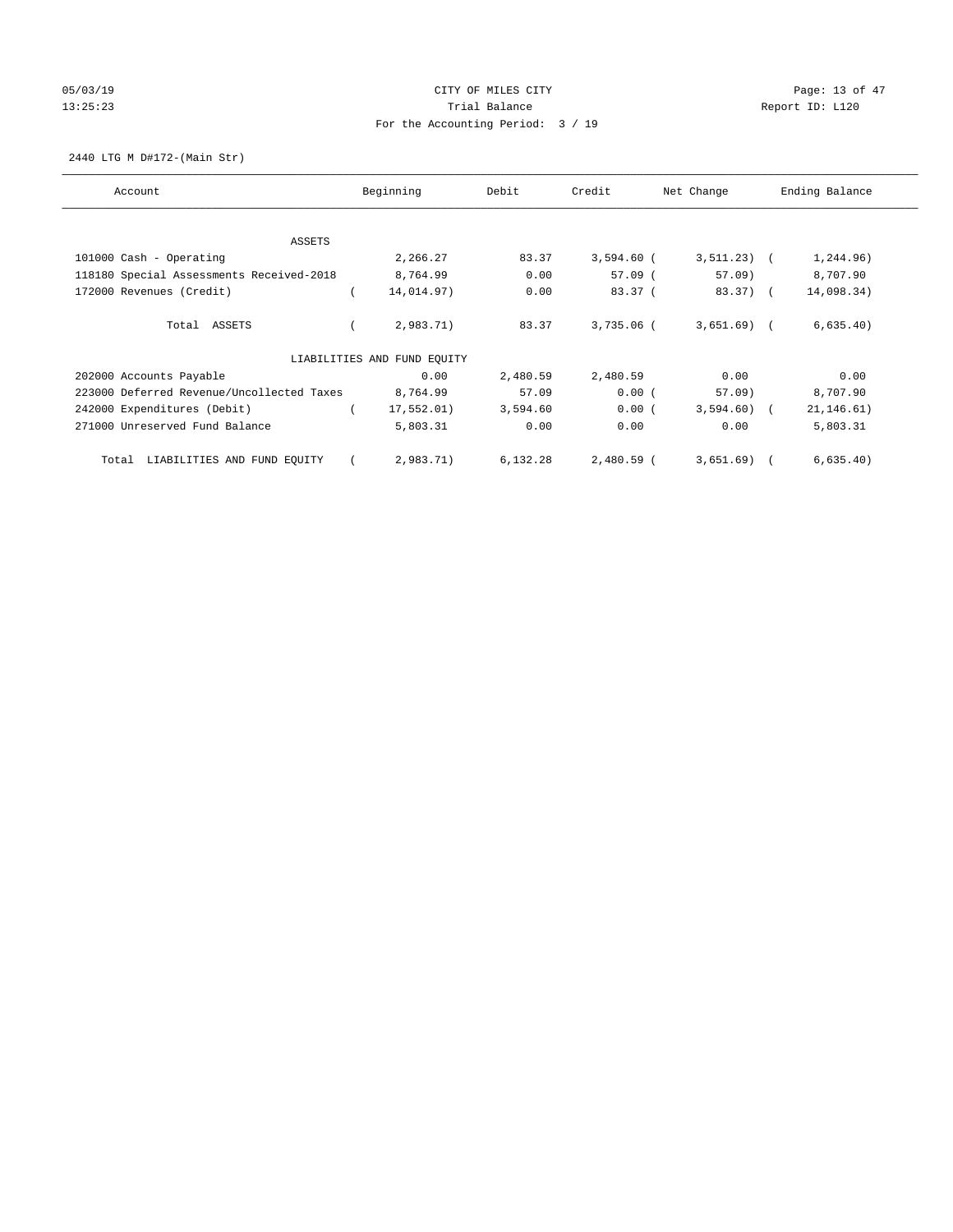# 05/03/19 Page: 14 of 47 13:25:23 Trial Balance Trial Balance Report ID: L120 For the Accounting Period: 3 / 19

2450 LTG M D#195-(SG-Trico)

| Account                                   | Beginning                   | Debit  | Credit     | Net Change | Ending Balance |
|-------------------------------------------|-----------------------------|--------|------------|------------|----------------|
| ASSETS                                    |                             |        |            |            |                |
| 101000 Cash - Operating                   | 2,516.13                    | 28.03  | $401.84$ ( | 373.81)    | 2,142.32       |
| 118180 Special Assessments Received-2018  | 2,397.93                    | 0.00   | 0.00       | 0.00       | 2,397.93       |
| 172000 Revenues (Credit)                  | $2,959.86$ )                | 0.00   | $28.03$ (  | $28.03)$ ( | 2,987.89       |
| Total ASSETS                              | 1,954.20                    | 28.03  | $429.87$ ( | 401.84)    | 1,552.36       |
|                                           | LIABILITIES AND FUND EQUITY |        |            |            |                |
| 202000 Accounts Payable                   | 0.00                        | 401.84 | 401.84     | 0.00       | 0.00           |
| 223000 Deferred Revenue/Uncollected Taxes | 2,397.93                    | 0.00   | 0.00       | 0.00       | 2,397.93       |
| 242000 Expenditures (Debit)               | 4, 213.18)                  | 401.84 | 0.00(      | 401.84) (  | 4,615.02)      |
| 271000 Unreserved Fund Balance            | 3,769.45                    | 0.00   | 0.00       | 0.00       | 3,769.45       |
| LIABILITIES AND FUND EQUITY<br>Total      | 1,954.20                    | 803.68 | $401.84$ ( | 401.84)    | 1,552.36       |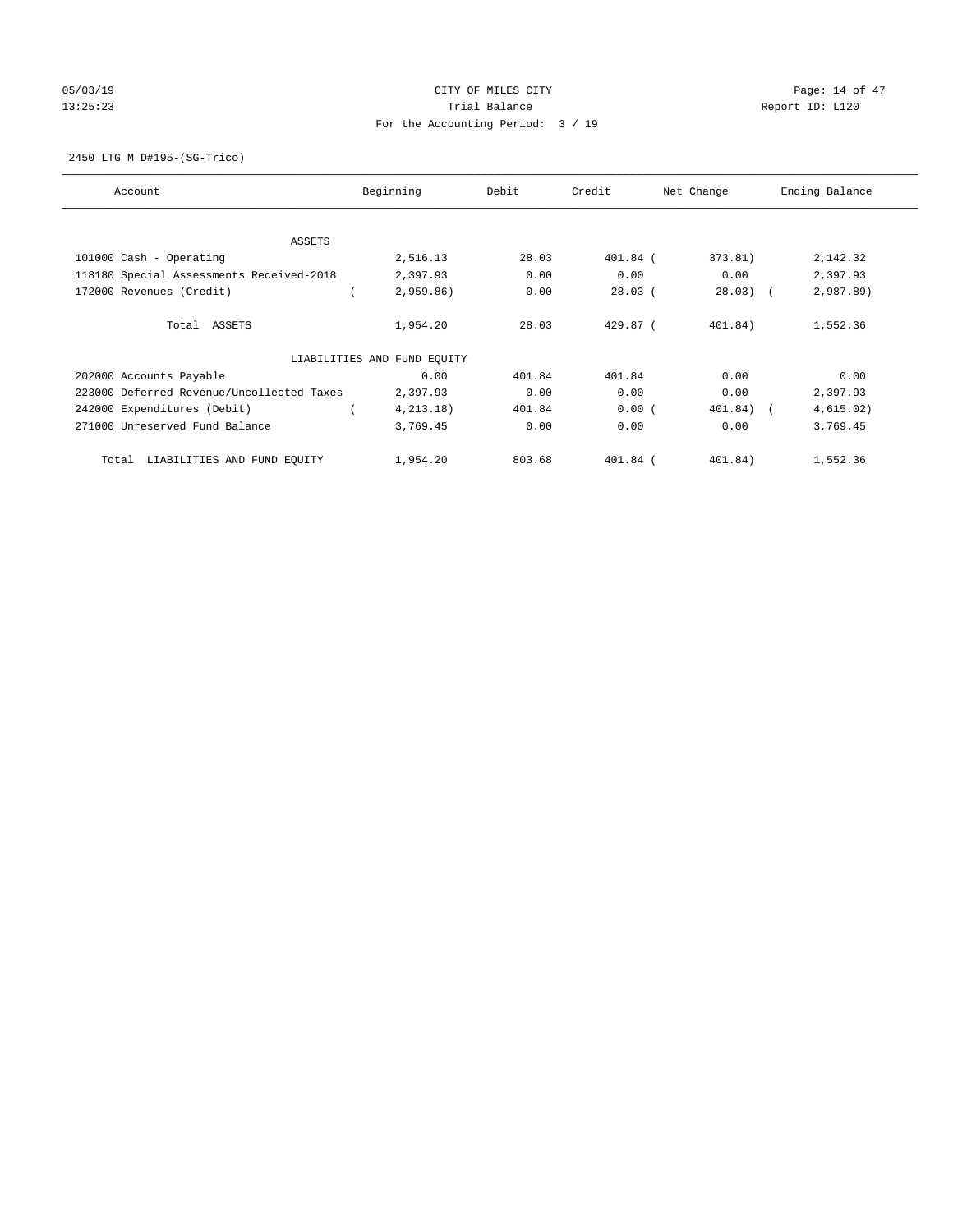# 05/03/19 Page: 15 of 47 13:25:23 Trial Balance Trial Balance Report ID: L120 For the Accounting Period: 3 / 19

2470 LTG M D#202-(SG-MDU&NV)

| Account                                    | Beginning                   | Debit    | Credit     | Net Change | Ending Balance |
|--------------------------------------------|-----------------------------|----------|------------|------------|----------------|
|                                            |                             |          |            |            |                |
| ASSETS                                     |                             |          |            |            |                |
| 101000 Cash - Operating                    | 317.60                      | 1,217.60 | 563.19     | 654.41     | 972.01         |
| 118160 Special Assessments Receivables-201 | 58.35                       | 0.00     | 0.00       | 0.00       | 58.35          |
| 118170 Special Assessments Receivables-201 | 53.08                       | 0.00     | 0.00       | 0.00       | 53.08          |
| 118180 Special Assessments Received-2018   | 3,684.07                    | 0.00     | 98.28 (    | 98.28)     | 3,585.79       |
| 172000 Revenues (Credit)                   | 5,272.89                    | 0.00     | $103.59$ ( | $103.59$ ( | 5,376.48)      |
| Total ASSETS                               | 1,159.79)                   | 1,217.60 | 765.06     | 452.54     | 707.25)        |
|                                            | LIABILITIES AND FUND EQUITY |          |            |            |                |
| 202000 Accounts Payable                    | 0.00                        | 563.19   | 563.19     | 0.00       | 0.00           |
| 223000 Deferred Revenue/Uncollected Taxes  | 3,795.50                    | 98.28    | 0.00(      | 98.28)     | 3,697.22       |
| 242000 Expenditures (Debit)                | 6,620.08)                   | 2,847.19 | 3,398.01   | 550.82     | 6,069.26)      |
| 271000 Unreserved Fund Balance             | 1,664.79                    | 0.00     | 0.00       | 0.00       | 1,664.79       |
| LIABILITIES AND FUND EOUITY<br>Total       | 1,159.79)                   | 3,508.66 | 3,961.20   | 452.54     | 707.25         |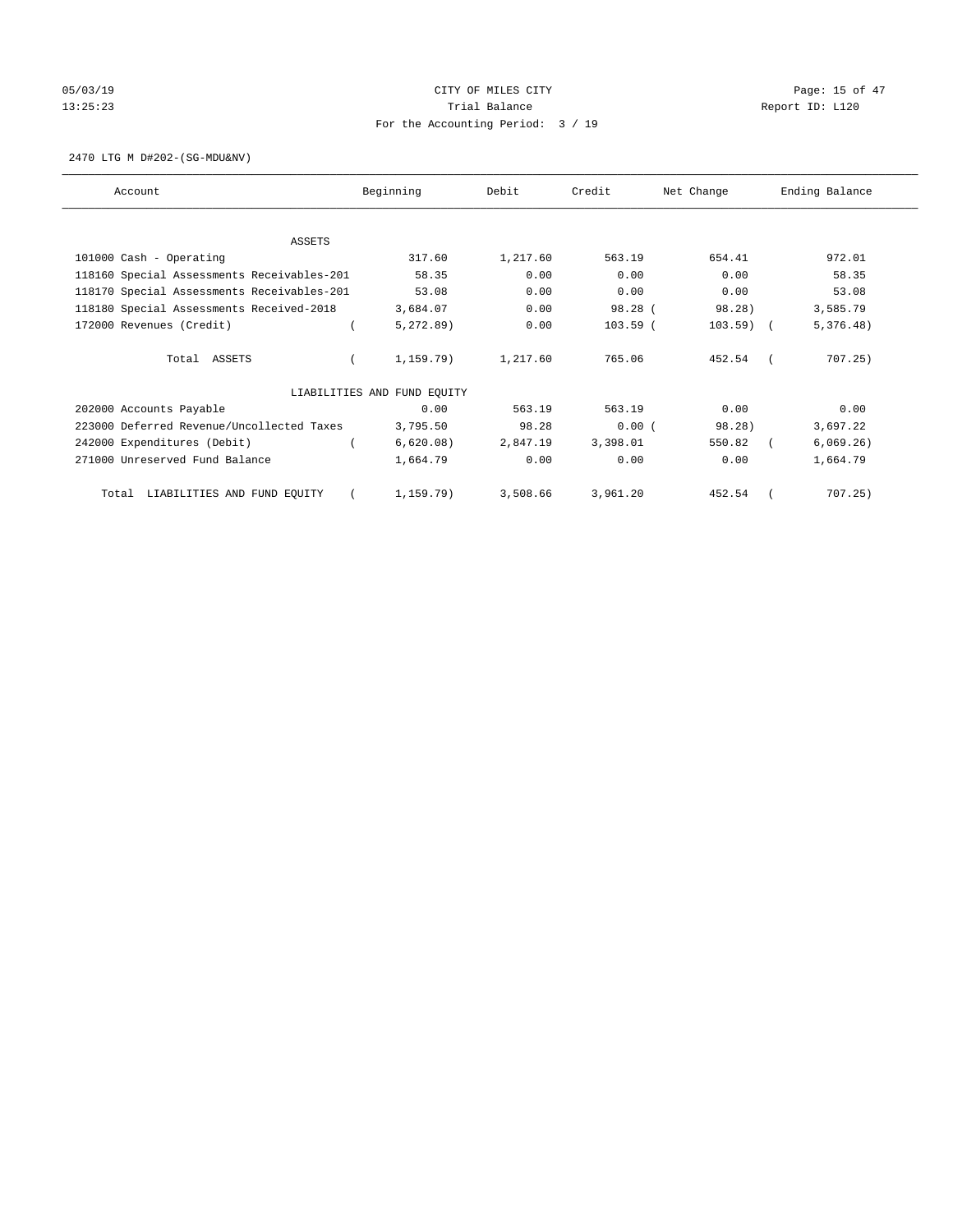# 05/03/19 Page: 16 of 47 13:25:23 Trial Balance Trial Balance Report ID: L120 For the Accounting Period: 3 / 19

#### 2480 LTG M M#173-(Milestown Estates)

| Account                                   | Beginning                   | Debit    | Credit       | Net Change | Ending Balance |
|-------------------------------------------|-----------------------------|----------|--------------|------------|----------------|
| <b>ASSETS</b>                             |                             |          |              |            |                |
| 101000 Cash - Operating                   | 1,632.92                    | 18.19    | 988.25 (     | 970.06)    | 662.86         |
| 118180 Special Assessments Received-2018  | 837.40                      | 0.00     | 0.00         | 0.00       | 837.40         |
| 172000 Revenues (Credit)                  | 1,867.78)                   | 0.00     | $18.19$ (    | $18.19$ (  | 1,885.97)      |
| Total ASSETS                              | 602.54                      | 18.19    | $1,006.44$ ( | $988.25$ ( | 385.71)        |
|                                           | LIABILITIES AND FUND EQUITY |          |              |            |                |
| 202000 Accounts Payable                   | 0.00                        | 988.25   | 988.25       | 0.00       | 0.00           |
| 223000 Deferred Revenue/Uncollected Taxes | 837.40                      | 0.00     | 0.00         | 0.00       | 837.40         |
| 242000 Expenditures (Debit)               | 1,193.02)                   | 988.25   | 0.00(        | 988.25) (  | 2,181.27)      |
| 271000 Unreserved Fund Balance            | 958.16                      | 0.00     | 0.00         | 0.00       | 958.16         |
| LIABILITIES AND FUND EQUITY<br>Total      | 602.54                      | 1,976.50 | 988.25 (     | $988.25$ ( | 385.71)        |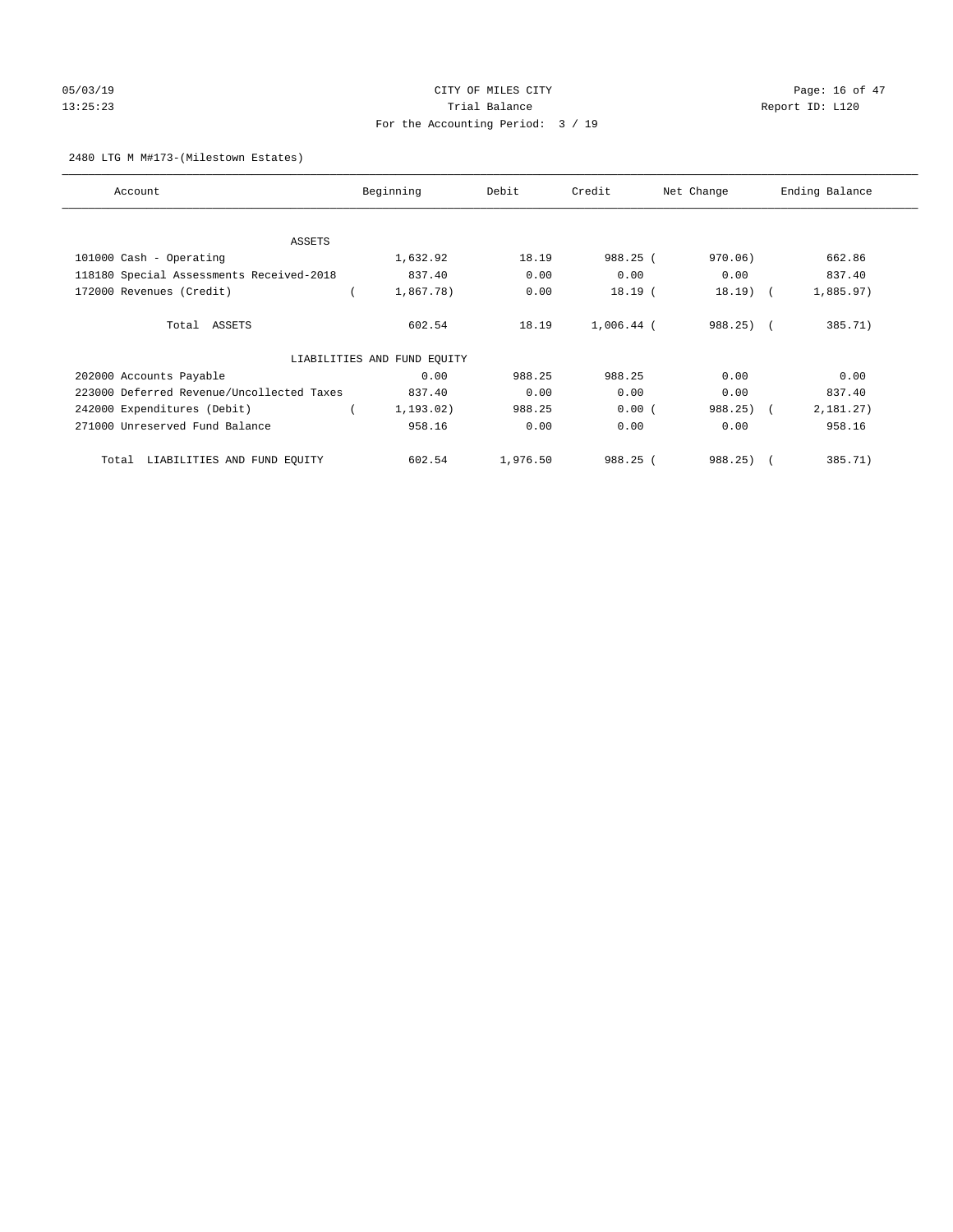# 05/03/19 Page: 17 of 47 13:25:23 Trial Balance Trial Balance Report ID: L120 For the Accounting Period: 3 / 19

2510 STR MAINT DIST #204

| Account                                    | Beginning                   | Debit      | Credit       | Net Change | Ending Balance             |
|--------------------------------------------|-----------------------------|------------|--------------|------------|----------------------------|
|                                            |                             |            |              |            |                            |
| <b>ASSETS</b>                              |                             |            |              |            |                            |
| 101000 Cash - Operating                    | 520,325.50                  | 11,690.77  | 74,647.64 (  | 62,956.87) | 457, 368.63                |
| 116000 Protested Taxes Receivable - Reals  | 51.99                       | 0.00       | 0.00         | 0.00       | 51.99                      |
| 118130 Special Assessments Receivable 2013 | 104.31                      | 0.00       | 0.00         | 0.00       | 104.31                     |
| 118140 Special Assessments Receivables-201 | 31.99                       | 0.00       | 0.00         | 0.00       | 31.99                      |
| 118150 Special Assessments Receivables-201 | 250.46                      | 0.00       | 0.00         | 0.00       | 250.46                     |
| 118160 Special Assessments Receivables-201 | 2,467.42                    | 0.00       | 0.00         | 0.00       | 2,467.42                   |
| 118170 Special Assessments Receivables-201 | 5,115.89                    | 0.00       | 0.00         | 0.00       | 5,115.89                   |
| 118180 Special Assessments Received-2018   | 636,747.76                  | 0.00       | $5,790.41$ ( | 5,790.41)  | 630,957.35                 |
| 172000 Revenues (Credit)                   | (1,006,097,19)              | 0.00       | 11,690.77 (  |            | 11,690.77) ( 1,017,787.96) |
| Total ASSETS                               | 158,998.13                  | 11,690.77  | 92,128.82 (  | 80,438.05) | 78,560.08                  |
|                                            | LIABILITIES AND FUND EQUITY |            |              |            |                            |
| 202000 Accounts Payable                    | 6,915.10                    | 20,711.02  | 20,711.02    | 0.00       | 6,915.10                   |
| 223000 Deferred Revenue/Uncollected Taxes  | 644,717.84                  | 5,790.41   | 0.00(        | 5,790.41)  | 638,927.43                 |
| 223100 Deferred Revenue - Real Prop Taxes  | 51.99                       | 0.00       | 0.00         | 0.00       | 51.99                      |
| 242000 Expenditures (Debit)                | (1, 300, 606.03)            | 74,647.64  | 0.00(        |            | 74,647.64) ( 1,375,253.67) |
| 271000 Unreserved Fund Balance             | 807,919.23                  | 0.00       | 0.00         | 0.00       | 807,919.23                 |
| Total LIABILITIES AND FUND EQUITY          | 158,998.13                  | 101,149.07 | 20,711.02 (  | 80,438.05) | 78,560.08                  |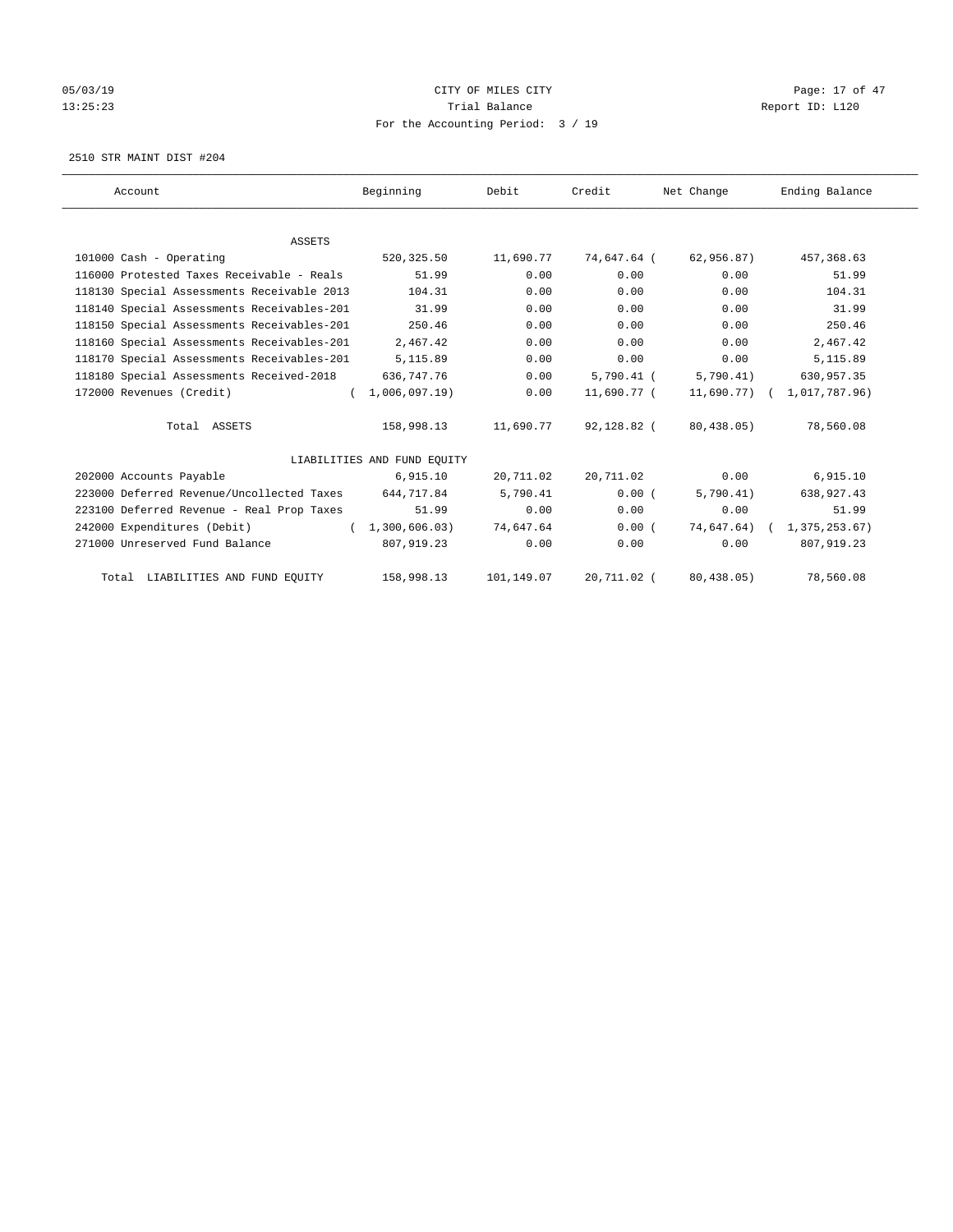# 05/03/19 Page: 18 of 47 13:25:23 Trial Balance Trial Balance Report ID: L120 For the Accounting Period: 3 / 19

2520 STR MAINT DIST #205

| Account                                     | Beginning                   | Debit      | Credit       | Net Change    | Ending Balance |
|---------------------------------------------|-----------------------------|------------|--------------|---------------|----------------|
|                                             |                             |            |              |               |                |
| <b>ASSETS</b>                               |                             |            |              |               |                |
| 101000 Cash - Operating                     | 235,206.32                  | 5,270.99   | 22,615.75 (  | 17,344.76)    | 217,861.56     |
| 118130 Special Assessments Receivable 2013( | 45.28)                      | 0.00       | 0.00         | 0.00          | 45.28)         |
| 118140 Special Assessments Receivables-201  | 214.50                      | 0.00       | 0.00         | 0.00          | 214.50         |
| 118150 Special Assessments Receivables-201  | 210.08                      | 0.00       | 0.00         | 0.00          | 210.08         |
| 118160 Special Assessments Receivables-201  | 1,551.89                    | 0.00       | 0.00         | 0.00          | 1,551.89       |
| 118170 Special Assessments Receivables-201  | 3,343.66                    | 0.00       | 0.00         | 0.00          | 3,343.66       |
| 118180 Special Assessments Received-2018    | 97,881.40                   | 0.00       | $2,604.13$ ( | 2,604.13)     | 95, 277. 27    |
| 172000 Revenues (Credit)                    | 209,484.80)                 | 0.00       | $5,270.99$ ( | $5,270.99$ (  | 214,755.79)    |
| Total ASSETS                                | 128,877.77                  | 5,270.99   | 30,490.87 (  | 25, 219.88)   | 103,657.89     |
|                                             | LIABILITIES AND FUND EQUITY |            |              |               |                |
| 202000 Accounts Payable                     | 1,728.77                    | 3,237.93   | 3,237.93     | 0.00          | 1,728.77       |
| 223000 Deferred Revenue/Uncollected Taxes   | 103,156.09                  | 2,604.13   | 0.00(        | 2,604.13)     | 100,551.96     |
| 242000 Expenditures (Debit)                 | 191,398.60)                 | 22,615.75  | 0.00(        | $22,615.75$ ( | 214,014.35)    |
| 271000 Unreserved Fund Balance              | 215, 391.51                 | 0.00       | 0.00         | 0.00          | 215, 391.51    |
| Total LIABILITIES AND FUND EQUITY           | 128,877.77                  | 28, 457.81 | $3,237.93$ ( | 25, 219.88)   | 103,657.89     |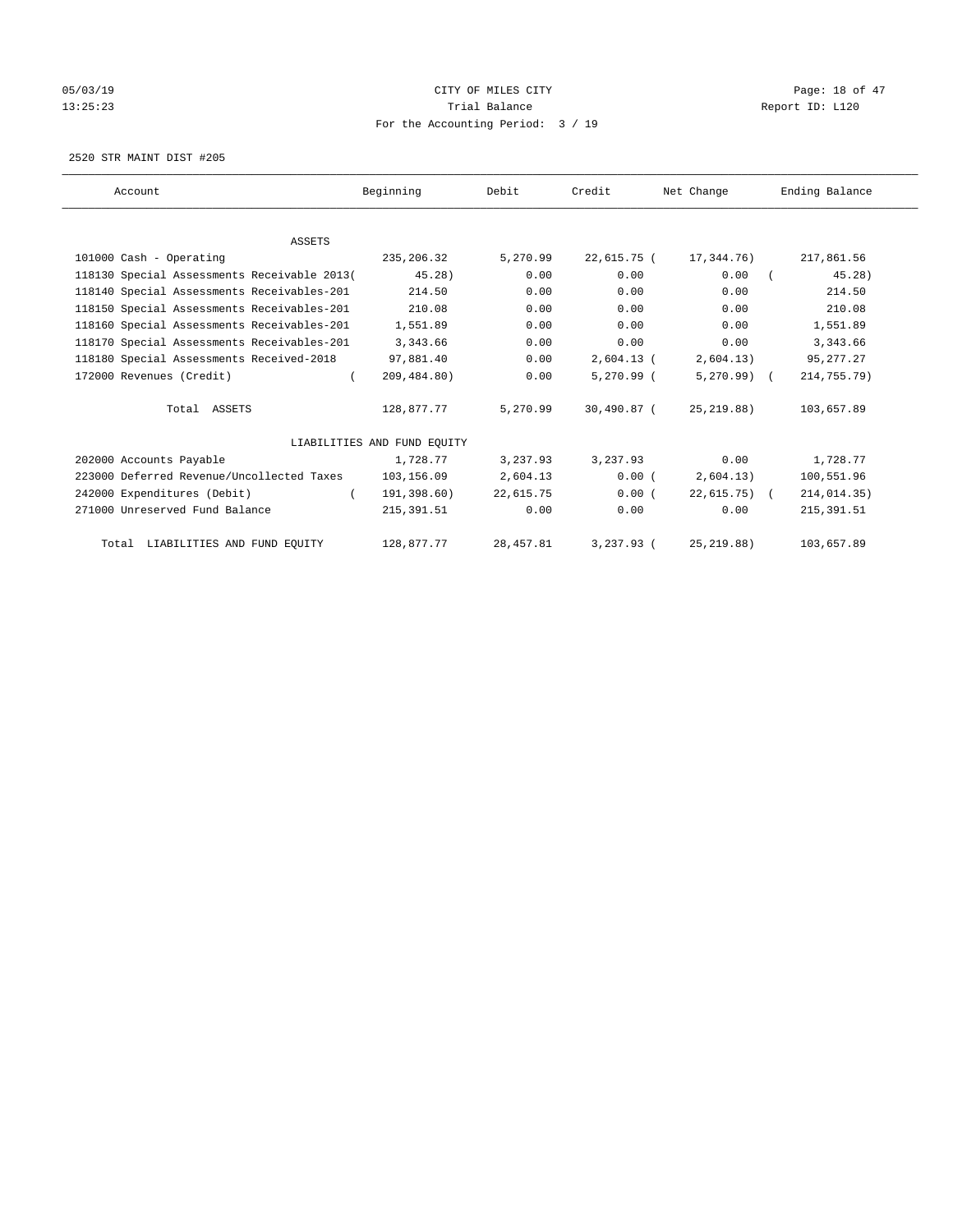# 05/03/19 Page: 19 of 47 13:25:23 Trial Balance Trial Balance Report ID: L120 For the Accounting Period: 3 / 19

#### 2540 STR MAINT DIST#207-(MILESTOWN ESTATES)

| Account                                   | Beginning                   | Debit  | Credit     | Net Change | Ending Balance |
|-------------------------------------------|-----------------------------|--------|------------|------------|----------------|
|                                           |                             |        |            |            |                |
| ASSETS                                    |                             |        |            |            |                |
| 101000 Cash - Operating                   | 4,186.71                    | 46.64  | 462.42 (   | 415.78)    | 3,770.93       |
| 118180 Special Assessments Received-2018  | 1,572.87                    | 0.00   | 0.00       | 0.00       | 1,572.87       |
| 172000 Revenues (Credit)                  | 3,450.28)                   | 0.00   | $46.64$ (  | $46.64$ (  | 3,496.92)      |
| Total ASSETS                              | 2,309.30                    | 46.64  | $509.06$ ( | 462.42)    | 1,846.88       |
|                                           | LIABILITIES AND FUND EQUITY |        |            |            |                |
| 223000 Deferred Revenue/Uncollected Taxes | 1,572.87                    | 0.00   | 0.00       | 0.00       | 1,572.87       |
| 242000 Expenditures (Debit)               | 3,975.58)                   | 462.42 | 0.00(      | 462.42)    | 4,438.00)      |
| 271000 Unreserved Fund Balance            | 4,712.01                    | 0.00   | 0.00       | 0.00       | 4,712.01       |
| Total LIABILITIES AND FUND EQUITY         | 2,309.30                    | 462.42 | 0.00(      | 462.42)    | 1,846.88       |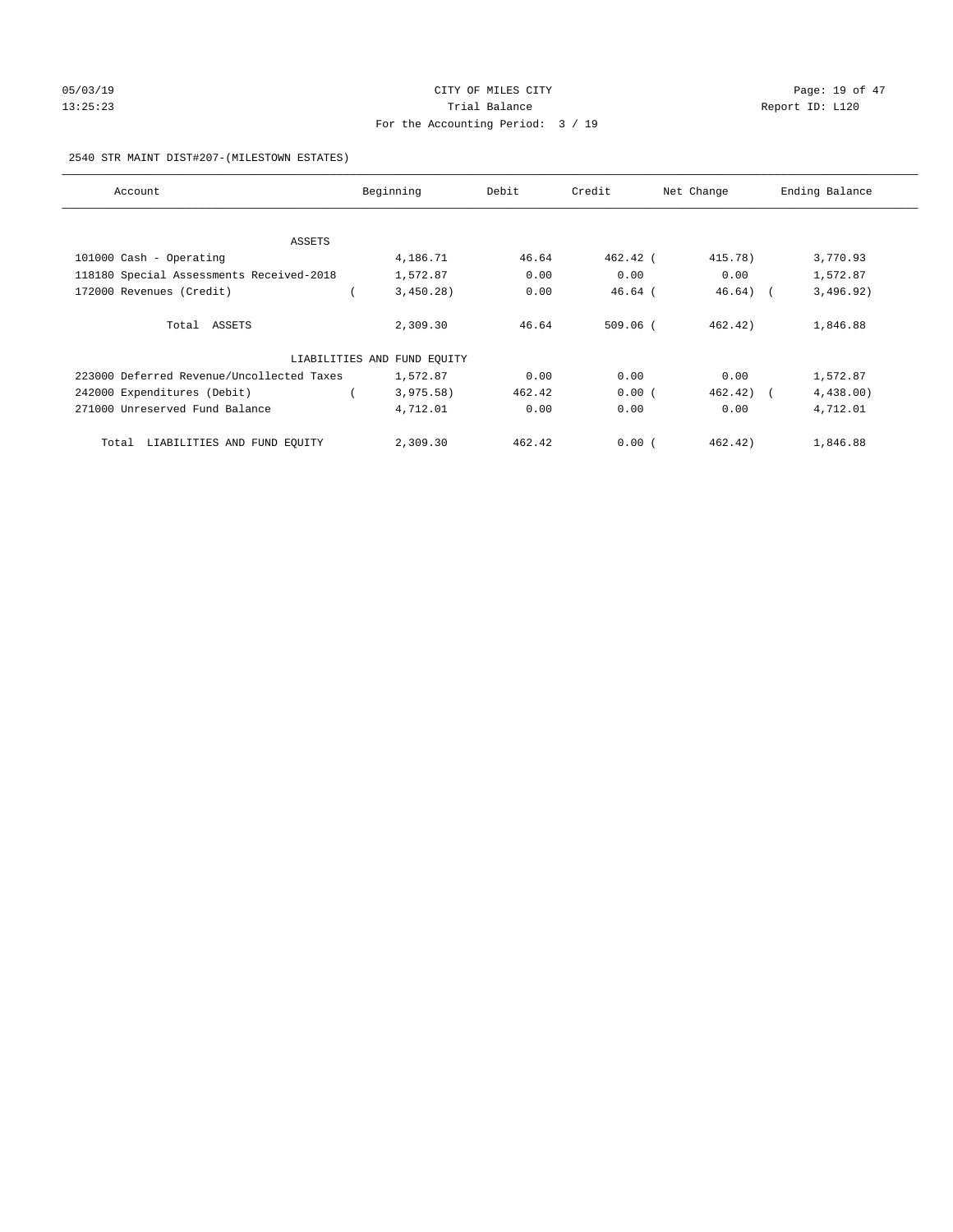# 05/03/19 Page: 20 of 47 13:25:23 Trial Balance Trial Balance Report ID: L120 For the Accounting Period: 3 / 19

#### 2701 Fire Grants

| Account                              |        | Beginning                   | Debit | Credit | Net Change | Ending Balance |
|--------------------------------------|--------|-----------------------------|-------|--------|------------|----------------|
|                                      |        |                             |       |        |            |                |
|                                      | ASSETS |                             |       |        |            |                |
| 101000 Cash - Operating              |        | 4,919.15                    | 0.00  | 0.00   | 0.00       | 4,919.15       |
| 172000 Revenues (Credit)             |        | 4, 150.00)                  | 0.00  | 0.00   | 0.00       | 4, 150.00)     |
| Total ASSETS                         |        | 769.15                      | 0.00  | 0.00   | 0.00       | 769.15         |
|                                      |        | LIABILITIES AND FUND EQUITY |       |        |            |                |
| 271000 Unreserved Fund Balance       |        | 769.15                      | 0.00  | 0.00   | 0.00       | 769.15         |
| LIABILITIES AND FUND EQUITY<br>Total |        | 769.15                      | 0.00  | 0.00   | 0.00       | 769.15         |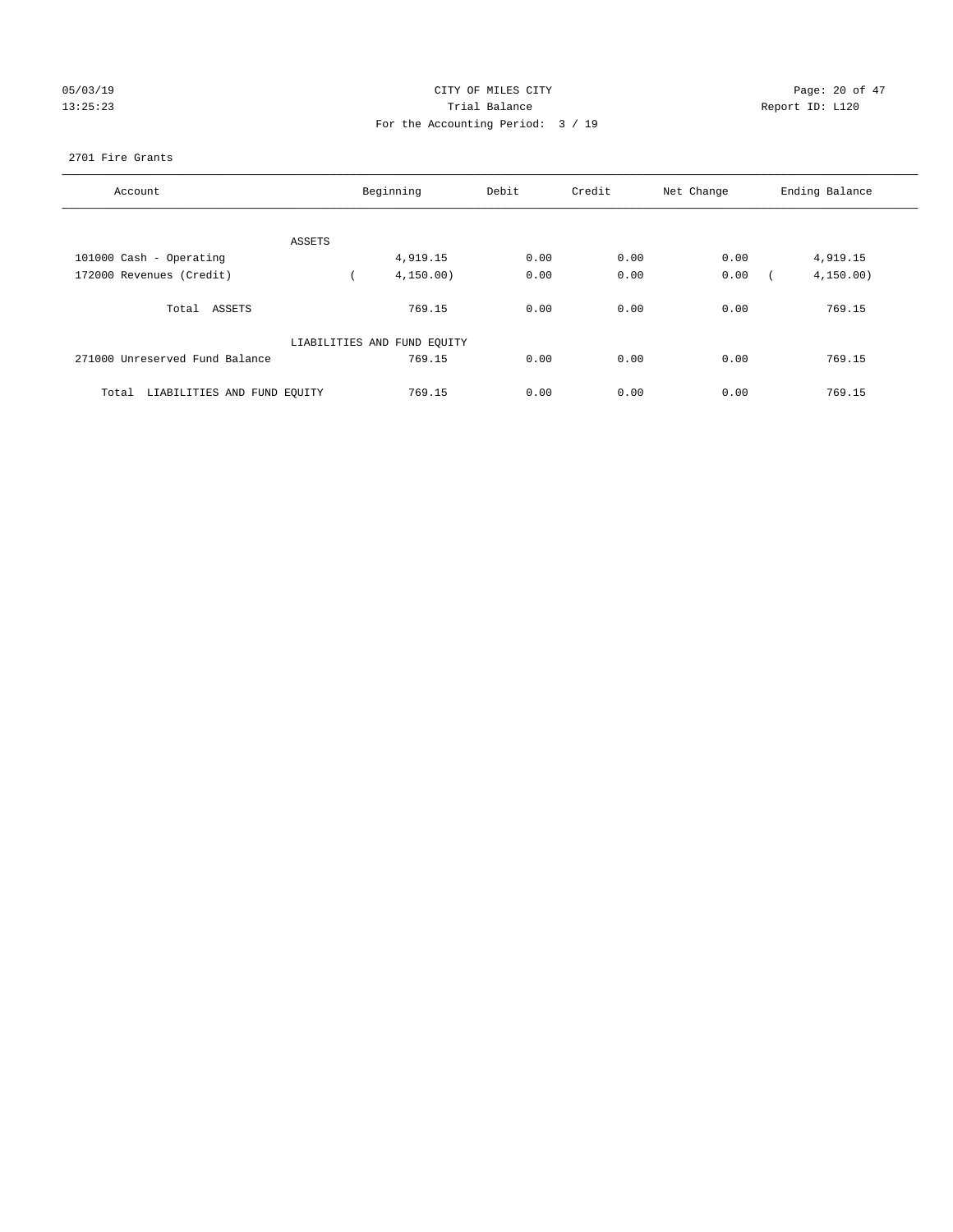# 05/03/19 Page: 21 of 47 13:25:23 Trial Balance Trial Balance Report ID: L120 For the Accounting Period: 3 / 19

#### 2820 GAS TAX

| Account                              | Beginning                   | Debit     | Credit      | Net Change    | Ending Balance |
|--------------------------------------|-----------------------------|-----------|-------------|---------------|----------------|
| ASSETS                               |                             |           |             |               |                |
| 101000 Cash - Operating              | 28,466.24                   | 14,552.93 | 320.83      | 14,232.10     | 42,698.34      |
| 172000 Revenues (Credit)             | 116, 423, 44)               | 0.00      | 14,552.93 ( | $14,552.93$ ( | 130,976.37)    |
| Total ASSETS                         | 87,957.20)                  | 14,552.93 | 14,873.76 ( | $320.83)$ (   | 88,278.03)     |
|                                      | LIABILITIES AND FUND EQUITY |           |             |               |                |
| 242000 Expenditures (Debit)          | 87,959.24)                  | 320.83    | 0.00(       | $320.83$ ) (  | 88,280.07)     |
| 271000 Unreserved Fund Balance       | 2.04                        | 0.00      | 0.00        | 0.00          | 2.04           |
| LIABILITIES AND FUND EQUITY<br>Total | 87,957.20)                  | 320.83    | 0.00(       | 320.83)       | 88,278.03)     |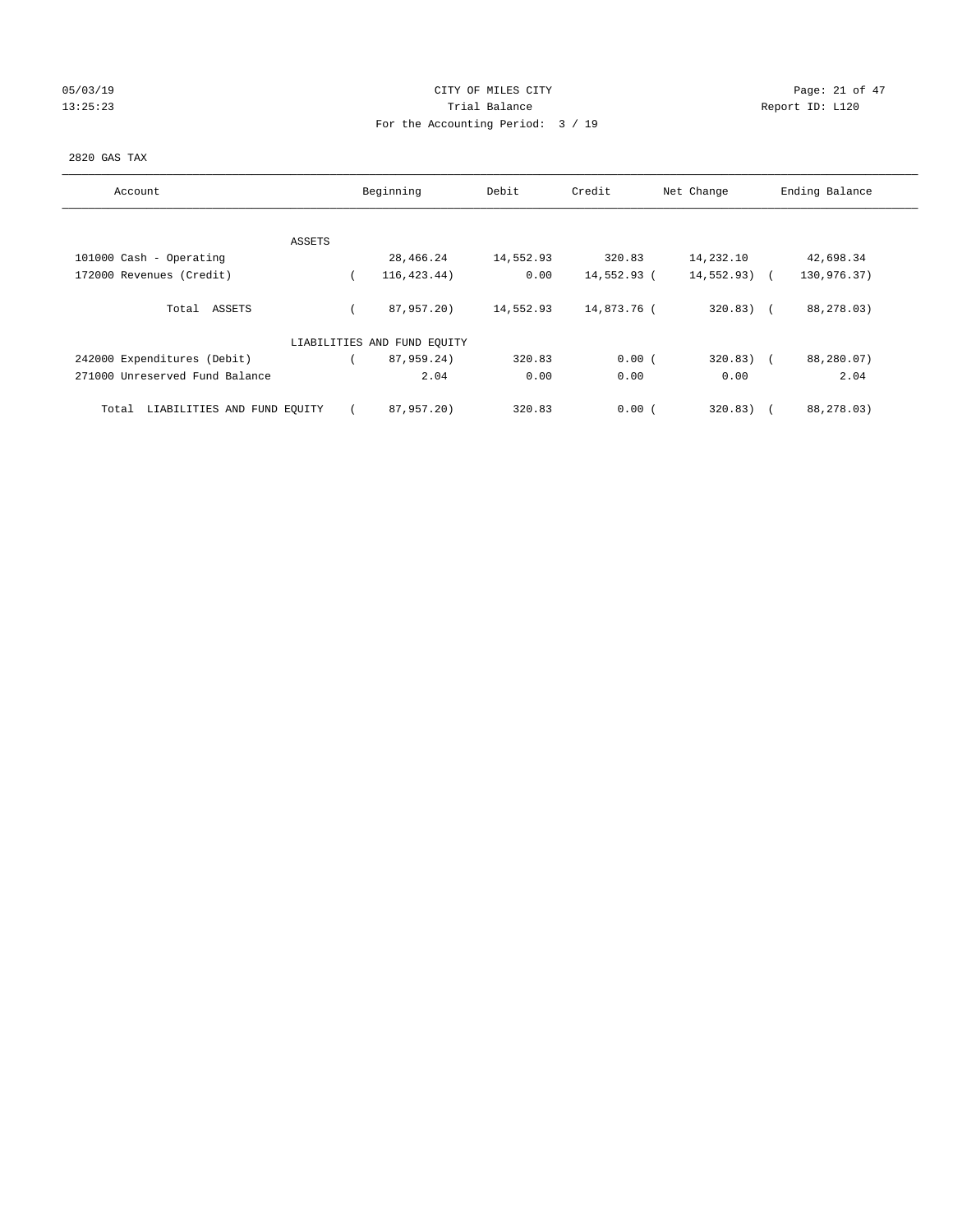# 05/03/19 Page: 22 of 47 13:25:23 Trial Balance Trial Balance Report ID: L120 For the Accounting Period: 3 / 19

#### 2821 HB473- Fuel Tax

| Account                           | Beginning<br>Debit          |      | Credit | Net Change | Ending Balance |
|-----------------------------------|-----------------------------|------|--------|------------|----------------|
| <b>ASSETS</b>                     |                             |      |        |            |                |
| 102131 Restricted Cash- HB473     | 3,290.79                    | 0.00 | 0.00   | 0.00       | 3,290.79       |
| Total ASSETS                      | 3,290.79                    | 0.00 | 0.00   | 0.00       | 3,290.79       |
|                                   | LIABILITIES AND FUND EQUITY |      |        |            |                |
| 271000 Unreserved Fund Balance    | 3,290.79                    | 0.00 | 0.00   | 0.00       | 3,290.79       |
| Total LIABILITIES AND FUND EOUITY | 3,290.79                    | 0.00 | 0.00   | 0.00       | 3,290.79       |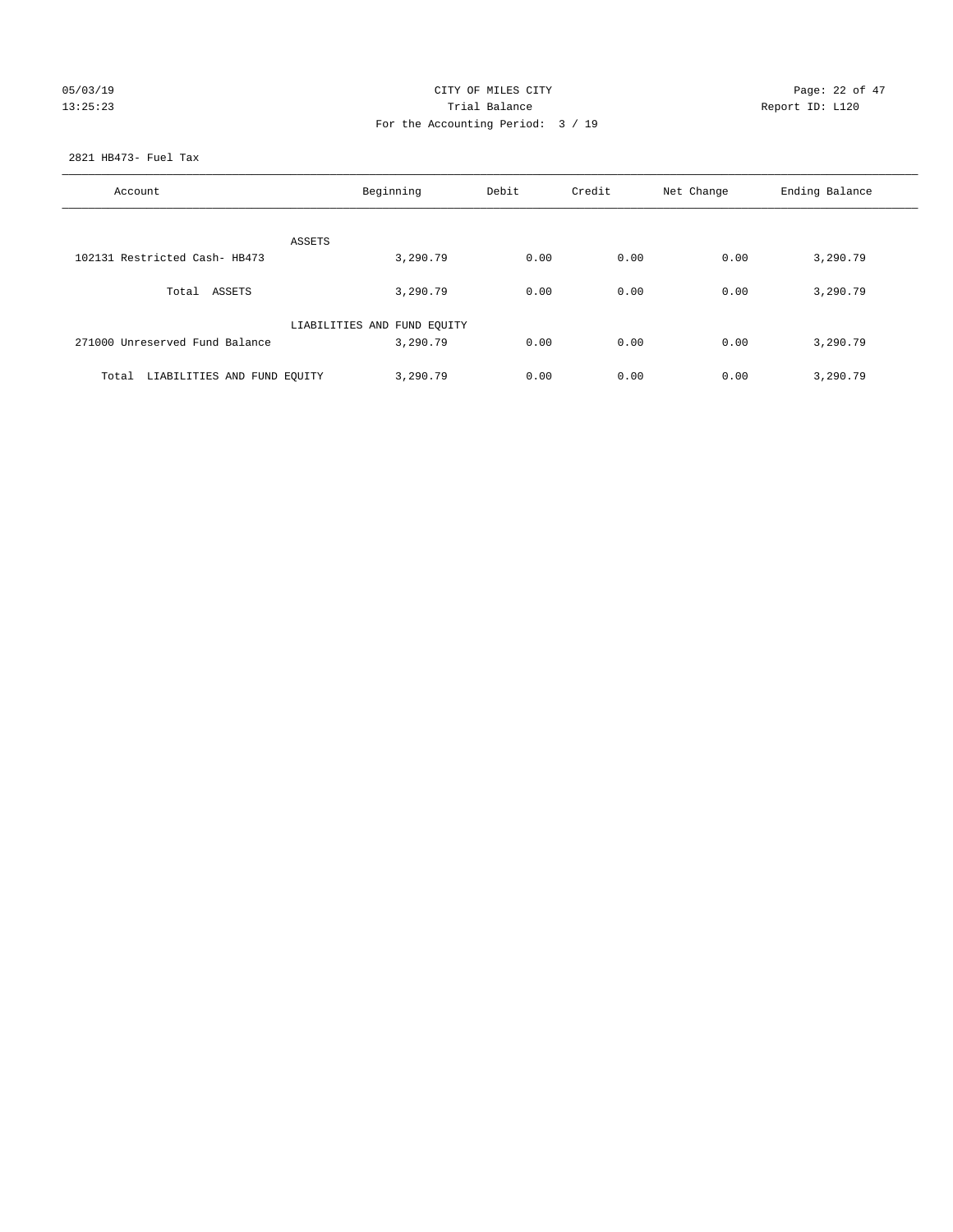# 05/03/19 Page: 23 of 47 13:25:23 Trial Balance Trial Balance Report ID: L120 For the Accounting Period: 3 / 19

#### 2850 911 EMERGENCY

| Account                              | Beginning |                             | Debit      | Credit      | Net Change    | Ending Balance |
|--------------------------------------|-----------|-----------------------------|------------|-------------|---------------|----------------|
|                                      |           |                             |            |             |               |                |
|                                      | ASSETS    |                             |            |             |               |                |
| 101000 Cash - Operating              |           | 364,878.31                  | 4,124.87   | 25,336.37 ( | 21, 211, 50)  | 343,666.81     |
| 101200 Enhanced 911 Cash             |           | 60.23                       | 0.00       | $60.23$ (   | 60.23)        | 0.00           |
| 172000 Revenues (Credit)             | $\left($  | 173, 918. 13)               | 60.23      | 4,124.87 (  | 4,064.64)     | 177,982.77)    |
| Total ASSETS                         |           | 191,020.41                  | 4,185.10   | 29,521.47 ( | 25,336.37)    | 165,684.04     |
|                                      |           | LIABILITIES AND FUND EQUITY |            |             |               |                |
| 202000 Accounts Payable              |           | 0.00                        | 10,413.37  | 10,413.37   | 0.00          | 0.00           |
| 242000 Expenditures (Debit)          |           | 99,481.79)                  | 25, 336.37 | 0.00(       | $25,336.37$ ( | 124,818.16)    |
| 271000 Unreserved Fund Balance       |           | 290,502.20                  | 0.00       | 0.00        | 0.00          | 290,502.20     |
| LIABILITIES AND FUND EQUITY<br>Total |           | 191,020.41                  | 35,749.74  | 10,413.37 ( | 25,336.37)    | 165,684.04     |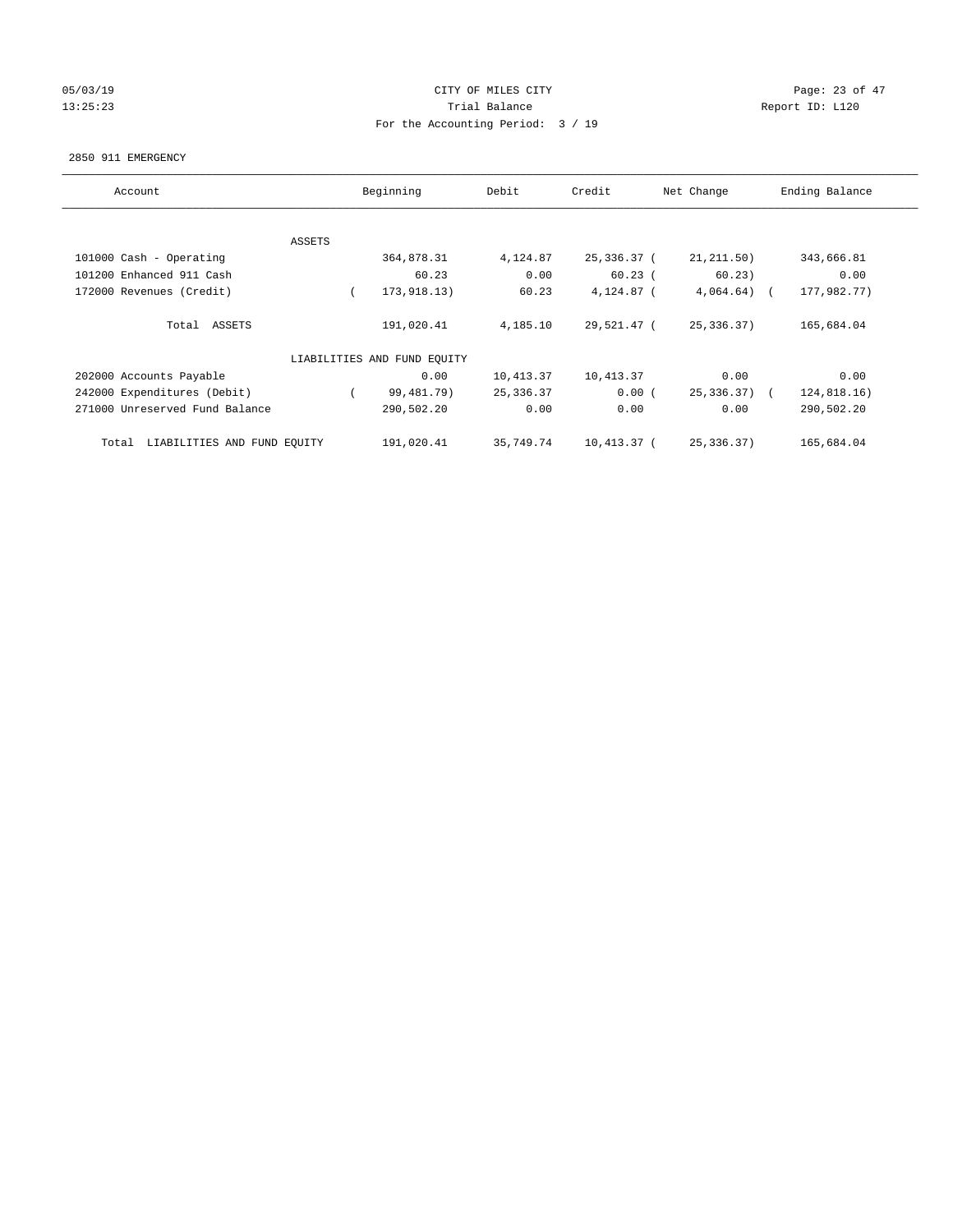# 05/03/19 Page: 24 of 47 13:25:23 Trial Balance Report ID: L120 For the Accounting Period: 3 / 19

#### 2880 LIBRARY GRANTS

| Account                                | Beginning                   | Debit  | Credit       | Net Change   | Ending Balance |
|----------------------------------------|-----------------------------|--------|--------------|--------------|----------------|
|                                        |                             |        |              |              |                |
| ASSETS                                 |                             |        |              |              |                |
| 101000 Cash - Operating                | 4,004.50)                   | 0.00   | $231.00$ (   | $231.00)$ (  | 4, 235.50)     |
| 101003 Cash - per capita               | 15,884.42                   | 0.00   | 0.00         | 0.00         | 15,884.42      |
| 101020 Cash - Partners Program         | 35,182.70                   | 0.00   | 0.00         | 0.00         | 35,182.70      |
| 101030 Cash - Sagebrush Fed/Base Grant | 17,585.24                   | 0.00   | 0.00         | 0.00         | 17,585.24      |
| 172000 Revenues (Credit)               | 4,610.08)                   | 0.00   | 0.00         | 0.00         | 4,610.08)      |
| Total ASSETS                           | 60,037.78                   | 0.00   | $231.00$ (   | 231.00)      | 59,806.78      |
|                                        | LIABILITIES AND FUND EQUITY |        |              |              |                |
| 202000 Accounts Payable                | 0.00                        | 231.00 | 231.00       | 0.00         | 0.00           |
| 242000 Expenditures (Debit)            | 5, 141, 24)                 | 231.00 | 0.00(        | $231.00$ ) ( | 5,372.24)      |
| 271000 Unreserved Fund Balance         | 65,179.02                   | 0.00   | 0.00         | 0.00         | 65,179.02      |
| LIABILITIES AND FUND EQUITY<br>Total   | 60,037.78                   | 462.00 | $231.00$ $($ | 231.00)      | 59,806.78      |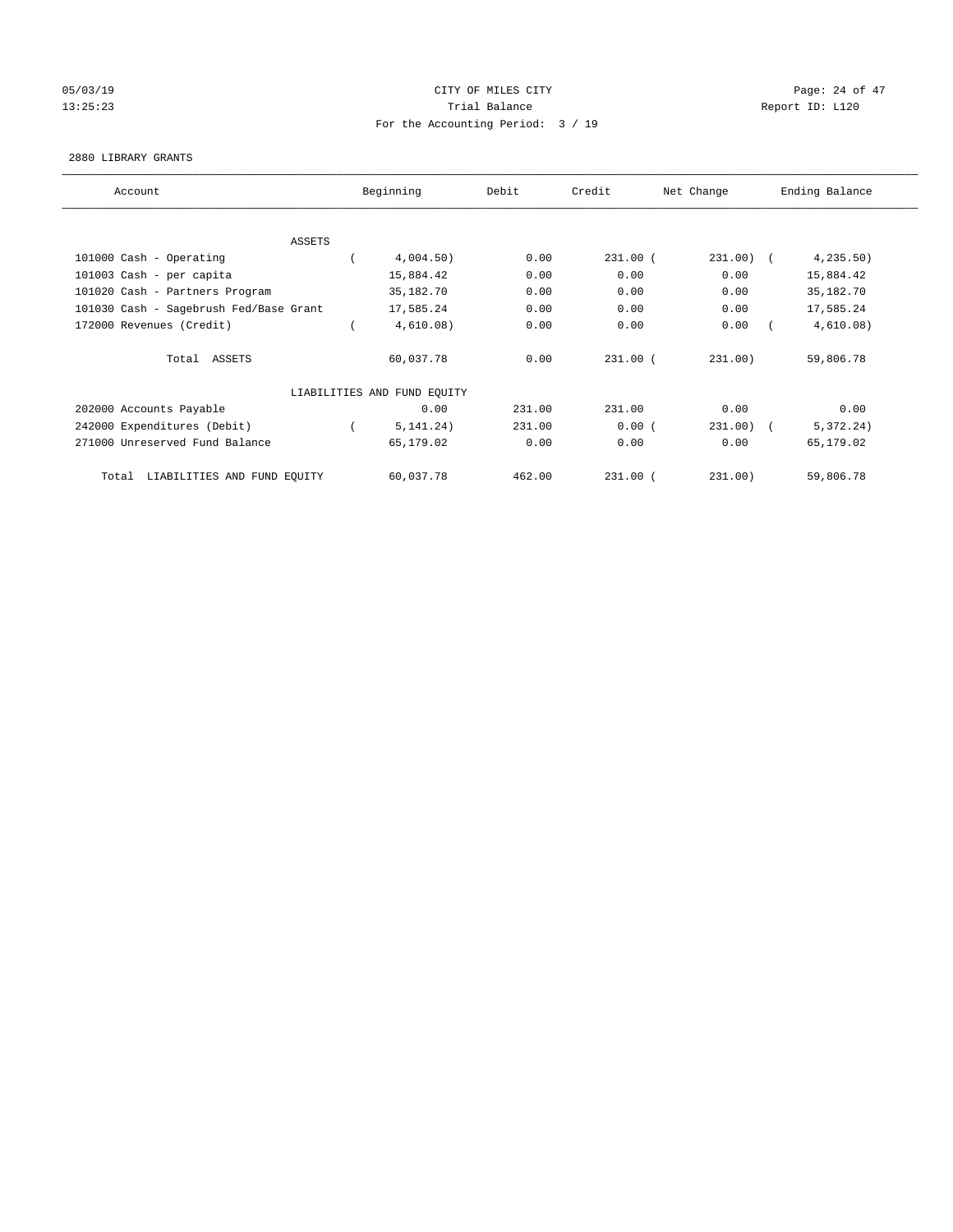# 05/03/19 Page: 25 of 47 13:25:23 Trial Balance Trial Balance Report ID: L120 For the Accounting Period: 3 / 19

#### 2935 Historic Preservation

| Account                              |        | Beginning                   | Debit | Credit | Net Change | Ending Balance |
|--------------------------------------|--------|-----------------------------|-------|--------|------------|----------------|
|                                      |        |                             |       |        |            |                |
|                                      | ASSETS |                             |       |        |            |                |
| 101000 Cash - Operating              |        | 13,647.23                   | 0.00  | 7.39(  | 7.39)      | 13,639.84      |
| 172000 Revenues (Credit)             |        | 4,950.00                    | 0.00  | 0.00   | 0.00       | 4,950.00       |
| Total ASSETS                         |        | 8,697.23                    | 0.00  | 7.39(  | 7.39)      | 8,689.84       |
|                                      |        | LIABILITIES AND FUND EQUITY |       |        |            |                |
| 202000 Accounts Payable              |        | 0.00                        | 7.39  | 7.39   | 0.00       | 0.00           |
| 242000 Expenditures (Debit)          |        | 1,111.81)                   | 7.39  | 0.00(  | 7.39)      | 1, 119.20)     |
| 271000 Unreserved Fund Balance       |        | 9,809.04                    | 0.00  | 0.00   | 0.00       | 9,809.04       |
| LIABILITIES AND FUND EQUITY<br>Total |        | 8,697.23                    | 14.78 | 7.39(  | 7.39)      | 8,689.84       |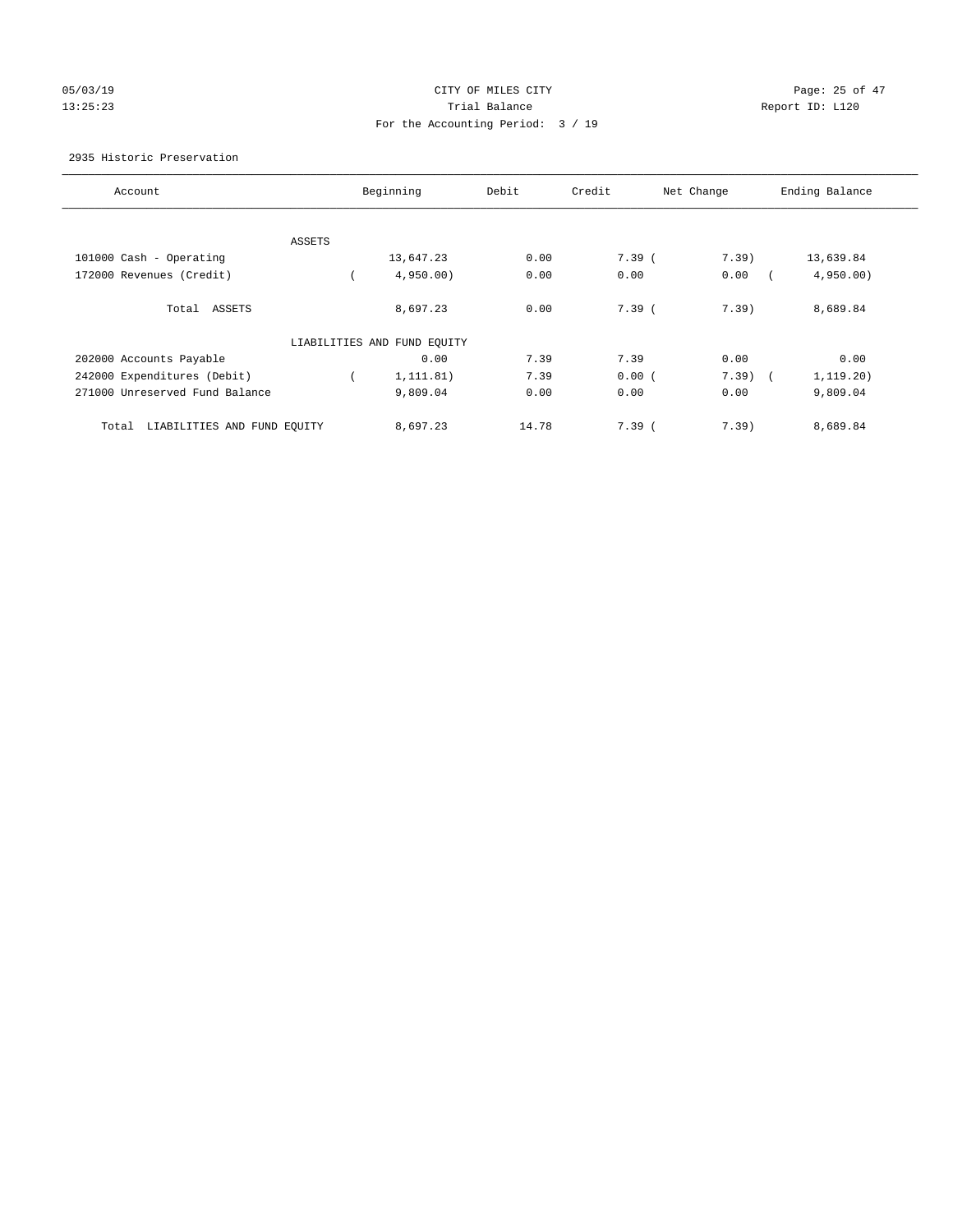# 05/03/19 Page: 26 of 47 13:25:23 Trial Balance Report ID: L120 For the Accounting Period: 3 / 19

2985 RETIRED SENIOR VOLUNTEER PROG (RSVP)

| Account                                    | Beginning                   | Debit     | Credit       | Net Change   | Ending Balance |
|--------------------------------------------|-----------------------------|-----------|--------------|--------------|----------------|
|                                            |                             |           |              |              |                |
| ASSETS<br>101000 Cash - Operating          | 6,866.99)                   | 7,360.45  | 6,325.16     | 1,035.29     | 5,831.70)      |
| 101004 RSVP Non-Federal Cash Operating-Cus | 13,998.32                   | 850.00    | $1,520.35$ ( | 670.35)      | 13,327.97      |
| 101008 RSVP- Custer Excess                 | 8,886.31                    | 0.00      | 161.87 (     | 161.87)      | 8,724.44       |
| 103100 Petty Cash-                         | 200.00                      | 0.00      | 0.00         | 0.00         | 200.00         |
| 172000 Revenues (Credit)                   | 58,533.98)                  | 0.00      | 8,210.45 (   | 8, 210.45)   | 66,744.43)     |
| Total ASSETS                               | 42, 316.34)                 | 8,210.45  | 16,217.83 (  | $8,007.38$ ( | 50, 323. 72)   |
|                                            | LIABILITIES AND FUND EQUITY |           |              |              |                |
| 202000 Accounts Payable                    | 0.00                        | 2,358.57  | 2,358.57     | 0.00         | 0.00           |
| 242000 Expenditures (Debit)                | 60,487.73)                  | 8,096.11  | 88.73 (      | 8,007.38)    | 68, 495.11)    |
| 271000 Unreserved Fund Balance             | 18, 171.39                  | 0.00      | 0.00         | 0.00         | 18, 171.39     |
| LIABILITIES AND FUND EQUITY<br>Total       | 42, 316.34)                 | 10,454.68 | 2,447.30 (   | 8,007.38)    | 50, 323. 72)   |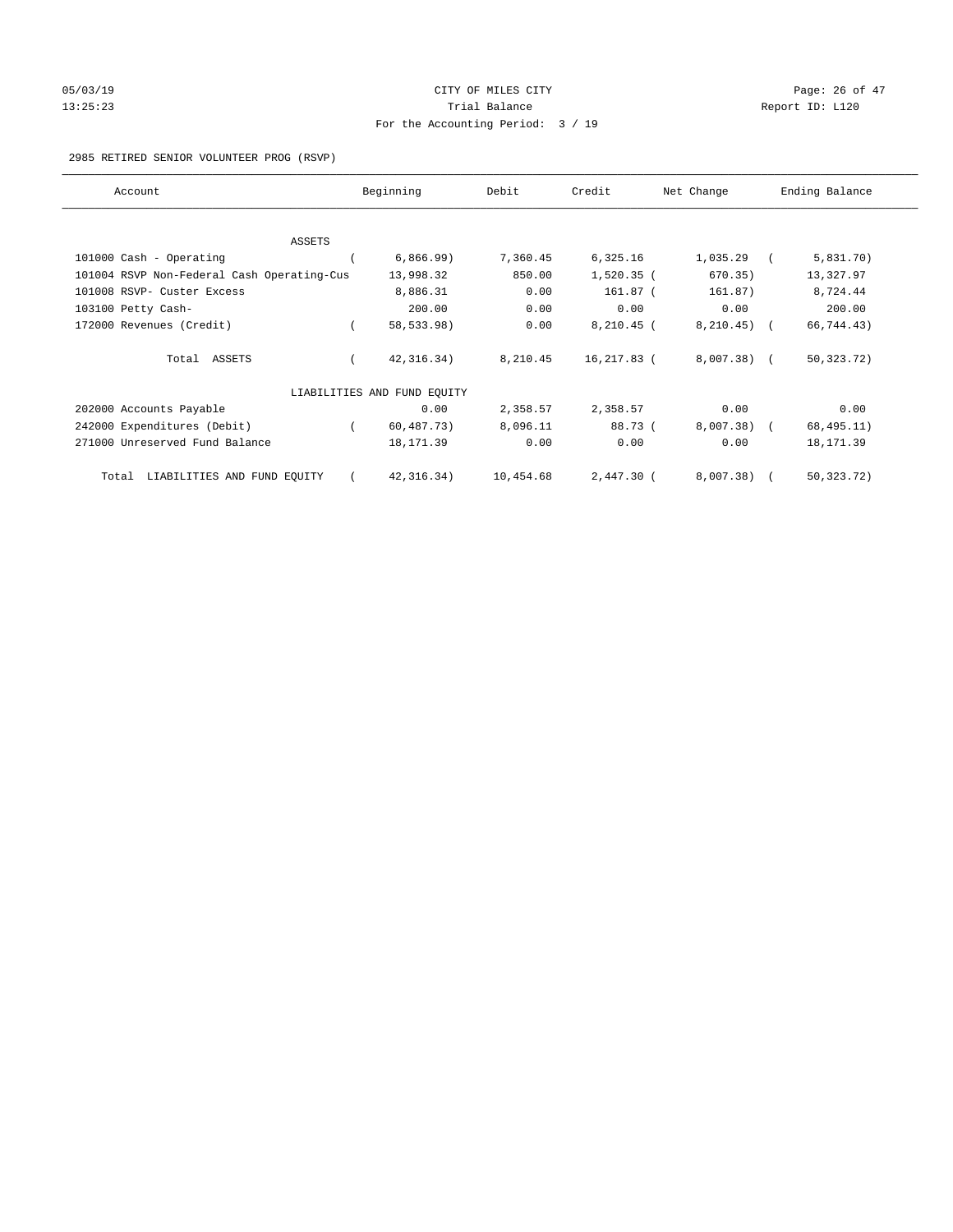3300 Judgement & Losses-Power Settlement

| Account                                     | Beginning                   |       | Debit | Credit | Net Change | Ending Balance |       |
|---------------------------------------------|-----------------------------|-------|-------|--------|------------|----------------|-------|
| ASSETS                                      |                             |       |       |        |            |                |       |
| 115208 Taxes Receivable - Personal 2008     |                             | 0.47) | 0.00  | 0.00   | 0.00       | $\sqrt{2}$     | 0.47) |
| Total ASSETS                                |                             | 0.47) | 0.00  | 0.00   | 0.00       | $\sqrt{2}$     | 0.47) |
|                                             | LIABILITIES AND FUND EQUITY |       |       |        |            |                |       |
| 223200 Deferred Revenue - Pers Prop Taxes ( |                             | 0.47) | 0.00  | 0.00   | 0.00       | $\sim$         | 0.47) |
| LIABILITIES AND FUND EQUITY<br>Total        |                             | 0.47) | 0.00  | 0.00   | 0.00       |                | 0.47) |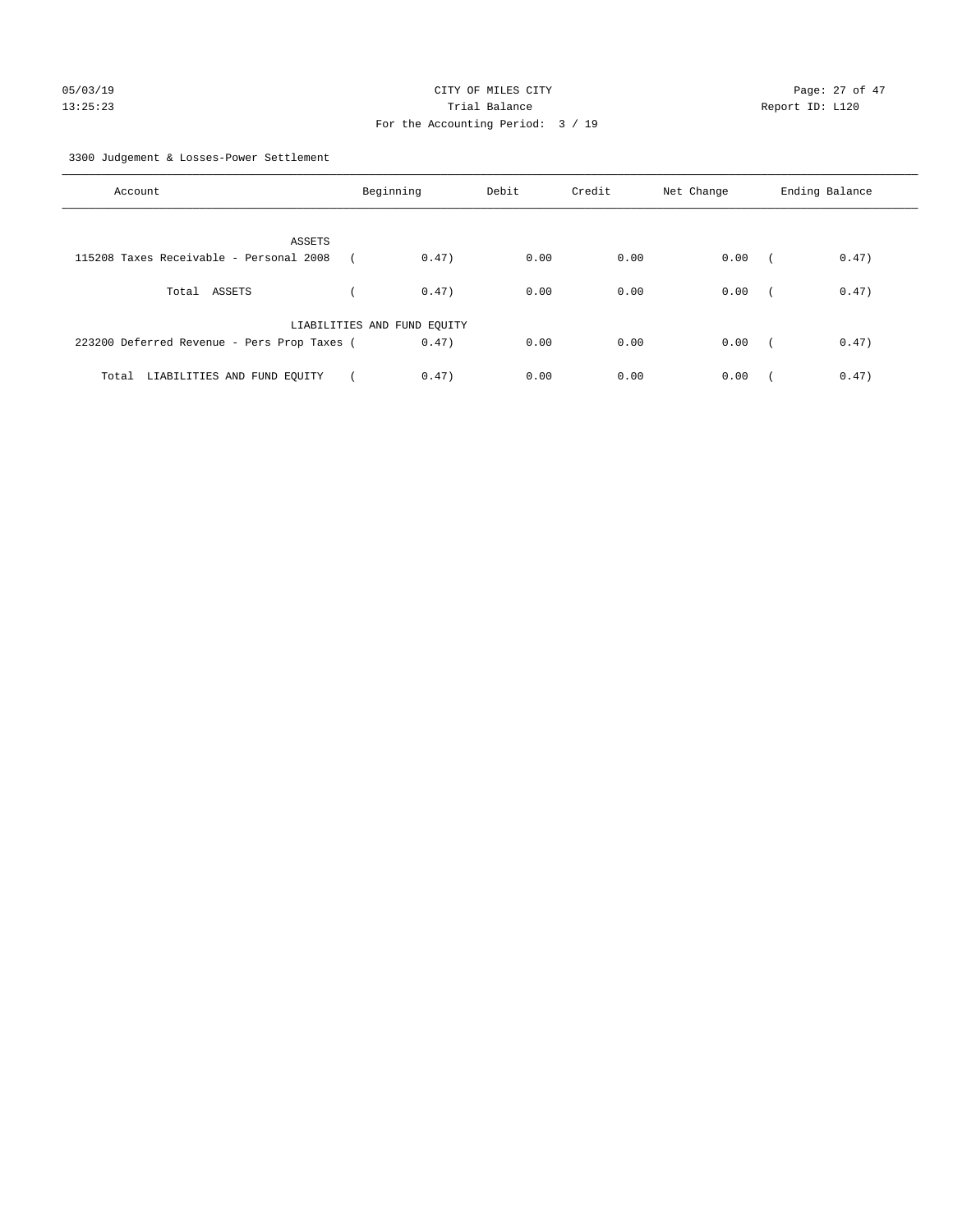# 05/03/19 Page: 28 of 47 13:25:23 Trial Balance Report ID: L120 For the Accounting Period: 3 / 19

3400 SID REVOLVING FUND

| Account                              | Beginning                   | Debit | Credit | Net Change | Ending Balance |
|--------------------------------------|-----------------------------|-------|--------|------------|----------------|
| ASSETS                               |                             |       |        |            |                |
| 101000 Cash - Operating              | 2,985.00                    | 0.00  | 0.00   | 0.00       | 2,985.00       |
| Total ASSETS                         | 2,985.00                    | 0.00  | 0.00   | 0.00       | 2,985.00       |
|                                      | LIABILITIES AND FUND EQUITY |       |        |            |                |
| 271000 Unreserved Fund Balance       | 2,985.00                    | 0.00  | 0.00   | 0.00       | 2,985.00       |
| LIABILITIES AND FUND EQUITY<br>Total | 2,985.00                    | 0.00  | 0.00   | 0.00       | 2,985.00       |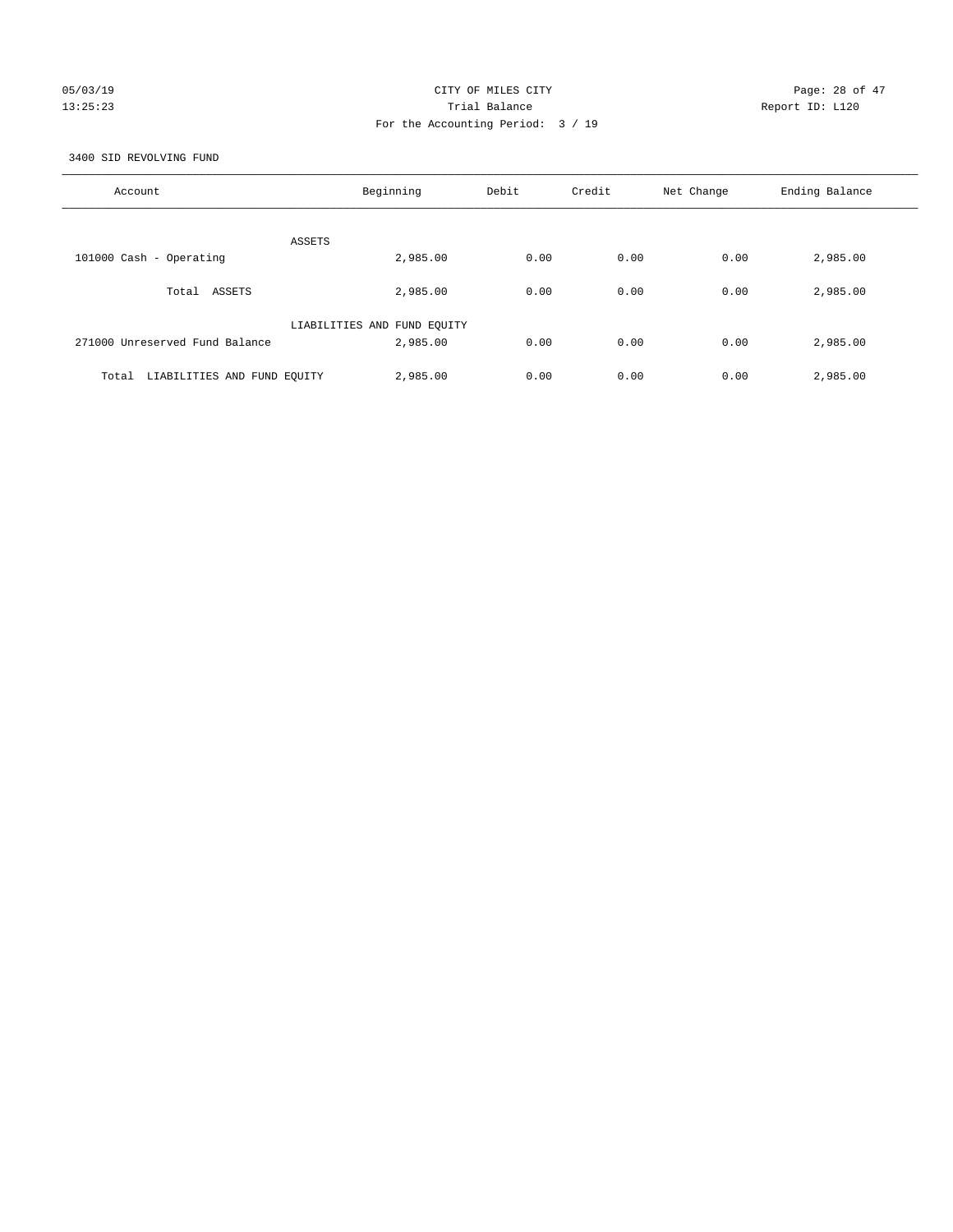# 05/03/19 Page: 29 of 47 13:25:23 Trial Balance Trial Balance Report ID: L120 For the Accounting Period: 3 / 19

#### 3670 SID 211

| Account                                    | Beginning                   | Debit | Credit | Net Change | Ending Balance |
|--------------------------------------------|-----------------------------|-------|--------|------------|----------------|
|                                            |                             |       |        |            |                |
| ASSETS                                     |                             |       |        |            |                |
| 101000 Cash - Operating                    | 9,892.54                    | 0.00  | 0.00   | 0.00       | 9,892.54       |
| 118000 Special Assessments Receivable 2000 | 2,551.35                    | 0.00  | 0.00   | 0.00       | 2,551.35       |
| 118150 Special Assessments Receivables-201 | 1,224.81                    | 0.00  | 0.00   | 0.00       | 1,224.81       |
| 118180 Special Assessments Received-2018   | 1,430.81                    | 0.00  | 0.00   | 0.00       | 1,430.81       |
| 119000 Special Assmt Recbl - Deferred      | 37,169.39                   | 0.00  | 0.00   | 0.00       | 37,169.39      |
| 172000 Revenues (Credit)                   | 2,359.25                    | 0.00  | 0.00   | 0.00       | 2, 359.25      |
| Total ASSETS                               | 49,909.65                   | 0.00  | 0.00   | 0.00       | 49,909.65      |
|                                            | LIABILITIES AND FUND EOUITY |       |        |            |                |
| 223000 Deferred Revenue/Uncollected Taxes  | 42,376.36                   | 0.00  | 0.00   | 0.00       | 42,376.36      |
| 242000 Expenditures (Debit)                | 5,317.83)                   | 0.00  | 0.00   | 0.00       | 5,317.83)      |
| 271000 Unreserved Fund Balance             | 12,851.12                   | 0.00  | 0.00   | 0.00       | 12,851.12      |
| LIABILITIES AND FUND EQUITY<br>Total       | 49,909.65                   | 0.00  | 0.00   | 0.00       | 49,909.65      |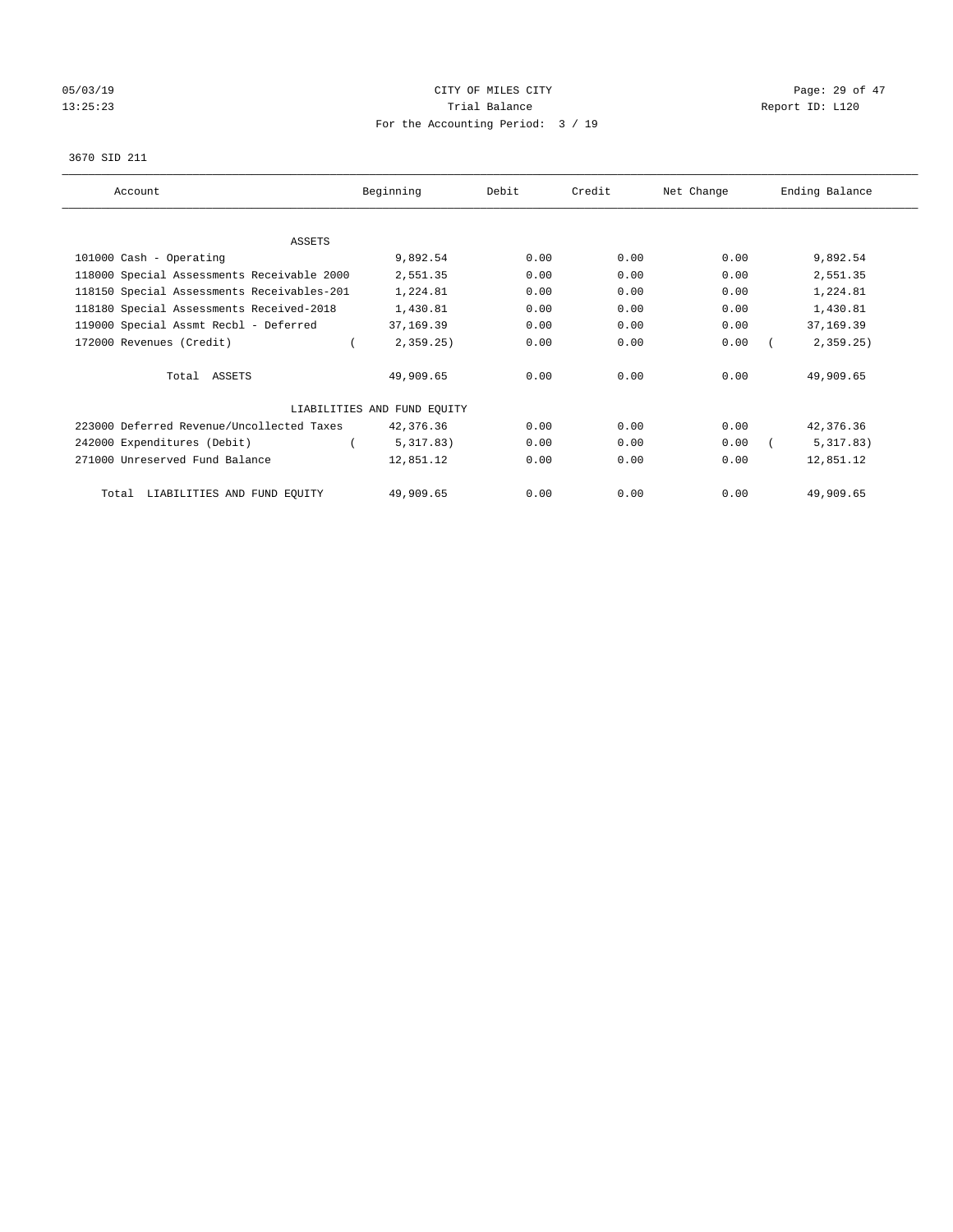# For the Accounting Period: 3 / 19

# 4000 General Fund Capitol Improvement Fund

| Account                              |        | Beginning                   | Debit  | Credit   | Net Change   | Ending Balance |
|--------------------------------------|--------|-----------------------------|--------|----------|--------------|----------------|
|                                      |        |                             |        |          |              |                |
|                                      | ASSETS |                             |        |          |              |                |
| 101000 Cash - Operating              |        | 69,795.73                   | 777.50 | 0.00     | 777.50       | 70,573.23      |
| 172000 Revenues (Credit)             |        | 679.15)                     | 0.00   | 777.50 ( | $777.50$ ) ( | 1,456.65)      |
| Total ASSETS                         |        | 69,116.58                   | 777.50 | 777.50   | 0.00         | 69,116.58      |
|                                      |        | LIABILITIES AND FUND EQUITY |        |          |              |                |
| 242000 Expenditures (Debit)          |        | 25,799.00)                  | 0.00   | 0.00     | 0.00         | 25,799.00)     |
| 271000 Unreserved Fund Balance       |        | 94, 915.58                  | 0.00   | 0.00     | 0.00         | 94, 915.58     |
| LIABILITIES AND FUND EQUITY<br>Total |        | 69,116.58                   | 0.00   | 0.00     | 0.00         | 69,116.58      |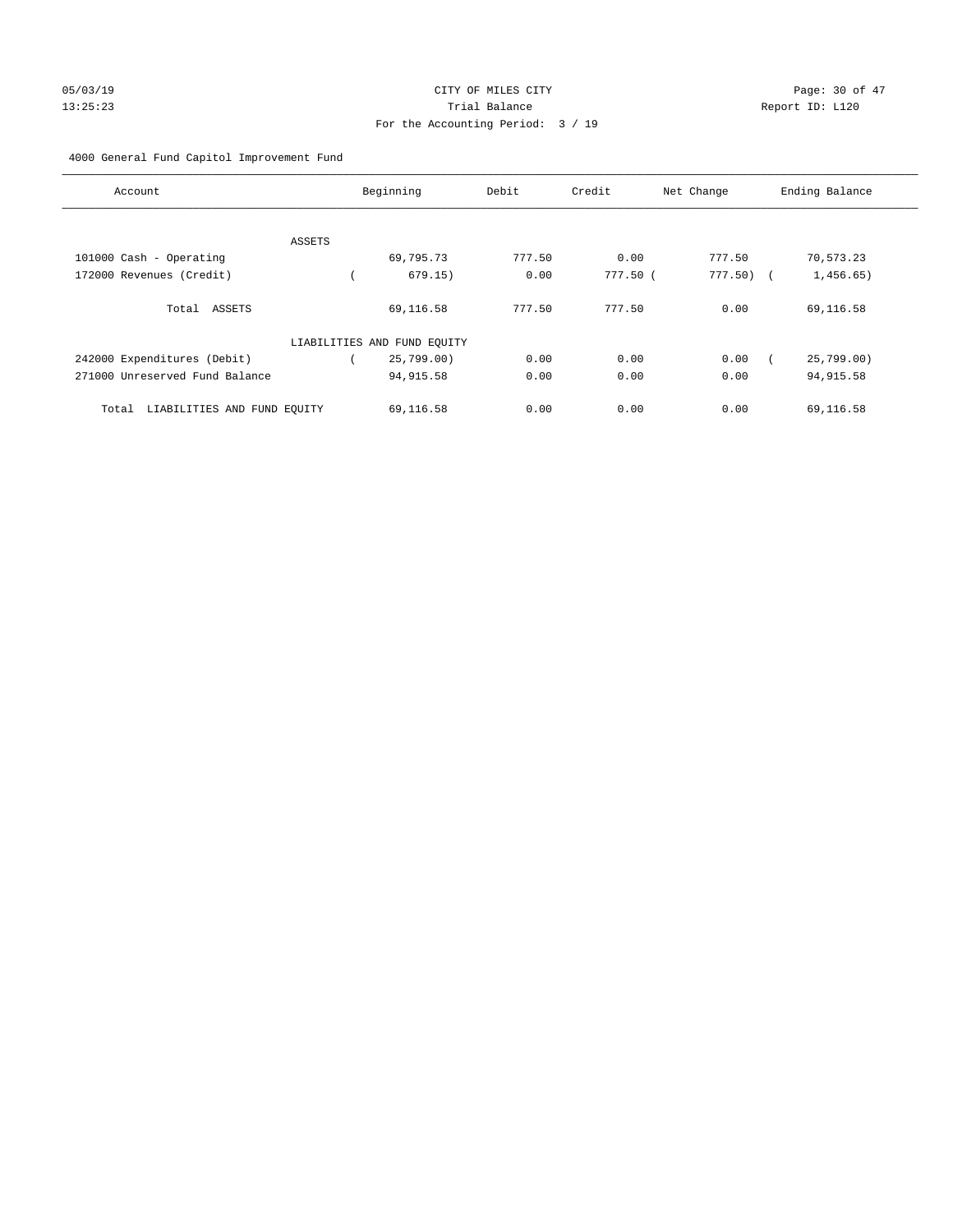# 05/03/19 Page: 31 of 47 13:25:23 Trial Balance Report ID: L120 For the Accounting Period: 3 / 19

4050 Ambulance Capital Improvement Fund

| Account                              | Beginning                   | Debit | Credit | Net Change | Ending Balance |
|--------------------------------------|-----------------------------|-------|--------|------------|----------------|
| <b>ASSETS</b>                        |                             |       |        |            |                |
| 101000 Cash - Operating              | 13,779.06                   | 0.00  | 0.00   | 0.00       | 13,779.06      |
| Total ASSETS                         | 13,779.06                   | 0.00  | 0.00   | 0.00       | 13,779.06      |
|                                      | LIABILITIES AND FUND EQUITY |       |        |            |                |
| 271000 Unreserved Fund Balance       | 13,779.06                   | 0.00  | 0.00   | 0.00       | 13,779.06      |
| LIABILITIES AND FUND EQUITY<br>Total | 13,779.06                   | 0.00  | 0.00   | 0.00       | 13,779.06      |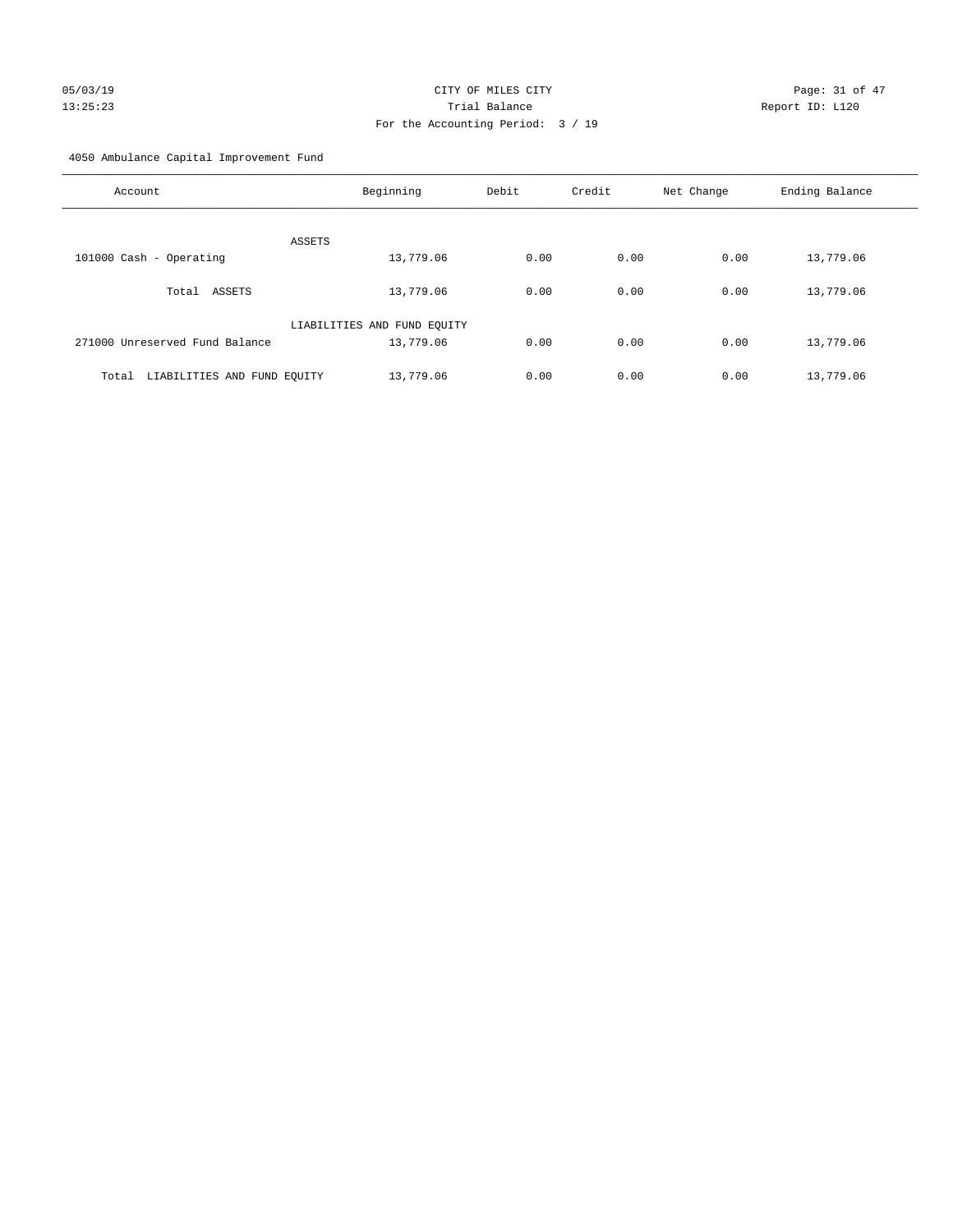# 05/03/19 Page: 32 of 47 13:25:23 Trial Balance Report ID: L120 For the Accounting Period: 3 / 19

#### 4060 CAPITAL IMPROV-PUBLIC WORKS

| Account                              |        | Beginning                   | Debit    | Credit     | Net Change     | Ending Balance |
|--------------------------------------|--------|-----------------------------|----------|------------|----------------|----------------|
|                                      |        |                             |          |            |                |                |
|                                      | ASSETS |                             |          |            |                |                |
| 101000 Cash - Operating              |        | 662, 354.56                 | 7,428.44 | 0.00       | 7,428.44       | 669,783.00     |
| 172000 Revenues (Credit)             |        | 282,409.47)                 | 0.00     | 7,428.44 ( | $7,428.44$ ) ( | 289,837.91)    |
| Total ASSETS                         |        | 379,945.09                  | 7,428.44 | 7,428.44   | 0.00           | 379,945.09     |
|                                      |        | LIABILITIES AND FUND EQUITY |          |            |                |                |
| 242000 Expenditures (Debit)          |        | 21,000.00)                  | 0.00     | 0.00       | 0.00           | 21,000.00)     |
| 271000 Unreserved Fund Balance       |        | 400,945.09                  | 0.00     | 0.00       | 0.00           | 400,945.09     |
| LIABILITIES AND FUND EQUITY<br>Total |        | 379,945.09                  | 0.00     | 0.00       | 0.00           | 379,945.09     |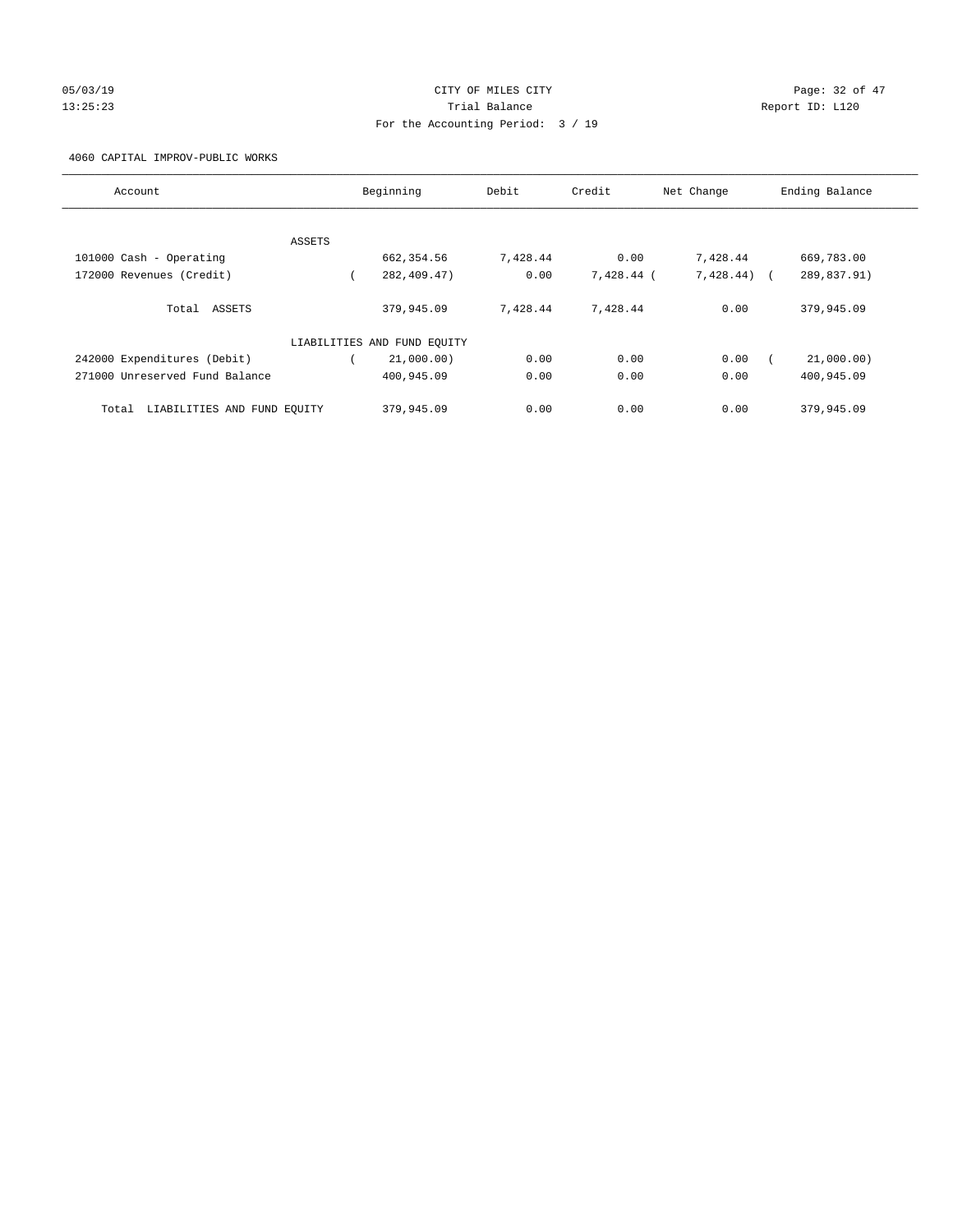# 05/03/19 Page: 33 of 47 13:25:23 Trial Balance Report ID: L120 For the Accounting Period: 3 / 19

#### 5210 WATER UTILITY

| Account                                     | Beginning                   | Debit      | Credit         | Net Change    | Ending Balance             |
|---------------------------------------------|-----------------------------|------------|----------------|---------------|----------------------------|
| ASSETS                                      |                             |            |                |               |                            |
| 101000 Cash - Operating                     | 3,270,738.28                | 209,704.87 | 126,148.55     | 83,556.32     | 3, 354, 294.60             |
| 101010 Deposit Cash                         | 95,650.00                   | 3,850.00   | 3,150.00       | 700.00        | 96,350.00                  |
| 102240 Cash - Replacement & Depreciation    | 1,489,589.35                | 0.00       | 0.00           | 0.00          | 1,489,589.35               |
| 102250 Cash - System Devlopment Fees        | 310,709.92                  | 70.00      | 0.00           | 70.00         | 310,779.92                 |
| 102270 Cash - Curb Stop Replacement Fee     | 346,025.36                  | 3,669.93   | 737.67         | 2,932.26      | 348,957.62                 |
| 102312 RevBnd/CurYearDebt-DNRC/CarbonTank   | 23,338.34                   | 11,563.23  | 0.00           | 11,563.23     | 34,901.57                  |
| 102313 RevBnd/CurYearDebt-DNRC/NE WtrLine   | 24, 224.98                  | 11,756.56  | 0.00           | 11,756.56     | 35,981.54                  |
| 102315 RevBnd/CurYearDebt-ARRA/NE Water Li  | 2,555.80                    | 1,536.35   | 0.00           | 1,536.35      | 4,092.15                   |
| 102322 RevBnd/Reserve-DNRC/CarbonTank       | 153,009.00                  | 0.00       | 0.00           | 0.00          | 153,009.00                 |
| 102323 RevBnd/Reserve-DNRC/NE WtrLine       | 128,653.00                  | 0.00       | 0.00           | 0.00          | 128,653.00                 |
| 102325 RevBnd/Reserve-ARRA B-NE Waterline   | 18,245.00                   | 0.00       | 0.00           | 0.00          | 18,245.00                  |
| 103000 Petty Cash                           | 330.00                      | 0.00       | 0.00           | 0.00          | 330.00                     |
| 122000 Accounts Receivable                  | 155, 328.28                 | 155,639.08 | 144,668.69     | 10,970.39     | 166,298.67                 |
| 122020 Accounts Receivable-\$2.00 State Ass | 1,368.45                    | 6.00       | $1,069.31$ (   | 1,063.31)     | 305.14                     |
| 162000 Deferred outflows-GASB68             | 159,755.00                  | 0.00       | 0.00           | 0.00          | 159,755.00                 |
| 172000 Revenues (Credit)                    | (1, 475, 617.04)            | 23.02      | 215, 155. 24 ( | 215, 132. 22) | 1,690,749.26)              |
| 181000 Land                                 | 41,844.00                   | 0.00       | 0.00           | 0.00          | 41,844.00                  |
| 182000 Buildings                            | 22,997.00                   | 0.00       | 0.00           | 0.00          | 22,997.00                  |
| 182100 Allowance for Depr - Buildings (Cre( | 22,997.00)                  | 0.00       | 0.00           | 0.00          | 22,997.00)                 |
| 186000 Machinery and Equipment              | 453,741.42                  | 0.00       | 0.00           | 0.00          | 453,741.42                 |
| 186100 Allowance for Depr - Machinery & Eq( | 311, 381.00)                | 0.00       | 0.00           | 0.00          | 311,381.00)                |
| 188000 Const. Work in Progress-NE Wtr Line  | 40,080.74                   | 0.00       | 0.00           | 0.00          | 40,080.74                  |
| 189100 Source of Supply                     | 3, 448, 234.49              | 0.00       | 0.00           | 0.00          | 3,448,234.49               |
| 189110 Allowance for Depreciation - Source( | 706, 399.00)                | 0.00       | 0.00           | 0.00          | 706,399.00)<br>$\left($    |
| 189300 Treatment Plant                      | 3,740,287.07                | 0.00       | 0.00           | 0.00          | 3,740,287.07               |
| 189310 Allowance for Depr - Treatment Plan( | 2,009,989.00)               | 0.00       | 0.00           | 0.00          | 2,009,989.00<br>$\sqrt{2}$ |
| 189400 Transmission & Distribution          | 13, 418, 565.26             | 0.00       | 0.00           | 0.00          | 13, 418, 565.26            |
| 189410 Allowance for Depr - Trans & Distri( | 4,233,563.00)               | 0.00       | 0.00           | 0.00          | (4, 233, 563.00)           |
| 199901 OPEB Deferred Outflow                | 9,115.00                    | 0.00       | 0.00           | 0.00          | 9,115.00                   |
| Total ASSETS                                | 18,594,439.70               | 397,819.04 | 490,929.46 (   | 93,110.42)    | 18,501,329.28              |
|                                             | LIABILITIES AND FUND EQUITY |            |                |               |                            |
| 202000 Accounts Payable                     | 0.00                        | 33,629.11  | 33,629.11      | 0.00          | 0.00                       |
| 214000 Deposits Payable                     | 95,650.00                   | 3,150.00   | 3,850.00       | 700.00        | 96,350.00                  |
| 214010 Refunds Payable<br>$\left($          | 456.27)                     | 443.49     | 443.49         | 0.00          | 456.27)                    |
| 223801 OPEB Deferred Inflows                | 2,157.00                    | 0.00       | 0.00           | 0.00          | 2,157.00                   |
| 223899 Deferred inflows-GASB 68             | 5,550.00                    | 0.00       | 0.00           | 0.00          | 5,550.00                   |
| 231000 BONDS PAYABLE                        | 4,326,000.00                | 0.00       | 0.00           | 0.00          | 4,326,000.00               |
| 237000 Net Pension liability-GASB 68        | 679,857.00                  | 0.00       | 0.00           | 0.00          | 679,857.00                 |
| 238000 Other Post Employment Benefits       | 67,353.00                   | 0.00       | 0.00           | 0.00          | 67,353.00                  |
| 239000 Compensated Absences Payable         | 86,077.00                   | 0.00       | 0.00           | 0.00          | 86,077.00                  |
| 242000 Expenditures (Debit)                 | (1,697,843.87)              | 95,180.18  | 1,369.76 (     | 93,810.42)    | 1,791,654.29)              |
| 250300 Reserve Revenue Bond - Current Debt  | 323, 303.85                 | 0.00       | 0.00           | 0.00          | 323, 303.85                |
| 250500 Reserve - System Dev Fees            | 171,098.25                  | 0.00       | 0.00           | 0.00          | 171,098.25                 |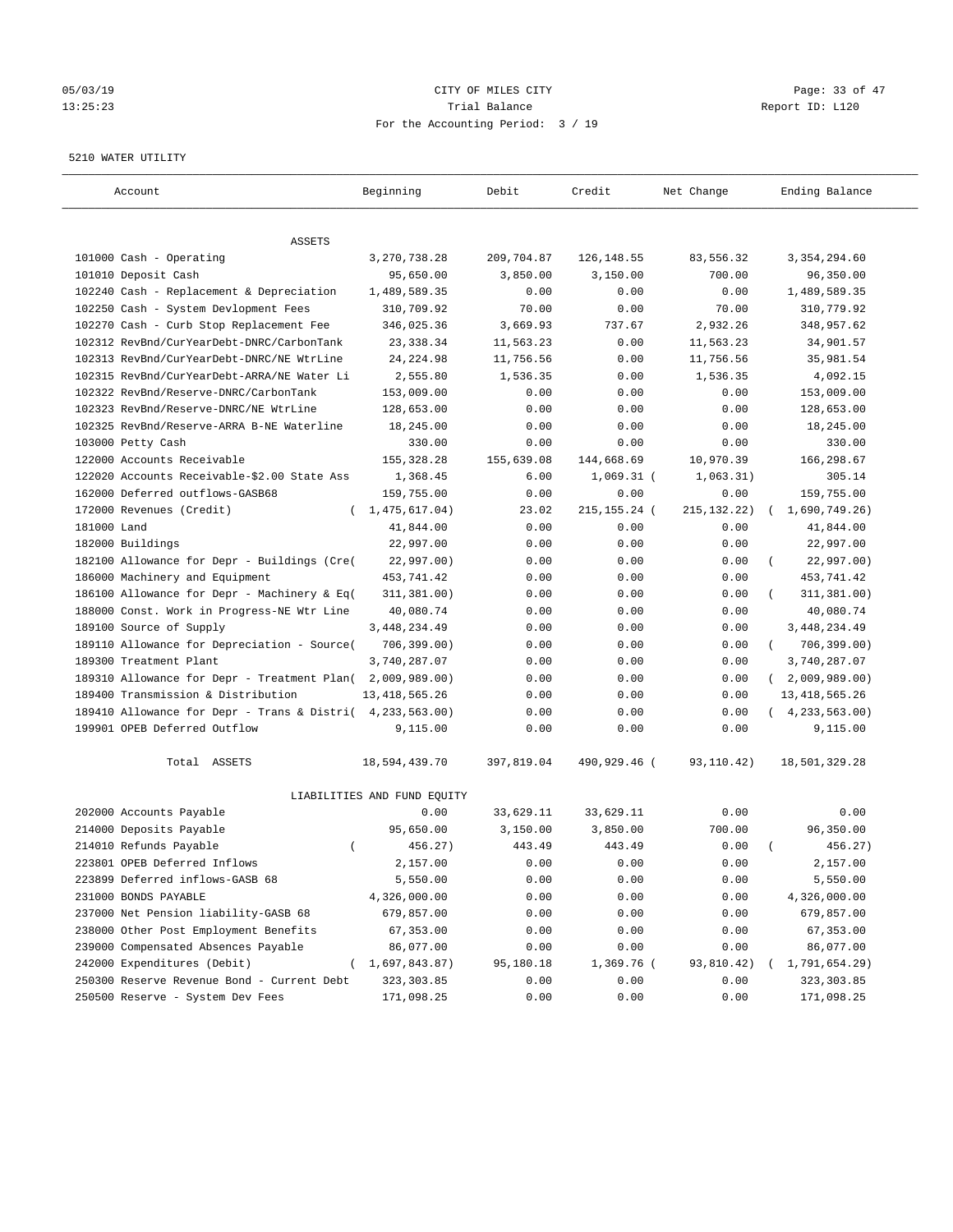| 05/03/19 |  |
|----------|--|
| 13:25:23 |  |

# CITY OF MILES CITY CONTROL CONTROL CITY CONTROL Page: 34 of 47 Partial Balance and Communications of the Report ID: L120 For the Accounting Period: 3 / 19

5210 WATER UTILITY

| Account                                    | Beginning     | Debit      | Credit      | Net Change | Ending Balance |
|--------------------------------------------|---------------|------------|-------------|------------|----------------|
| 250600 Reserve for Replacement & Depreciat | 1,351,889.30  | 0.00       | 0.00        | 0.00       | 1,351,889.30   |
| 271000 Unreserved Fund Balance             | 518,467.93)   | 0.00       | 0.00        | 0.00       | 518, 467, 93)  |
| 272000 Unreserved Retained Earnings        | 13,702,272.37 | 0.00       | 0.00        | 0.00       | 13,702,272.37  |
| LIABILITIES AND FUND EQUITY<br>Total       | 18,594,439.70 | 132,402.78 | 39,292.36 ( | 93,110.42) | 18,501,329.28  |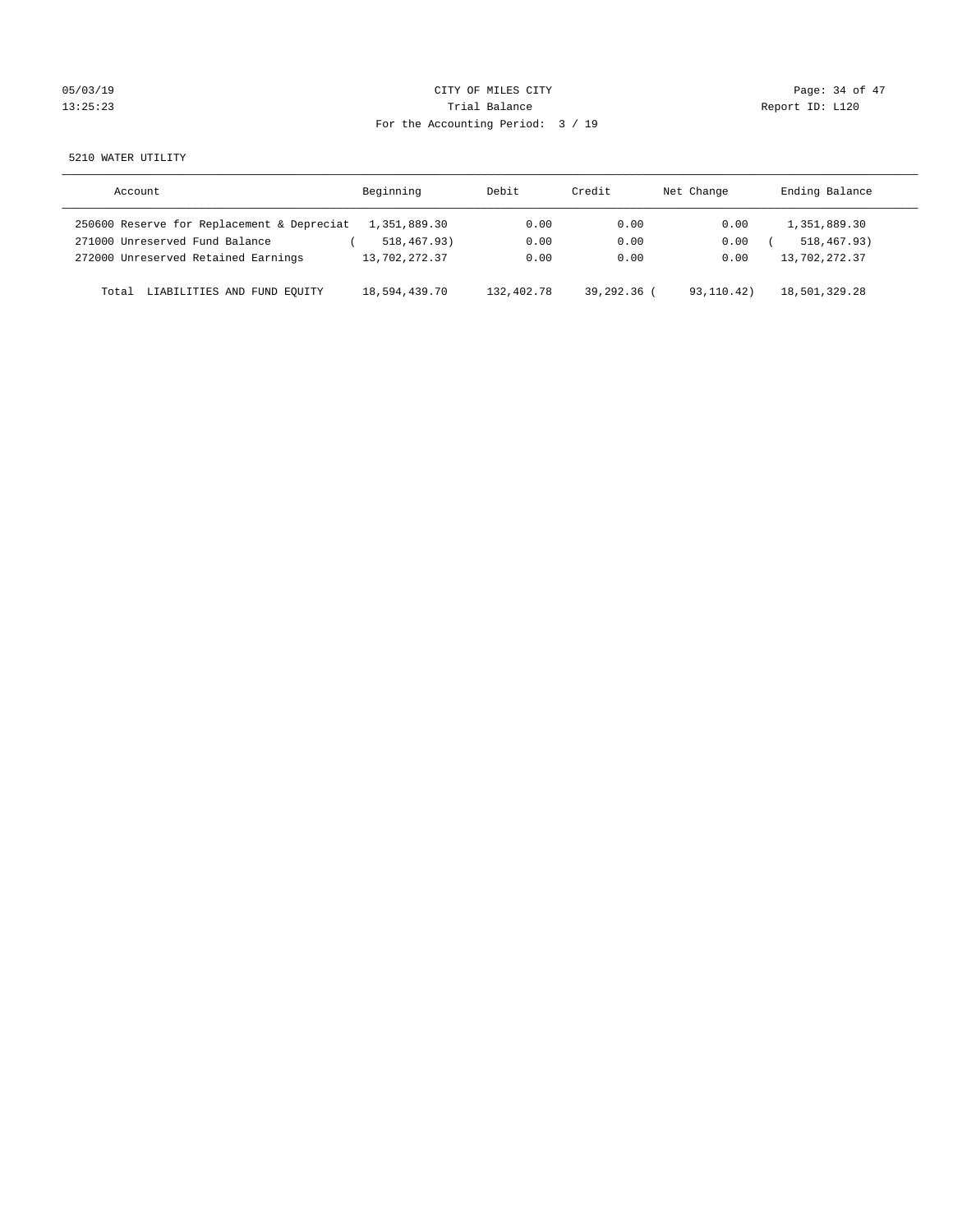# 05/03/19 Page: 35 of 47 13:25:23 Trial Balance Trial Balance Report ID: L120 For the Accounting Period: 3 / 19

5310 SEWER UTILITY

| Account                                                   | Beginning                   | Debit       | Credit        | Net Change  | Ending Balance              |
|-----------------------------------------------------------|-----------------------------|-------------|---------------|-------------|-----------------------------|
|                                                           |                             |             |               |             |                             |
| <b>ASSETS</b>                                             |                             |             |               |             |                             |
| 101000 Cash - Operating                                   | 2,540,566.71                | 205, 321.34 | 104,516.25    | 100,805.09  | 2,641,371.80                |
| 102240 Cash - Replacement & Depreciation                  | 195,098.39                  | 0.00        | 0.00          | 0.00        | 195,098.39                  |
| 102250 Cash - System Devlopment Fees                      | 148,440.91                  | 0.00        | 0.00          | 0.00        | 148,440.91                  |
| 102279 WWtr Treatment Plant-Phase II Const(               | 45,001.30)                  | 0.00        | 0.00          | 0.00        | 45,001.30)                  |
| 102280 WWtr Treatment Plant-Phase I Constr                | 738,063.46                  | 0.00        | 0.00          | 0.00        | 738,063.46                  |
| 102316 RevBnd/CurYearDebt-Phase 1 Haynes L                | 17,071.64                   | 8,409.58    | 0.00          | 8,409.58    | 25, 481.22                  |
| 102317 RevBnd/CurYearDebt-WWTP Phase II                   | 79,700.19)                  | 16,738.54   | 0.00          | 16,738.54   | 62, 961.65)                 |
| 102390 REV BOND/RESERVE-Sewer Phase 1                     | 101,735.00                  | 0.00        | 0.00          | 0.00        | 101,735.00                  |
| 102396 REV BOND/RESERVE-SEWER PHASE II                    | 201,275.00                  | 0.00        | 0.00          | 0.00        | 201,275.00                  |
| 122000 Accounts Receivable                                | 197,903.47                  | 166,813.62  | 170,615.63 (  | 3,802.01)   | 194,101.46                  |
| 132000 Due From Government (Short Term)                   | 50,000.00                   | 0.00        | $50,000.00$ ( | 50,000.00)  | 0.00                        |
| 162000 Deferred outflows-GASB68                           | 129,910.00                  | 0.00        | 0.00          | 0.00        | 129,910.00                  |
| 172000 Revenues (Credit)                                  | (1, 424, 450.10)            | 50,027.07   | 201,040.59 (  | 151,013.52) | (1, 575, 463.62)            |
| 181000 Land                                               | 2.00                        | 0.00        | 0.00          | 0.00        | 2.00                        |
| 186000 Machinery and Equipment                            | 743,665.77                  | 0.00        | 0.00          | 0.00        | 743,665.77                  |
| 186100 Allowance for Depr - Machinery & Eq(               | 496,574.00)                 | 0.00        | 0.00          | 0.00        | 496,574.00)                 |
| 188000 Const. Work in Progress-NE Wtr Line(               | 1.63)                       | 0.00        | 0.00          | 0.00        | 1.63)                       |
| 189300 Treatment Plant                                    | 11, 315, 945.56             | 0.00        | 0.00          | 0.00        | 11, 315, 945.56             |
| 189310 Allowance for Depr - Treatment Plan( 1,536,380.00) |                             | 0.00        | 0.00          | 0.00        | (1, 536, 380.00)            |
| 189400 Transmission & Distribution                        | 4,028,819.40                | 0.00        | 0.00          | 0.00        | 4,028,819.40                |
| 189410 Allowance for Depr - Trans & Distri( 1,598,105.00) |                             | 0.00        | 0.00          | 0.00        | (1,598,105.00)              |
| 199901 OPEB Deferred Outflow                              | 6,836.00                    | 0.00        | 0.00          | 0.00        | 6,836.00                    |
| Total ASSETS                                              | 15, 235, 121.09             | 447, 310.15 | 526,172.47 (  | 78,862.32)  | 15, 156, 258.77             |
|                                                           | LIABILITIES AND FUND EQUITY |             |               |             |                             |
| 202000 Accounts Payable                                   | 213, 361.46                 | 26, 321.82  | 26, 321.82    | 0.00        | 213, 361.46                 |
| 223801 OPEB Deferred Inflows                              | 1,618.00                    | 0.00        | 0.00          | 0.00        | 1,618.00                    |
| 223899 Deferred inflows-GASB 68                           | 4,513.00                    | 0.00        | 0.00          | 0.00        | 4,513.00                    |
| 231300 Bonds Pay 1979 Issue                               | 1,147,000.00                | 0.00        | 0.00          | 0.00        | 1,147,000.00                |
| 231301 WWTP #2 Bonds Pay                                  | 5,227,962.00                | 0.00        | 0.00          | 0.00        | 5,227,962.00                |
| 237000 Net Pension liability-GASB 68                      | 552,851.00                  | 0.00        | 0.00          | 0.00        | 552,851.00                  |
| 238000 Other Post Employment Benefits                     | 50,515.00                   | 0.00        | 0.00          | 0.00        | 50,515.00                   |
| 239000 Compensated Absences Payable                       | 65,465.00                   | 0.00        | 0.00          | 0.00        | 65,465.00                   |
| 242000 Expenditures (Debit)                               | (1, 288, 112.38)            | 79,918.65   | $1,056.33$ (  | 78,862.32)  | 1,366,974.70)               |
| 250500 Reserve - System Dev Fees                          | 82,925.91                   | 0.00        | 0.00          | 0.00        | 82,925.91                   |
| 250600 Reserve for Replacement & Depreciat                | 1,666,491.83                | 0.00        | 0.00          | 0.00        | 1,666,491.83                |
| 271000 Unreserved Fund Balance                            |                             | 0.00        | 0.00          | 0.00        |                             |
|                                                           | 394,844.93)<br>7,905,375.20 |             |               | 0.00        | 394,844.93)<br>7,905,375.20 |
| 272000 Unreserved Retained Earnings                       |                             | 0.00        | 0.00          |             |                             |
| Total LIABILITIES AND FUND EQUITY                         | 15, 235, 121.09             | 106,240.47  | 27,378.15 (   | 78,862.32)  | 15, 156, 258.77             |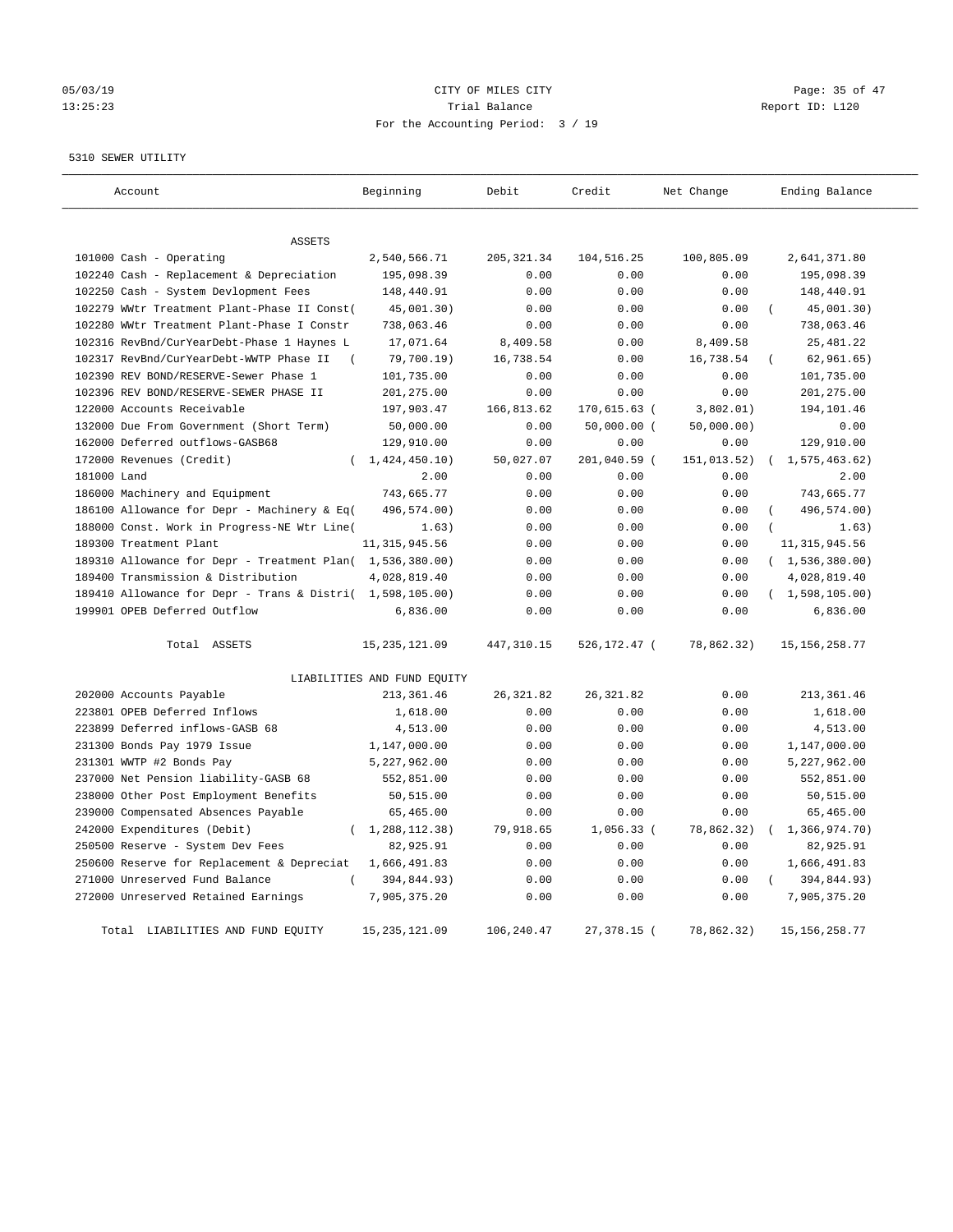# 05/03/19 Page: 36 of 47 13:25:23 Trial Balance Report ID: L120 For the Accounting Period: 3 / 19

#### 5510 AMBULANCE FUND

| Account                                                | Beginning                   | Debit       | Credit       | Net Change   | Ending Balance            |
|--------------------------------------------------------|-----------------------------|-------------|--------------|--------------|---------------------------|
| <b>ASSETS</b>                                          |                             |             |              |              |                           |
| 101000 Cash - Operating<br>$\left($                    | 247,077.09)                 | 24, 276.47  | 56,972.35 (  | 32,695.88)   | 279,772.97)<br>$\sqrt{2}$ |
| 113211 Taxes Receivable - Real 2011                    | 19.68                       | 0.00        | 0.00         | 0.00         | 19.68                     |
| 113213 Tax Receivables Real-2013                       | 0.46                        | 0.00        | 0.00         | 0.00         | 0.46                      |
| 113214 Taxes Receivable- Real 2014                     | 0.97                        | 0.00        | 0.00         | 0.00         | 0.97                      |
| 113215 Tax Receivables Real-2015                       | 2.09                        | 0.00        | 0.00         | 0.00         | 2.09                      |
| 113216 Tax Receivables real-2016                       | 13.27                       | 0.00        | 0.00         | 0.00         | 13.27                     |
| 113217 Tax receivables real-2017                       | 33.29                       | 0.00        | 0.00         | 0.00         | 33.29                     |
| 113218 Tax Receivables real-2018<br>$\left($           | 5, 115.12)                  | 0.00        | 35.58(       | 35.58)       | 5, 150.70)                |
| 115208 Taxes Receivable - Personal 2008                | 0.01                        | 0.00        | 0.00         | 0.00         | 0.01                      |
| 115214 Taxes Receivable Personal 2014<br>$\left($      | 0.01)                       | 0.00        | 0.00         | 0.00         | 0.01)                     |
| 115215 Taxes Receivable Personal-2015<br>$\left($      | 0.01)                       | 0.00        | 0.00         | 0.00         | 0.01)                     |
| 115216 Tax receivable personal-2016                    | 0.02                        | 0.00        | 0.00         | 0.00         | 0.02                      |
| 115217 Tax receivable personal-2017                    | 0.31                        | 0.00        | $0.04$ (     | 0.04)        | 0.27                      |
| 115218 Tax Receivable Personal-2018                    | 3.54                        | 0.00        | $0.96$ (     | 0.96)        | 2.58                      |
| 122000 Accounts Receivable                             | 312,907.43                  | 166, 476.14 | 39,240.21    | 127, 235.93  | 440,143.36                |
| 122100 Acct Receivable<br>$\left($                     | 182,386.20)                 | 0.00        | 0.00         | 0.00         | 182,386.20)<br>$\sqrt{2}$ |
| 162000 Deferred outflows-GASB68                        | 46,329.00                   | 0.00        | 0.00         | 0.00         | 46,329.00                 |
| 172000 Revenues (Credit)<br>$\overline{ }$             | 913,093.51)                 | 764.69      | 167,433.31 ( | 166, 668.62) | 1,079,762.13)<br>$\left($ |
| 186000 Machinery and Equipment                         | 536,326.11                  | 0.00        | 0.00         | 0.00         | 536,326.11                |
| 186100 Allowance for Depr - Machinery & Eq(            | 281,708.00)                 | 0.00        | 0.00         | 0.00         | 281,708.00)               |
| 199901 OPEB Deferred Outflow                           | 3,798.00                    | 0.00        | 0.00         | 0.00         | 3,798.00                  |
| Total ASSETS<br>$\left($                               | 729,945.76)                 | 191,517.30  | 263,682.45 ( | 72, 165.15)  | 802,110.91)<br>$\sqrt{2}$ |
|                                                        | LIABILITIES AND FUND EQUITY |             |              |              |                           |
| 202000 Accounts Payable                                | 0.00                        | 8,398.99    | 8,398.99     | 0.00         | 0.00                      |
| 223100 Deferred Revenue - Real Prop Taxes (            | 5, 245.08)                  | 35.58       | 0.00(        | 35.58)       | 5,280.66)                 |
| 223200 Deferred Revenue - Pers Prop Taxes (            | 18.88)                      | 1.00        | 0.00(        | 1.00)        | 19.88)                    |
| 223898 OPEB Deferred Inflow                            | 899.00                      | 0.00        | 0.00         | 0.00         | 899.00                    |
| 223899 Deferred inflows-GASB 68                        | 9,402.00                    | 0.00        | 0.00         | 0.00         | 9,402.00                  |
| 235000 CONTRACTS/NOTES/LOANS PAYABLE<br>$\overline{ }$ | 0.01)                       | 0.00        | 0.00         | 0.00         | 0.01)<br>$\overline{(\ }$ |
| 237000 Net Pension liability-GASB 68                   | 132,750.00                  | 0.00        | 0.00         | 0.00         | 132,750.00                |
| 238000 Other Post Employment Benefits                  | 28,064.00                   | 0.00        | 0.00         | 0.00         | 28,064.00                 |
| 239000 Compensated Absences Payable                    | 33,890.00                   | 0.00        | 0.00         | 0.00         | 33,890.00                 |
| 242000 Expenditures (Debit)<br>$\left($                | 886,202.39)                 | 72,161.44   | $32.87$ (    | 72,128.57)   | 958,330.96)               |
| 271000 Unreserved Fund Balance                         | 139,528.00)                 | 0.00        | 0.00         | 0.00         | 139,528.00)               |
| 272000 Unreserved Retained Earnings                    | 96,043.60                   | 0.00        | 0.00         | 0.00         | 96,043.60                 |
| LIABILITIES AND FUND EQUITY<br>Total                   | 729,945.76)                 | 80,597.01   | 8,431.86 (   | 72, 165.15)  | 802, 110.91)              |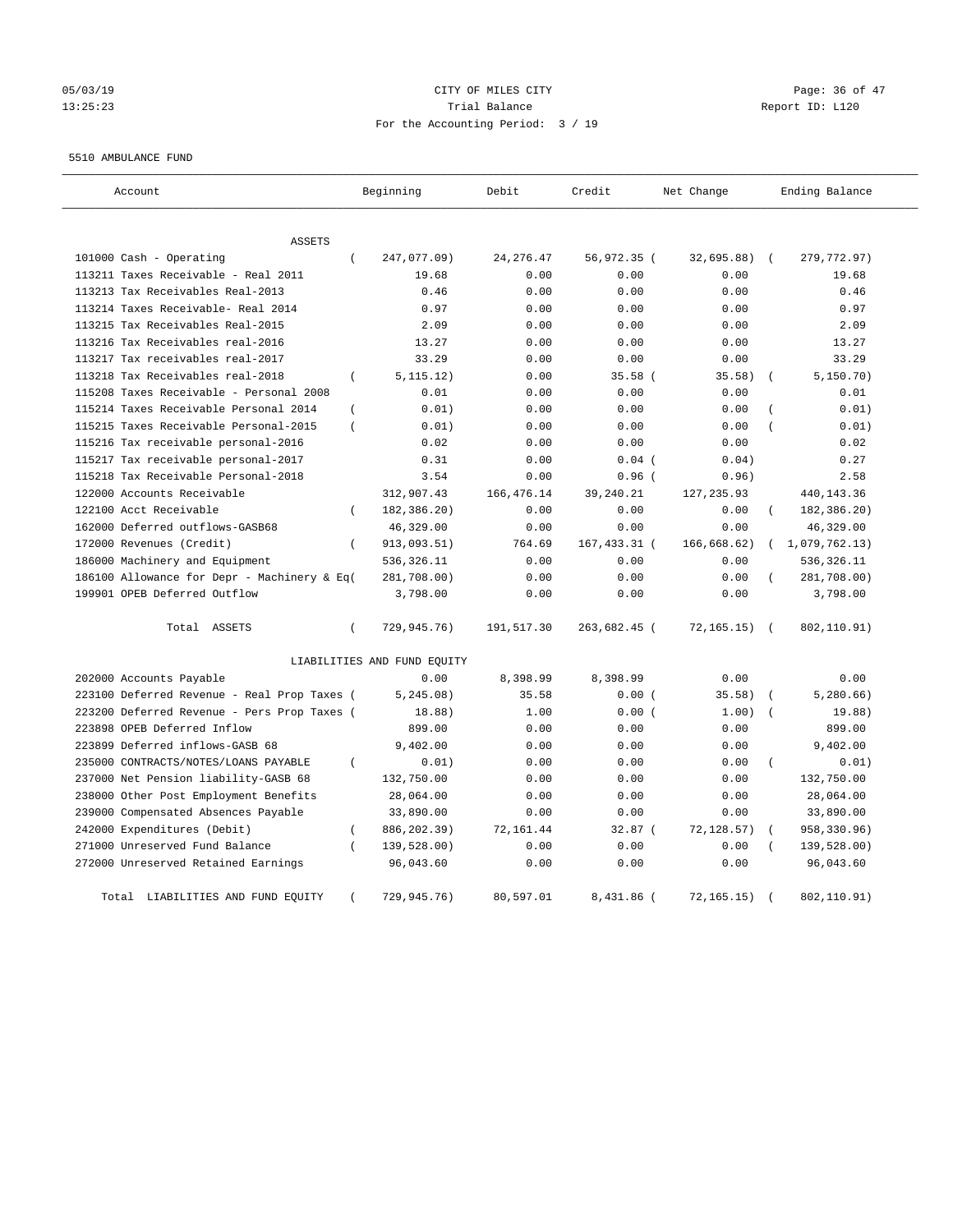# 05/03/19 Page: 37 of 47 13:25:23 Trial Balance Report ID: L120 For the Accounting Period: 3 / 19

#### 5610 AIRPORT OPERATING

| Account                                      | Beginning                   | Debit       | Credit       | Net Change   | Ending Balance   |
|----------------------------------------------|-----------------------------|-------------|--------------|--------------|------------------|
| ASSETS                                       |                             |             |              |              |                  |
| 101000 Cash - Operating                      | 134,874.32                  | 26,540.77   | 56,408.58 (  | 29,867.81)   | 105,006.51       |
| 102117 Airport Improvement                   | 89,420.57                   | 1,140.00    | 0.00         | 1,140.00     | 90,560.57        |
| 102230 Cash - Surplus/Credit Card Acct       | 0.00                        | 7,839.55    | 7,839.55     | 0.00         | 0.00             |
| 103000 Petty Cash                            | 100.00                      | 0.00        | 0.00         | 0.00         | 100.00           |
| 113211 Taxes Receivable - Real 2011          | 11.57                       | 0.00        | 0.00         | 0.00         | 11.57            |
| 113213 Tax Receivables Real-2013             | 0.65                        | 0.00        | 0.00         | 0.00         | 0.65             |
| 113214 Taxes Receivable- Real 2014           | 1.48                        | 0.00        | 0.00         | 0.00         | 1.48             |
| 113215 Tax Receivables Real-2015             | 3.17                        | 0.00        | 0.00         | 0.00         | 3.17             |
| 113216 Tax Receivables real-2016             | 19.87                       | 0.00        | 0.00         | 0.00         | 19.87            |
| 113217 Tax receivables real-2017             | 49.91                       | 0.00        | 0.00         | 0.00         | 49.91            |
| 113218 Tax Receivables real-2018<br>$\left($ | 7,673.22)                   | 0.00        | 53.37(       | 53.37)       | 7,726.59)        |
| 115208 Taxes Receivable - Personal 2008      | 0.02                        | 0.00        | 0.00         | 0.00         | 0.02             |
| 115215 Taxes Receivable Personal-2015        | 0.01                        | 0.00        | 0.00         | 0.00         | 0.01             |
| 115216 Tax receivable personal-2016          | 0.06                        | 0.00        | 0.00         | 0.00         | 0.06             |
| 115217 Tax receivable personal-2017          | 0.49                        | 0.00        | $0.06$ (     | 0.06)        | 0.43             |
| 115218 Tax Receivable Personal-2018          | 5.30                        | 0.00        | $1.44$ (     | 1.44)        | 3.86             |
| 141000 Prepaid Expense                       | 4,875.00                    | 0.00        | 0.00         | 0.00         | 4,875.00         |
| 162000 Deferred outflows-GASB68              | 37,393.00                   | 0.00        | 0.00         | 0.00         | 37,393.00        |
| 172000 Revenues (Credit)<br>$\left($         | 464,649.90)                 | 116,675.01  | 143,215.78 ( | 26,540.77)   | 491,190.67)      |
| 181000 Land                                  | 19,983.00                   | 0.00        | 0.00         | 0.00         | 19,983.00        |
| 182000 Buildings                             | 677,537.00                  | 0.00        | 0.00         | 0.00         | 677,537.00       |
| 182100 Allowance for Depr - Buildings (Cre(  | 379, 313.00)                | 0.00        | 0.00         | 0.00         | 379, 313.00)     |
| 184000 Improvements Other Than Buildings     | 13,017,833.11               | 0.00        | 0.00         | 0.00         | 13,017,833.11    |
| 184100 Allowance for Depr - Imp Other Than(  | 3,106,030.00)               | 0.00        | 0.00         | 0.00         | (3, 106, 030.00) |
| 186000 Machinery and Equipment               | 933,402.58                  | 0.00        | 0.00         | 0.00         | 933,402.58       |
| 186100 Allowance for Depr - Machinery & Eq(  | 467, 311.00)                | 0.00        | 0.00         | 0.00         | 467, 311.00)     |
| 199901 OPEB Deferred Outflow                 | 1,519.00                    | 0.00        | 0.00         | 0.00         | 1,519.00         |
|                                              |                             |             |              |              |                  |
| Total ASSETS                                 | 10,492,052.99               | 152, 195.33 | 207,518.78 ( | 55, 323. 45) | 10,436,729.54    |
|                                              | LIABILITIES AND FUND EQUITY |             |              |              |                  |
| 202000 Accounts Payable                      | 0.00                        | 42,209.95   | 42,209.95    | 0.00         | 0.00             |
| 223100 Deferred Revenue - Real Prop Taxes (  | 7,868.16)                   | 53.37       | 0.00(        | 53.37)       | 7,921.53)        |
| 223200 Deferred Revenue - Pers Prop Taxes (  | 28.31)                      | 1.50        | 0.00(        | 1.50)        | 29.81)           |
| 223801 OPEB Deferred Inflows                 | 359.00                      | 0.00        | 0.00         | 0.00         | 359.00           |
| 223899 Deferred inflows-GASB 68              | 1,299.00                    | 0.00        | 0.00         | 0.00         | 1,299.00         |
| 235160 LTrm Pay/MT Aeronautics (2)           | 118,671.00                  | 0.00        | 0.00         | 0.00         | 118,671.00       |
| 237000 Net Pension liability-GASB 68         | 159,131.00                  | 0.00        | 0.00         | 0.00         | 159,131.00       |
| 238000 Other Post Employment Benefits        | 11,225.00                   | 0.00        | 0.00         | 0.00         | 11,225.00        |
|                                              | 14,188.00                   | 0.00        | 0.00         | 0.00         | 14,188.00        |
| 239000 Compensated Absences Payable          |                             |             |              | 55,268.58)   | 494,552.20)      |
| 242000 Expenditures (Debit)<br>$\left($      | 439,283.62)                 | 55,268.58   | 0.00(        |              |                  |
| 250600 Reserve for Replacement & Depreciat   | 18,913.67                   | 0.00        | 0.00         | 0.00         | 18,913.67        |
| 271000 Unreserved Fund Balance               | 90,992.00)                  | 0.00        | 0.00         | 0.00         | 90,992.00)       |
| 272000 Unreserved Retained Earnings          | 10,706,438.41               | 0.00        | 0.00         | 0.00         | 10,706,438.41    |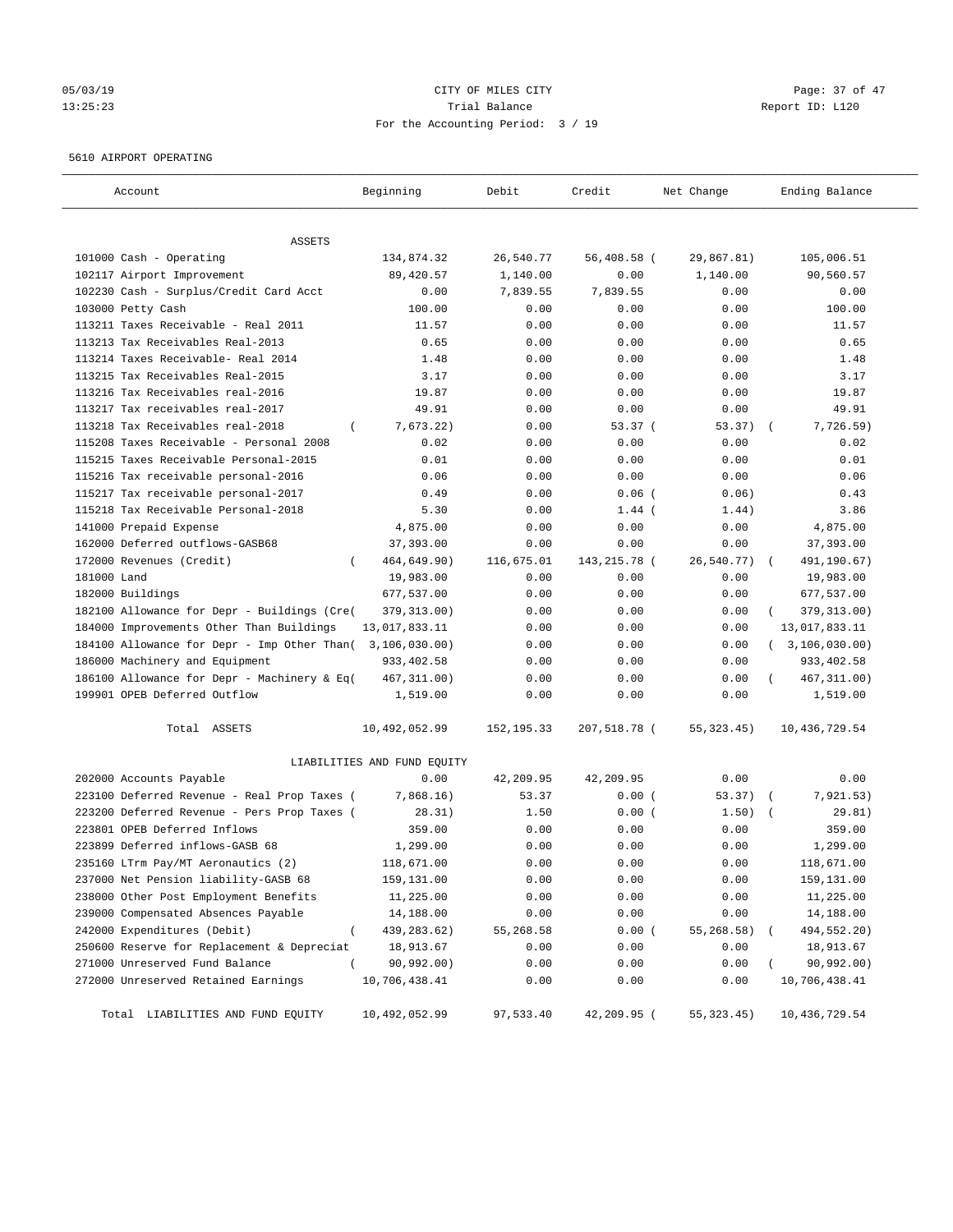# 05/03/19 Page: 38 of 47 13:25:23 Trial Balance Report ID: L120 For the Accounting Period: 3 / 19

#### 6040 PUBLIC WORKS

| Account                              | Beginning                   | Debit     | Credit        | Net Change    | Ending Balance |
|--------------------------------------|-----------------------------|-----------|---------------|---------------|----------------|
| <b>ASSETS</b>                        |                             |           |               |               |                |
| 101000 Cash - Operating              | 13, 183. 06)                | 45,960.25 | 14,859.04     | 31,101.21     | 17,918.15      |
|                                      |                             |           |               |               |                |
| 172000 Revenues (Credit)             | 96,674.55)                  | 0.00      | 45,960.25 (   | 45,960.25)    | 142,634.80)    |
| Total ASSETS                         | 109,857.61)                 | 45,960.25 | $60,819.29$ ( | $14,859.04$ ( | 124,716.65)    |
|                                      | LIABILITIES AND FUND EQUITY |           |               |               |                |
| 202000 Accounts Payable              | 0.00                        | 1,802.89  | 1,802.89      | 0.00          | 0.00           |
| 239000 Compensated Absences Payable  | 11,990.00                   | 0.00      | 0.00          | 0.00          | 11,990.00      |
| 242000 Expenditures (Debit)          | 115, 125.63)                | 14,859.04 | 0.00(         | 14,859.04)    | 129,984.67)    |
| 271000 Unreserved Fund Balance       | 103,457.43)                 | 0.00      | 0.00          | 0.00          | 103, 457.43)   |
| 272000 Unreserved Retained Earnings  | 96,735.45                   | 0.00      | 0.00          | 0.00          | 96,735.45      |
| LIABILITIES AND FUND EQUITY<br>Total | 109,857.61)                 | 16,661.93 | 1,802.89 (    | 14,859.04)    | 124,716.65)    |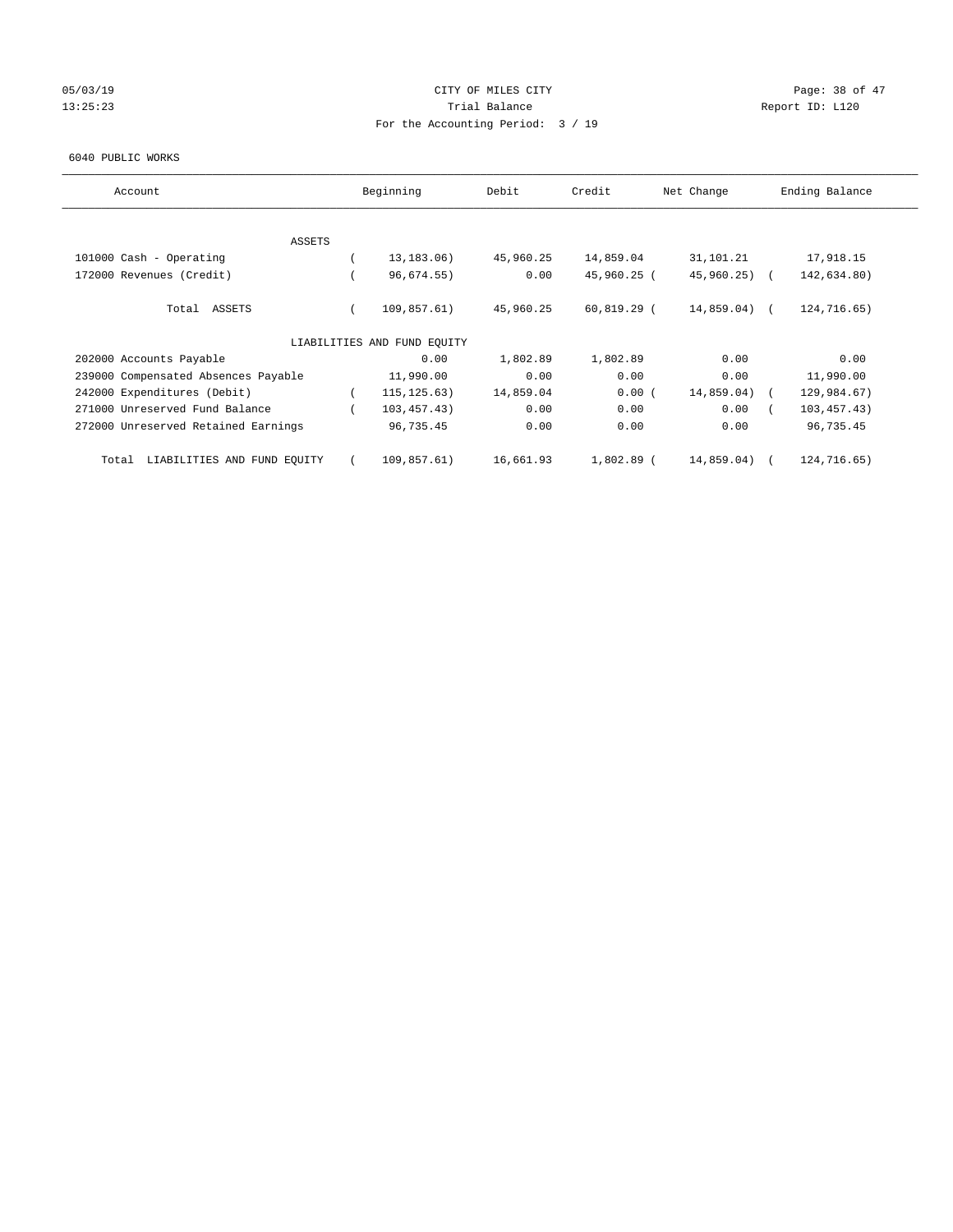# 05/03/19 Page: 39 of 47 13:25:23 Trial Balance Trial Balance Report ID: L120 For the Accounting Period: 3 / 19

#### 7370 TBID

| Account                              | Beginning                   | Debit    | Credit   | Net Change | Ending Balance |
|--------------------------------------|-----------------------------|----------|----------|------------|----------------|
|                                      |                             |          |          |            |                |
|                                      | ASSETS                      |          |          |            |                |
| 101000 Cash - Operating              | 0.00                        | 788.00   | 788.00   | 0.00       | 0.00           |
| Total ASSETS                         | 0.00                        | 788.00   | 788.00   | 0.00       | 0.00           |
|                                      | LIABILITIES AND FUND EQUITY |          |          |            |                |
| 202000 Accounts Payable              | 0.00                        | 788.00   | 788.00   | 0.00       | 0.00           |
| 212500 Due to Others                 | 0.00                        | 788.00   | 788.00   | 0.00       | 0.00           |
|                                      |                             |          |          |            |                |
| LIABILITIES AND FUND EQUITY<br>Total | 0.00                        | 1,576.00 | 1,576.00 | 0.00       | 0.00           |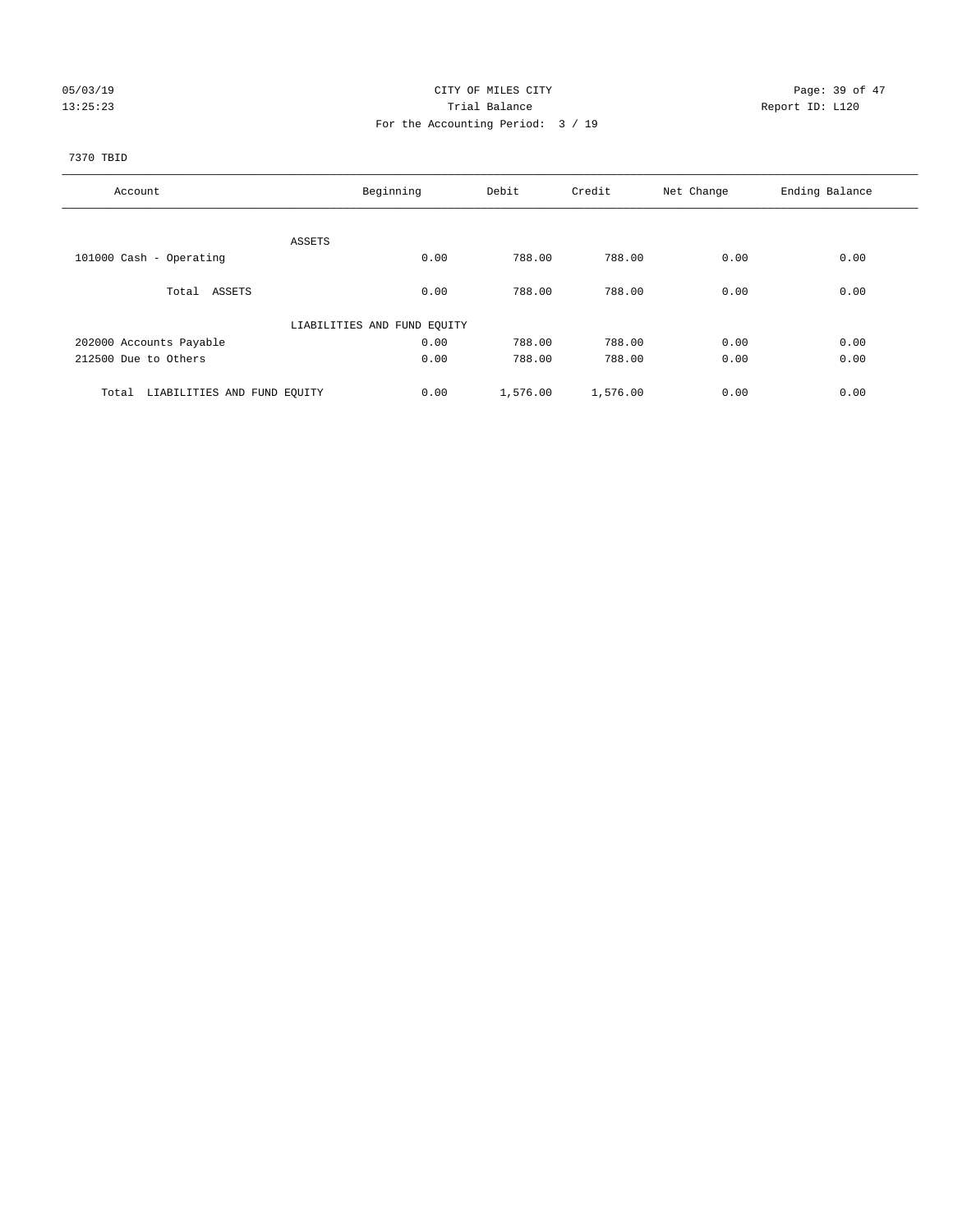# 05/03/19 Page: 40 of 47 13:25:23 Trial Balance Report ID: L120 For the Accounting Period: 3 / 19

7467 Law Enforcement Academy Surcharge

| Account                                   | Beginning                   | Debit    | Credit     | Net Change | Ending Balance |
|-------------------------------------------|-----------------------------|----------|------------|------------|----------------|
|                                           |                             |          |            |            |                |
|                                           | ASSETS                      |          |            |            |                |
| 101000 Cash - Operating                   | 909.88                      | 438.00   | 1,347.88 ( | 909.88)    | 0.00           |
| Total ASSETS                              | 909.88                      | 438.00   | 1,347.88 ( | 909.88)    | 0.00           |
|                                           | LIABILITIES AND FUND EQUITY |          |            |            |                |
| 202000 Accounts Payable                   | 0.00                        | 1,347.88 | 1,347.88   | 0.00       | 0.00           |
| 212200 Due to Federal, Soc Sec & Medicare | 909.88                      | 1,347.88 | $438.00$ ( | 909.88     | 0.00           |
|                                           |                             |          |            |            |                |
| LIABILITIES AND FUND EQUITY<br>Total      | 909.88                      | 2,695.76 | 1,785.88 ( | 909.88)    | 0.00           |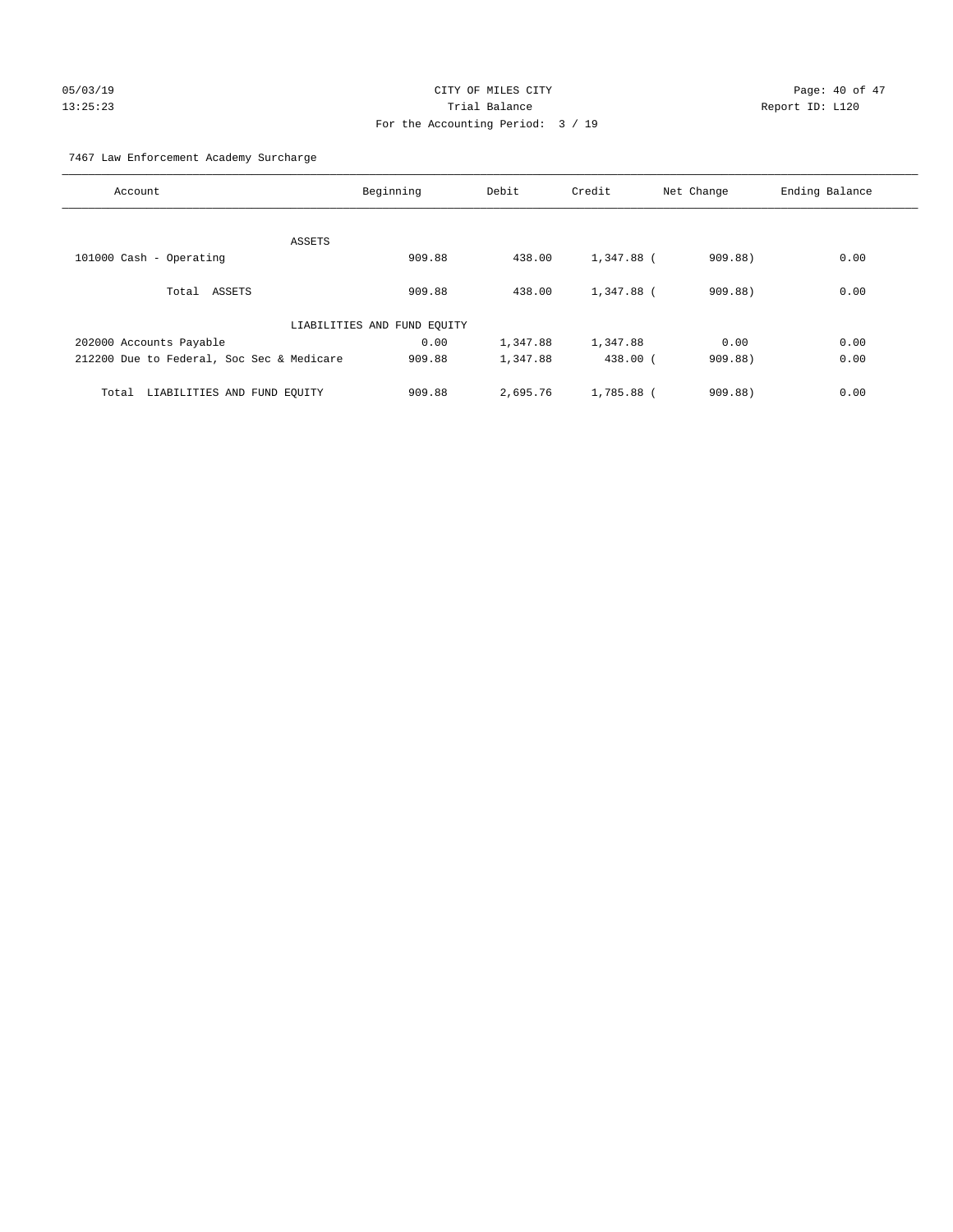# 05/03/19 Page: 41 of 47 13:25:23 Trial Balance Report ID: L120 For the Accounting Period: 3 / 19

#### 7471 CIVIL LEGAL ASSIST/VICTIM DOM VIOLENCE PROG

| Account                              | Beginning                   | Debit    | Credit       | Net Change | Ending Balance |
|--------------------------------------|-----------------------------|----------|--------------|------------|----------------|
|                                      |                             |          |              |            |                |
|                                      | ASSETS                      |          |              |            |                |
| 101000 Cash - Operating              | 1,486.24                    | 852.00   | 2,338.24 (   | 1,486.24)  | 0.00           |
| Total ASSETS                         | 1,486.24                    | 852.00   | $2.338.24$ ( | 1,486.24)  | 0.00           |
|                                      | LIABILITIES AND FUND EQUITY |          |              |            |                |
| 202000 Accounts Payable              | 0.00                        | 2,338.24 | 2,338.24     | 0.00       | 0.00           |
| 212500 Due to Others                 | 1,486.24                    | 2,338.24 | $852.00$ (   | 1,486.24)  | 0.00           |
| Total<br>LIABILITIES AND FUND EQUITY | 1,486.24                    | 4,676.48 | $3,190.24$ ( | 1,486.24)  | 0.00           |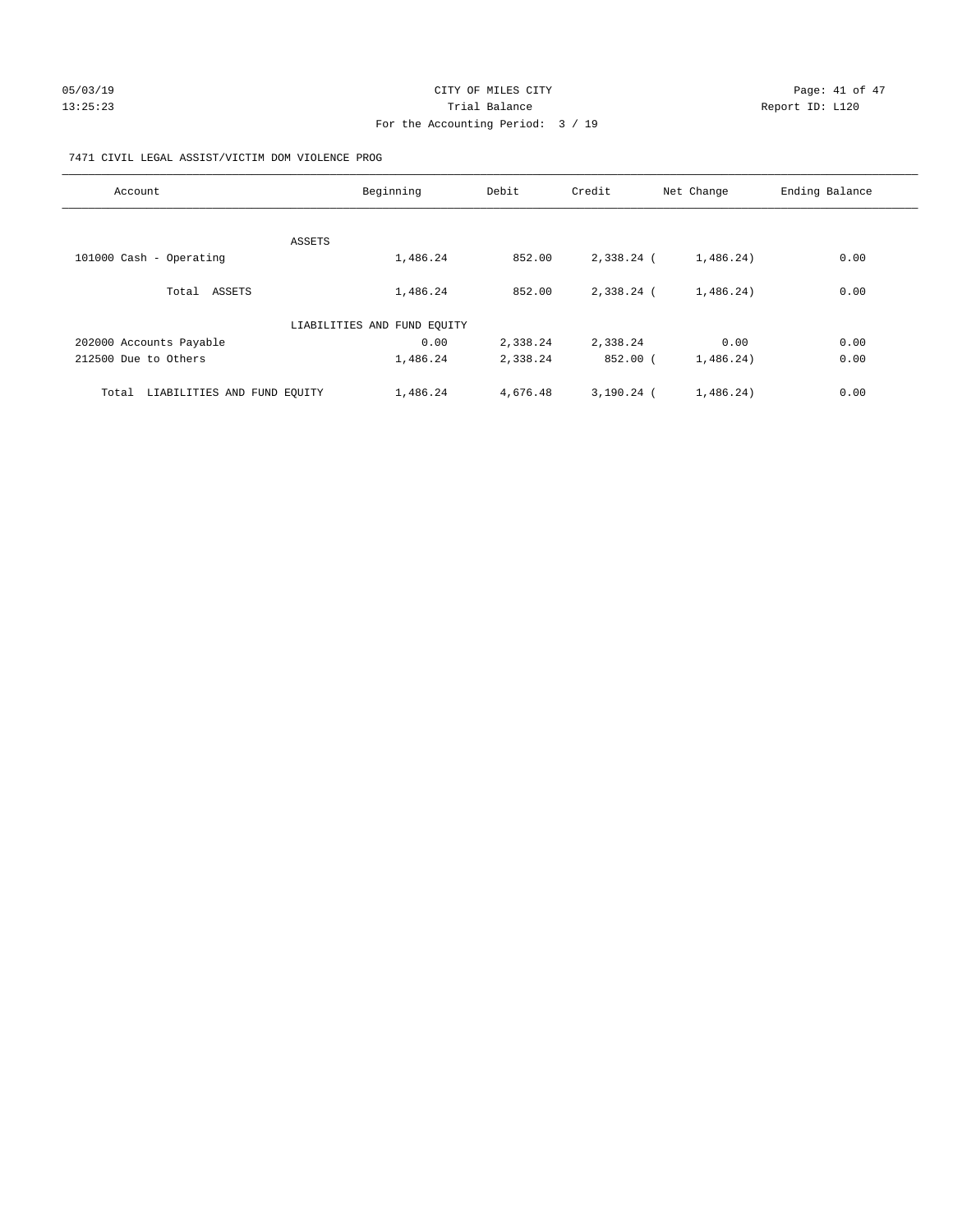# 05/03/19 Page: 42 of 47 13:25:23 Trial Balance Report ID: L120 For the Accounting Period: 3 / 19

#### 7910 PAYROLL FUND

| Account                                   | Beginning                   | Debit      | Credit      | Net Change  | Ending Balance |
|-------------------------------------------|-----------------------------|------------|-------------|-------------|----------------|
|                                           |                             |            |             |             |                |
| <b>ASSETS</b>                             |                             |            |             |             |                |
| 101000 Cash - Operating                   | 116,322.32                  | 534,391.62 | 518,653.46  | 15,738.16   | 132,060.48     |
|                                           |                             |            |             |             |                |
| Total ASSETS                              | 116,322.32                  | 534,391.62 | 518,653.46  | 15,738.16   | 132,060.48     |
|                                           |                             |            |             |             |                |
|                                           | LIABILITIES AND FUND EQUITY |            |             |             |                |
| 201000 Warrants Payable                   | 81,451.78                   | 89,718.24  | 140,326.94  | 50,608.70   | 132,060.48     |
| 212200 Due to Federal, Soc Sec & Medicare | 0.00                        | 68,686.24  | 68,686.24   | 0.00        | 0.00           |
| 212202 Due to State Unemployment          | 2,671.59                    | 4,047.95   | 1,376.36 (  | 2,671.59)   | 0.00           |
| 212203 Due to Worker's Compensation       | 33, 215.82                  | 50,360.50  | 17,144.68 ( | 33, 215.82) | 0.00           |
| 212204 Due to State Income Tax            | 0.00                        | 17,305.00  | 17,305.00   | 0.00        | 0.00           |
| 212205 Due to MPORS-GABA                  | 0.00                        | 13,471.17  | 13,471.17   | 0.00        | 0.00           |
| 212207 Due to AFLAC, AFLAC PRETAX         | 0.00                        | 453.34     | 453.34      | 0.00        | 0.00           |
| 212208 Due to Health Ins, Dental, Vision  | 289.64)<br>$\sqrt{2}$       | 67,299.25  | 67,588.89   | 289.64      | 0.00           |
| 212209 Due to PERS Retirement             | 0.12                        | 33, 451.56 | 33,451.44 ( | 0.12)       | 0.00           |
| 212210 Due to FURS-GABA Retirement        | 727.35)                     | 17,546.78  | 18,274.13   | 727.35      | 0.00           |
| Total LIABILITIES AND FUND EQUITY         | 116,322.32                  | 362,340.03 | 378,078.19  | 15,738.16   | 132,060.48     |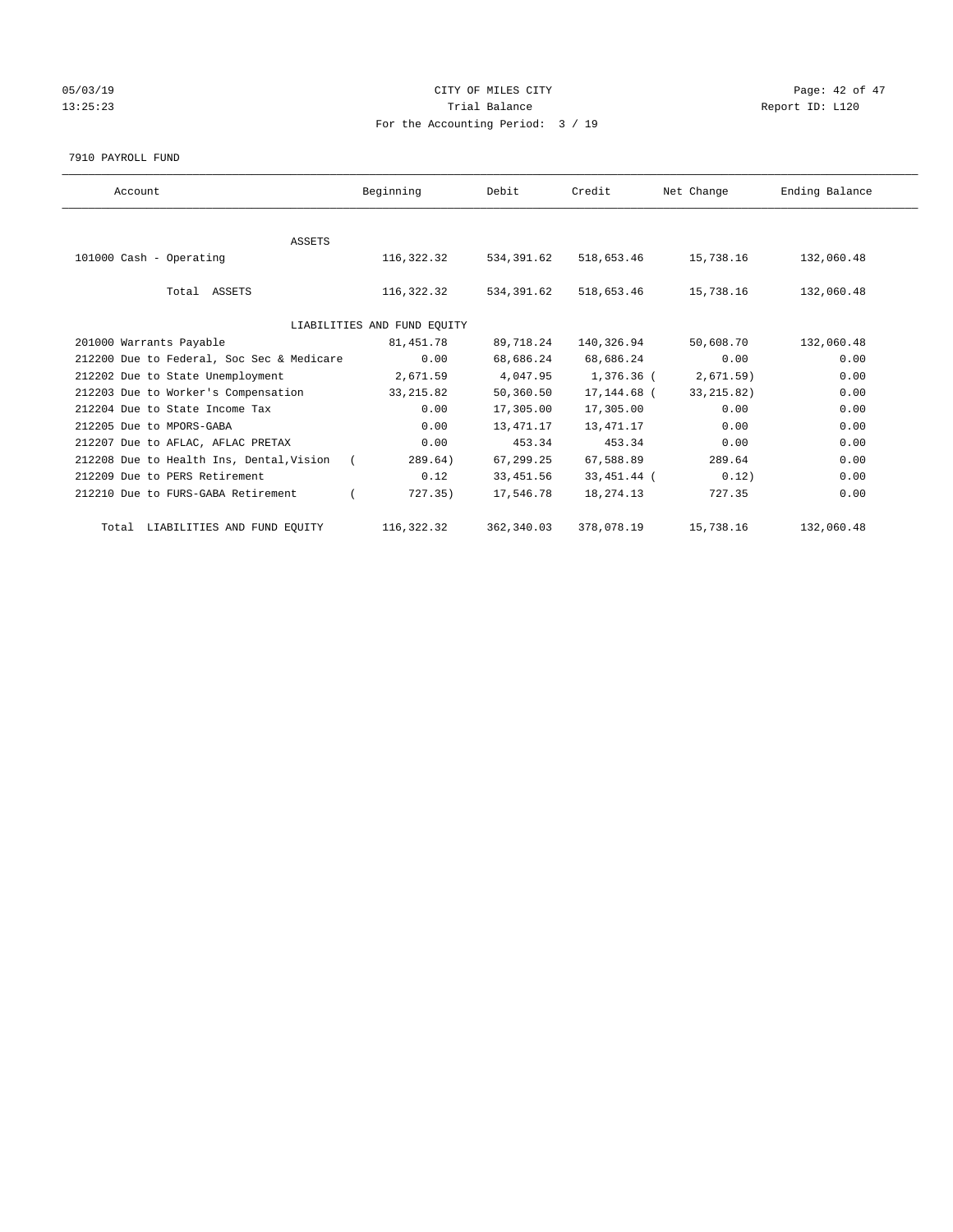| 05/03/19 |  |
|----------|--|
| 13:25:23 |  |

# CITY OF MILES CITY CONTROL CONTROL CITY CONTROL Page: 43 of 47 Prial Balance **13:23:23 Trial Balance** Report ID: L120 For the Accounting Period: 3 / 19

#### 7930 CLAIMS FUND

| Account                              | Beginning                   | Debit      | Credit       | Net Change | Ending Balance |
|--------------------------------------|-----------------------------|------------|--------------|------------|----------------|
| ASSETS                               |                             |            |              |            |                |
| 101000 Cash - Operating              | 197, 121. 14                | 246,038.72 | 274,862.24 ( | 28,823.52) | 168,297.62     |
| ASSETS<br>Total                      | 197, 121. 14                | 246,038.72 | 274,862.24 ( | 28,823.52) | 168,297.62     |
|                                      | LIABILITIES AND FUND EQUITY |            |              |            |                |
| 201000 Warrants Payable              | 197, 121. 14                | 274,862.24 | 246,038.72 ( | 28,823.52) | 168,297.62     |
| LIABILITIES AND FUND EQUITY<br>Total | 197, 121. 14                | 274,862.24 | 246,038.72 ( | 28,823.52) | 168,297.62     |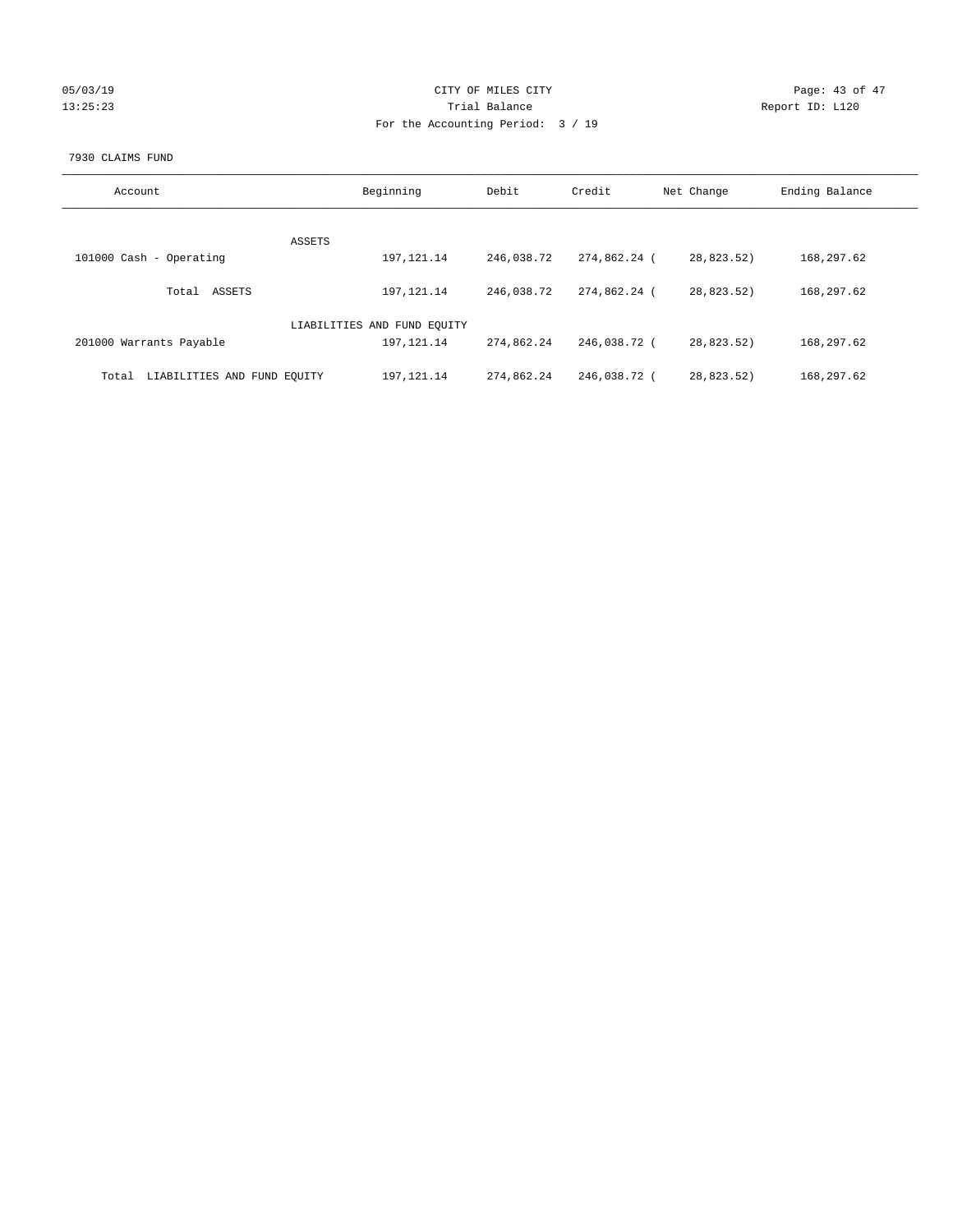# 05/03/19 Page: 44 of 47 13:25:23 Trial Balance Report ID: L120 For the Accounting Period: 3 / 19

7980 CUSTER CO WATER & SEWER DISTRICT

| Account                                 | Beginning                   | Debit     | Credit    | Net Change | Ending Balance |
|-----------------------------------------|-----------------------------|-----------|-----------|------------|----------------|
|                                         |                             |           |           |            |                |
| ASSETS                                  |                             |           |           |            |                |
| 101000 Cash - Operating                 | 0.00                        | 13,872.22 | 13,872.22 | 0.00       | 0.00           |
| 122000 Accounts Receivable              | 16,434.74                   | 14,266.69 | 13,872.22 | 394.47     | 16,829.21      |
| Total ASSETS                            | 16,434.74                   | 28,138.91 | 27.744.44 | 394.47     | 16,829.21      |
|                                         | LIABILITIES AND FUND EQUITY |           |           |            |                |
| 202000 Accounts Payable                 | 0.00                        | 13,872.22 | 13,872.22 | 0.00       | 0.00           |
| 211020 Due to Custer Water & Sewer Dist | 16,434.74                   | 13,872.22 | 14,266.69 | 394.47     | 16,829.21      |
| LIABILITIES AND FUND EQUITY<br>Total    | 16,434.74                   | 27.744.44 | 28,138.91 | 394.47     | 16,829.21      |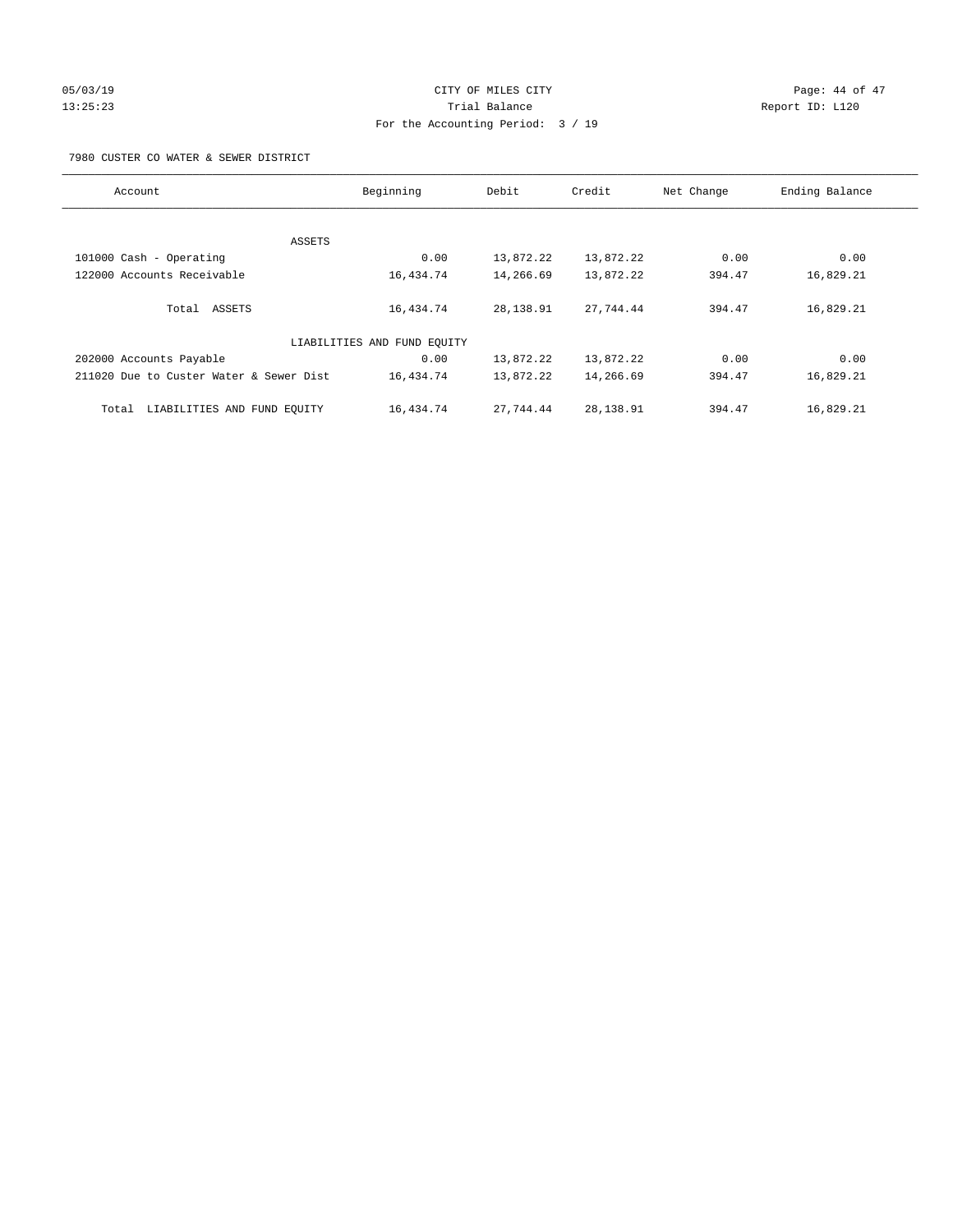# 05/03/19 Page: 45 of 47 13:25:23 Trial Balance Report ID: L120 For the Accounting Period: 3 / 19

7981 Interest Clearing

| Account                           | Beginning                   | Debit      | Credit       | Net Change | Ending Balance |
|-----------------------------------|-----------------------------|------------|--------------|------------|----------------|
|                                   | ASSETS                      |            |              |            |                |
| 101000 Cash - Operating           | 97,255.69                   | 27,096.85  | 124,352.54 ( | 97,255.69) | 0.00           |
| Total ASSETS                      | 97,255.69                   | 27,096.85  | 124,352.54 ( | 97,255.69) | 0.00           |
|                                   | LIABILITIES AND FUND EQUITY |            |              |            |                |
| 212500 Due to Others              | 97,255.69                   | 124,352.54 | 27,096.85 (  | 97,255.69) | 0.00           |
| Total LIABILITIES AND FUND EOUITY | 97,255.69                   | 124,352.54 | 27,096.85 (  | 97, 255.69 | 0.00           |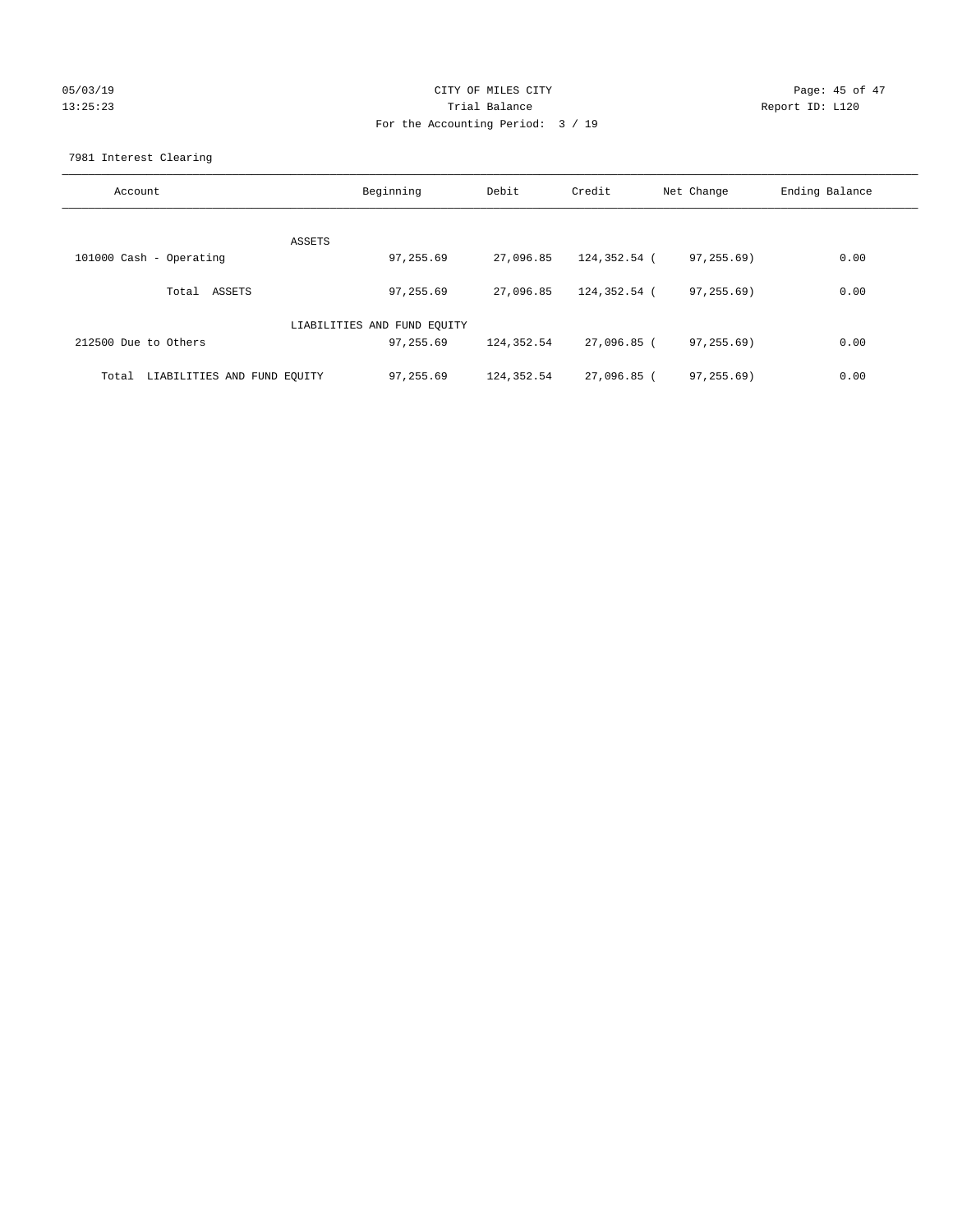# 05/03/19 Page: 46 of 47 13:25:23 Trial Balance Report ID: L120 For the Accounting Period: 3 / 19

#### 9000 GENERAL FIXED ASSETS GROUP OF ACCOUNTS FUND

| Account                                                    | Beginning                   | Debit | Credit | Net Change | Ending Balance  |
|------------------------------------------------------------|-----------------------------|-------|--------|------------|-----------------|
| ASSETS                                                     |                             |       |        |            |                 |
| 181000 Land                                                | 526,599.00                  | 0.00  | 0.00   | 0.00       | 526,599.00      |
| 182000 Buildings                                           | 1,986,836.00                | 0.00  | 0.00   | 0.00       | 1,986,836.00    |
| 182100 Allowance for Depr - Buildings (Cre(                | 684,991.00)                 | 0.00  | 0.00   | 0.00       | 684,991.00)     |
| 186000 Machinery and Equipment                             | 3,038,732.00                | 0.00  | 0.00   | 0.00       | 3,038,732.00    |
| 186100 Allowance for Depr - Machinery & Eq(                | 1,463,750.00)               | 0.00  | 0.00   | 0.00       | 1,463,750.00)   |
| 187000 Infrastructure                                      | 33,670,108.00               | 0.00  | 0.00   | 0.00       | 33,670,108.00   |
| 187100 Allowance For Depreciation - Infras( 16,321,771.00) |                             | 0.00  | 0.00   | 0.00       | 16,321,771.00)  |
| Total ASSETS                                               | 20,751,763.00               | 0.00  | 0.00   | 0.00       | 20, 751, 763.00 |
|                                                            | LIABILITIES AND FUND EQUITY |       |        |            |                 |
| 280000 INVESTMENT IN GENERAL FIXED ASSETS                  | 20,751,763.00               | 0.00  | 0.00   | 0.00       | 20, 751, 763.00 |
| LIABILITIES AND FUND EQUITY<br>Total                       | 20, 751, 763.00             | 0.00  | 0.00   | 0.00       | 20, 751, 763.00 |